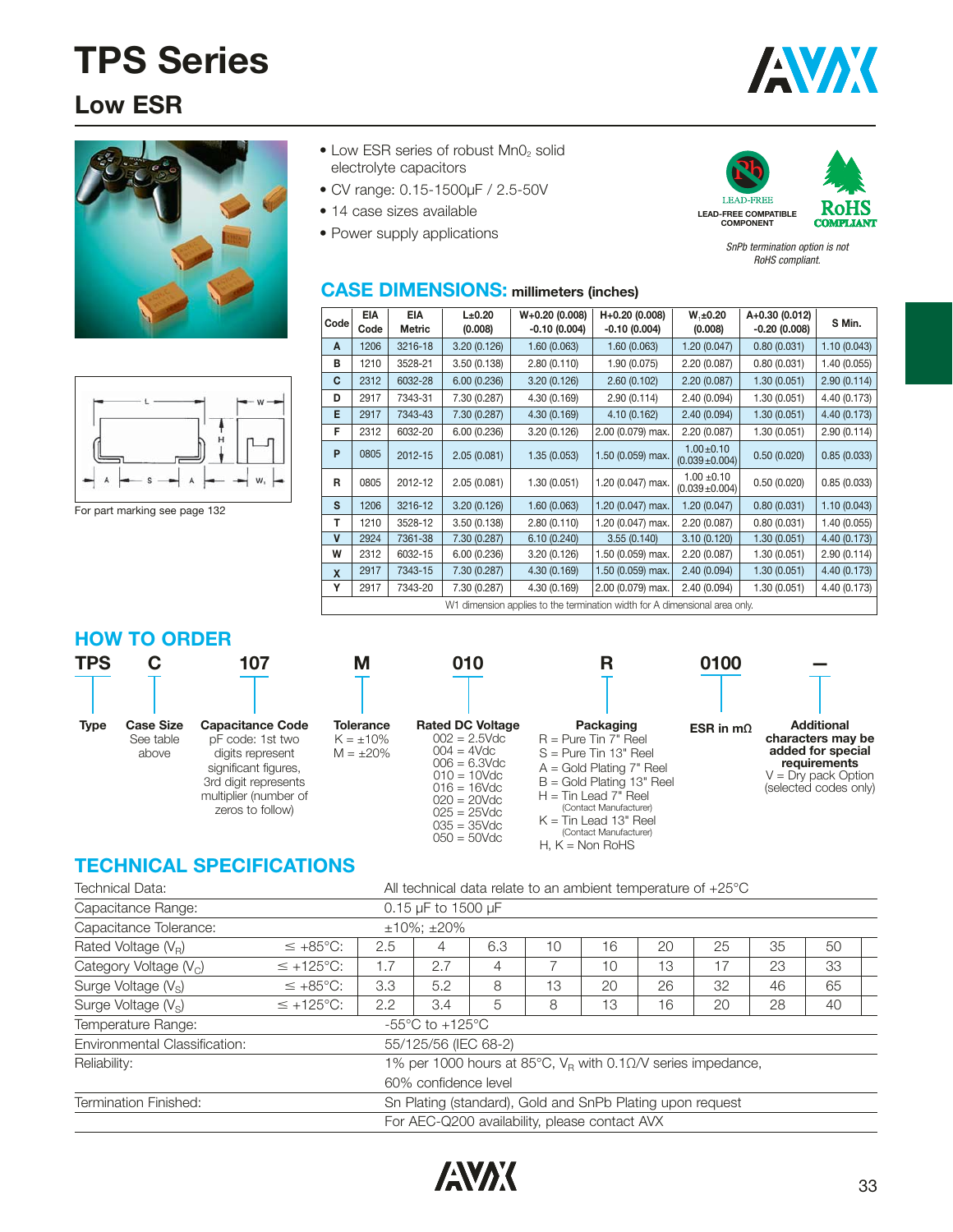

### **Low ESR**

#### **CAPACITANCE AND RATED VOLTAGE, VR (VOLTAGE CODE) RANGE (LETTER DENOTES CASE SIZE)**

|      | Capacitance |                                             |                                              |                                                                          |                                                                                                                             | Rated Voltage DC $(V_R)$ to 85°C                                                      |                                                     |                                                    |                                                |                                  |
|------|-------------|---------------------------------------------|----------------------------------------------|--------------------------------------------------------------------------|-----------------------------------------------------------------------------------------------------------------------------|---------------------------------------------------------------------------------------|-----------------------------------------------------|----------------------------------------------------|------------------------------------------------|----------------------------------|
| μF   | Code        | $2.5V$ (e)                                  | 4V (G)                                       | $6.3V$ (J)                                                               | 10V (A)                                                                                                                     | 16V (C)                                                                               | 20V (D)                                             | 25V (E)                                            | 35V (V)                                        | 50V (T)                          |
| 0.15 | 154         |                                             |                                              |                                                                          |                                                                                                                             |                                                                                       |                                                     |                                                    |                                                | A(9000)                          |
| 0.22 | 224         |                                             |                                              |                                                                          |                                                                                                                             |                                                                                       |                                                     |                                                    | A(6000)                                        | A(7000)                          |
| 0.33 | 334         |                                             |                                              |                                                                          |                                                                                                                             |                                                                                       |                                                     |                                                    | A(6000)<br>A(6000)                             | A(7000)<br>A(6500), B(6000)      |
| 0.47 | 474         |                                             |                                              |                                                                          |                                                                                                                             |                                                                                       |                                                     | A(7000)                                            | B(4000)                                        | C(2300)                          |
| 0.68 | 684         |                                             |                                              |                                                                          |                                                                                                                             |                                                                                       |                                                     | A(6000)                                            | A(6000)                                        | B(4000)                          |
| 1.0  | 105         |                                             |                                              |                                                                          | R(9000)                                                                                                                     | A(6200)                                                                               | A(3000), R(6000)<br>S(6000), T(2000)                | A(4000)<br>R(2500,4000)                            | A(3000)<br>B(2000)                             | B(3000)<br>C(2500)               |
| 1.5  | 155         |                                             |                                              |                                                                          |                                                                                                                             |                                                                                       | A(3000)                                             | A(3000)<br>B(1800)                                 | A(3000)<br>B(2500)                             | C(1500,2000)                     |
| 2.2  | 225         |                                             |                                              | R(7000)                                                                  | A(1800)                                                                                                                     | A(1800,3500)<br>T(2000)                                                               | A(3000), B(1700)                                    | A(2500)<br>B(900,1200,2500)                        | A(1500), B(750,<br>1500,2000), C(1000)         | C(1500)<br>D(1200)               |
| 3.3  | 335         |                                             |                                              | A(2100)                                                                  | T(1500)                                                                                                                     | A(3500), B(2500)                                                                      | A(2500)<br>B(1300)                                  | A(1000,1500)<br>B(750,1500,2000)                   | B(1000)<br>C(700)                              | C(1000)<br>D(800)                |
| 4.7  | 475         |                                             |                                              | S(4000)                                                                  | A(1400), B(1400)<br>R(3000,5000)                                                                                            | A(2000)<br>B(800,1500)                                                                | A(1800)<br>B(750,1000)                              | B(700,900,1500)<br>C(700)                          | B(700,1500)<br>C(600), D(700)                  | C(800)<br>D(300,500,700)         |
| 6.8  | 685         |                                             |                                              | A(1800)                                                                  | A(1800), B(1300)<br>T(1800)                                                                                                 | A(1500)<br>B(600,1200)                                                                | A(1000)<br>B(600,1000)<br>C(700)                    | B(700)<br>C(500,600,700)                           | C(350)<br>D(150,400,500)                       | D(200, 300,<br>500,600)          |
| 10   | 106         |                                             | R(3000)                                      | A(1500), B(1500)<br>R(1000,1500,3000)<br>T(1000)                         | A(900,1800), B(1000)<br>P(2000) <sup>M</sup> , S(900)<br>T(1000,2000)                                                       | A(1000), B(500,800)<br>C(500), T(800, 1000)<br>W(500,600)                             | B(500,1000)<br>C(500,700)<br>W(250, 500)            | B(1800)<br>C(300,500)<br>D(500)                    | C(600)<br>D(125,300)<br>E(200), Y(250)         | D(500)<br>E(250,300,<br>400,500) |
| 15   | 156         |                                             |                                              | A(700,1500)                                                              | A(1000)<br>B(450,600), C(700)<br>T(1200)                                                                                    | B(500,800), C(700)                                                                    | B(500)<br>C(400, 450)                               | C(220,300)<br>D(100,300)                           | C(350,450)<br>D(100, 300)<br>Y(250)            | E(250)<br>V(250)                 |
| 22   | 226         |                                             |                                              | A(500,900)<br>B(375,600)<br>C(500), S(900)                               | A(900)<br>B(400,500,700)<br>C(300), T(800)                                                                                  | B(400,600)<br>C(150,250,300,375)<br>D(700), W(500)                                    | B(400,600)<br>C(100,150,400)<br>D(200, 300)         | C(275,400)<br>D(100,200,300)                       | D(125,200,300,400)<br>E(125,200,300)<br>Y(200) |                                  |
| 33   | 336         |                                             |                                              | A(600)<br>B(250,350,450,600)<br>T(800)                                   | A(700)<br>B(250,425,500,650)<br>C(150,375,500)<br>W(350)                                                                    | B(350,500)<br>C(100,150,225,300)<br>D(200), W(140, 175,<br>250,400,500)<br>Y(300,400) | C(300)<br>D(100, 200)                               | D(100,200,300)<br>E(100,175,<br>200,300)<br>Y(200) | D(200,300)<br>E(100,250,300)<br>V(200)         |                                  |
| 47   | 476         |                                             | A(500)                                       | A(800)<br>B(250,350,500)<br>C(300), T(1200)                              | B(250,350,500,650)<br>C(200,350)<br>D(100, 300)<br>W(125,150,250)                                                           | C(110,350)<br>D(80,100,150,200)<br>W(200)<br>X(180), Y(250)                           | D(75,100,200)<br>E(70,125,150,<br>200,250)          | D(125,150,250)<br>E(80,100,125)                    | E(200,250)<br>V(150,200)                       |                                  |
| 68   | 686         |                                             |                                              | B(250,350,500)<br>C(150, 200)<br>W(110,125,250)                          | B(600)<br>C(80,100,200,300)<br>D(100,150), W(100,150)<br>Y(100,200)                                                         | C(125, 200)<br>D(70,100,150)<br>F(200), X(150)<br>Y(150,200,250)                      | D(70,150,<br>200,300)<br>E(125,150,200)             | E(125,200)<br>V(80,95,150,200)                     | V(150, 200)                                    |                                  |
| 100  | 107         | B(200)                                      | B(200,250,<br>350,500)<br>W(100)             | B(250,400)<br>C(75,150), D(300)<br>W(100,150)<br>Y(100)                  | B(400) <sup>(M)</sup><br>C(75,100,150,200)<br>D(50,65,80,100,125,<br>150), E(125) W(150)<br>X(85,150,200)<br>Y(100,150,200) | C(200)<br>D(60,100,125,150)<br>E(55,100,125,150)<br>F(150,200)M<br>Y(100,150,200)     | D(85,100,150)<br>E(100,150,200)<br>V(60,85,100,200) | E(150) <sup>M</sup> , V(100)                       |                                                |                                  |
| 150  | 157         | B(150)                                      | B(250)<br>C(70, 80)                          | C(50,90,150,200,250)<br>$D(50, 125)$ ,<br>Y(40,50)                       | C(150), D(50,85,100),<br>E(100), F(200), X(100) <sup>M</sup><br>Y(100,150,200)                                              | D(60,85,100,125,150)<br>E(100), V(45,75)<br>Y(200)M                                   | V(80)                                               | $V(150)^{M}$                                       |                                                |                                  |
| 220  | 227         | B(150,<br>200,600)<br>D(45)                 | D(40, 50, 100)<br>Y(40,50,75)                | C(70,100,125,250)<br>D(50,100,125)<br>E(100), F(200)<br>Y(100,150)       | D(40,50,100,150)<br>E(50,60,70,100,<br>125,150)<br>Y(100,150,200)                                                           | E(100,150)<br>V(50, 75, 100, 150)                                                     |                                                     |                                                    |                                                |                                  |
| 330  | 337         | Y(40)                                       | C(100)<br>D(35, 45, 100)<br>F(200)<br>X(100) | C(80, 100)<br>D(45,50,70,100)<br>E(50.100.125.150)<br>V(100), Y(100,150) | D(50,65,100,150)<br>E(40,50,60,100)<br>V(40,60,100)                                                                         | E(200)M                                                                               |                                                     |                                                    |                                                |                                  |
| 470  | 477         | D(35)<br>F(200)<br>Y(100)                   | D(45, 100)<br>E(35,45,100)                   | D(45,60,100,200)<br>E(45.50.60.100.200)<br>V(40,55,100), Y(150)          | E(45,50,60,100,200)<br>V(40,60,100)                                                                                         |                                                                                       |                                                     |                                                    |                                                |                                  |
| 680  | 687         | D(35,50)<br>E(35,50)<br>Y(100)              | D(45,60,100)<br>E(40.60.100)                 | E(45,60,100)<br>V(35, 40, 50)                                            |                                                                                                                             |                                                                                       |                                                     |                                                    |                                                |                                  |
| 1000 | 108         | E(30, 40)<br>Y(100) <sup>(M)</sup>          | E(40,60)<br>V(25,35,40,50)                   | E(100) <sup>M</sup> , V(40,50) <sup>M</sup>                              |                                                                                                                             |                                                                                       |                                                     |                                                    |                                                |                                  |
| 1500 | 158         | D(100)<br>E(50)<br>$V(30, 40)$ <sup>M</sup> | E(50.75)<br>$V(50.75)^{M}$                   |                                                                          |                                                                                                                             |                                                                                       |                                                     |                                                    |                                                |                                  |

Not recommended for new designs, higher voltage or smaller case size substitution are offered. Released codes (M tolerance only)

Engineering samples - please contact manufacturer \*Codes under development - subject to change ESR limits quoted in brackets (milliohms)

NOTE: Voltage ratings are minimum values. AVX reserves the right to supply higher ratings in the same case size, to the same reliability standards.

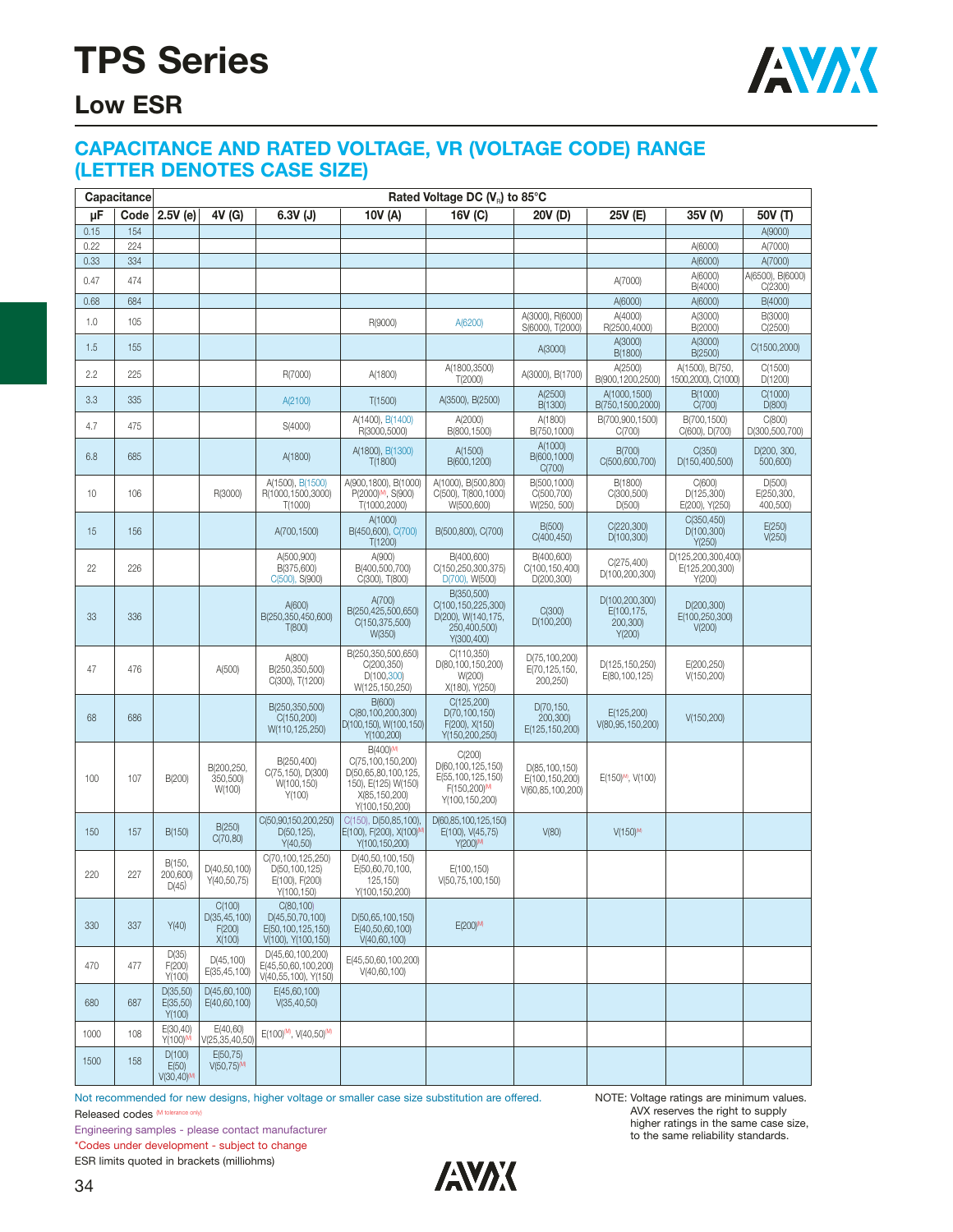

### **Low ESR**

#### **RATINGS & PART NUMBER REFERENCE**

|                                      | <b>DCL</b><br>DF<br><b>ESR</b><br>100kHz RMS Current (A)<br>Rated |                     |                                  |                   |              |                             | 100kHz RMS Voltage (V)           |                  |                |                |                |                |                |
|--------------------------------------|-------------------------------------------------------------------|---------------------|----------------------------------|-------------------|--------------|-----------------------------|----------------------------------|------------------|----------------|----------------|----------------|----------------|----------------|
| <b>AVX</b><br>Part No.               | Case<br>Size                                                      | Capacitance<br>(µF) | Voltage<br>(V)                   | $(\mu A)$<br>Max. | $\%$<br>Max. | Max. $(m\Omega)$<br>@100kHz | <b>MSL</b>                       | $25^{\circ}$ C   | 85°C           | 125°C          | $25^{\circ}$ C | 85°C           | 125°C          |
|                                      |                                                                   |                     |                                  |                   |              | 2.5 Volt @ 85°C (1.7 Volt @ |                                  | $125^{\circ}$ C) |                |                |                |                |                |
| TPSB107*002#0200                     | $\overline{B}$                                                    | 100                 | 2.5                              | 2.5               | 8            | 200                         |                                  | 0.652            | 0.587          | 0.261          | 0.130          | 0.117          | 0.052          |
| TPSB157*002#0150                     | B                                                                 | 150                 | 2.5                              | 3                 | 10           | 150                         | $\mathbf{1}$                     | 0.753            | 0.677          | 0.301          | 0.113          | 0.102          | 0.045          |
| TPSB227*002#0150                     | B                                                                 | 220                 | 2.5                              | 4.4               | 16           | 150                         | $\mathbf{1}$<br>1                | 0.753            | 0.677          | 0.301          | 0.113          | 0.102          | 0.045          |
| TPSB227*002#0200<br>TPSB227*002#0600 | B<br>$\overline{B}$                                               | 220<br>220          | 2.5<br>2.5                       | 4.4<br>4.4        | 16           | 200                         | $\overline{1}$                   | 0.652<br>0.376   | 0.587          | 0.261          | 0.130          | 0.117          | 0.052          |
| TPSD227*002#0045                     | D                                                                 | 220                 | 2.5                              | 5.5               | 16<br>8      | 600<br>45                   | $\mathbf{1}$                     | 1.826            | 0.339          | 0.151<br>0.730 | 0.226          | 0.203<br>0.074 | 0.090<br>0.033 |
| TPSY337*002#0040                     | Y                                                                 | 330                 | 2.5                              | 8.2               | 8            | 40                          | 1 <sup>1</sup>                   | 1.768            | 1.643<br>1.591 | 0.707          | 0.082<br>0.071 | 0.064          | 0.028          |
| TPSD477*002#0035                     | D                                                                 | 470                 | 2.5                              | 11.6              | 8            | 35                          | $\mathbf{1}$                     | 2.070            | 1.863          | 0.828          | 0.072          | 0.065          | 0.029          |
| TPSF477*002#0200                     | F                                                                 | 470                 | 2.5                              | 11.8              | 12           | 200                         | $\overline{1}$                   | 0.707            | 0.636          | 0.283          | 0.141          | 0.127          | 0.057          |
| TPSY477*002#0100                     | Υ                                                                 | 470                 | 2.5                              | 11                | 12           | 100                         | 1 <sup>1</sup>                   | 1.118            | 1.006          | 0.447          | 0.112          | 0.101          | 0.045          |
| TPSD687*002#0035                     | D                                                                 | 680                 | 2.5                              | 17                | 16           | 35                          | $\overline{1}$                   | 2.070            | 1.863          | 0.828          | 0.072          | 0.065          | 0.029          |
| TPSD687*002#0050                     | D                                                                 | 680                 | 2.5                              | 17                | 16           | 50                          | 1                                | 1.732            | 1.559          | 0.693          | 0.087          | 0.078          | 0.035          |
| TPSE687*002#0035                     | Ε                                                                 | 680                 | 2.5                              | 17                | 10           | 35                          | 1 <sup>1</sup>                   | 2.171            | 1.954          | 0.868          | 0.076          | 0.068          | 0.030          |
| TPSE687*002#0050                     | Ε                                                                 | 680                 | 2.5                              | 17                | 10           | 50                          | 1 <sup>1</sup>                   | 1.817            | 1.635          | 0.727          | 0.091          | 0.082          | 0.036          |
| TPSY687*002#0100                     | Y                                                                 | 680                 | 2.5                              | 17                | 12           | 100                         | 1 <sup>1</sup>                   | 1.118            | 1.006          | 0.447          | 0.112          | 0.101          | 0.045          |
| TPSE108*002#0030                     | Έ                                                                 | 1000                | 2.5                              | $\overline{25}$   | 14           | 30                          | 1 <sup>1</sup>                   | 2.345            | 2.111          | 0.938          | 0.070          | 0.063          | 0.028          |
| TPSE108*002#0040                     | Ε                                                                 | 1000                | 2.5                              | 25                | 14           | 40                          | 1 <sup>1</sup>                   | 2.031            | 1.828          | 0.812          | 0.081          | 0.073          | 0.032          |
| TPSY108M002#0100                     | Υ                                                                 | 1000                | 2.5                              | 25                | 30           | 100                         | 1 <sup>1</sup>                   | 1.118            | 1.006          | 0.447          | 0.112          | 0.101          | 0.045          |
| TPSD158*002#0100                     | D                                                                 | 1500                | 2.5                              | 37.5              | 60           | 100                         | $\mathbf{1}$                     | 1.125            | 1.102          | 0.490          | 0.122          | 0.110          | 0.049          |
| TPSE158*002#0050                     | Ε                                                                 | 1500                | 2.5                              | 37.5              | 20           | 50                          | 1 <sup>1</sup>                   | 1.817            | 1.635          | 0.727          | 0.001          | 0.082          | 0.036          |
| TPSV158M002#0030                     | V                                                                 | 1500                | 2.5                              | 30                | 20           | 30                          | 1 <sup>1</sup>                   | 2.887            | 2.598          | 1.155          | 0.087          | 0.078          | 0.035          |
| TPSV158M002#0040                     | V                                                                 | 1500                | 2.5                              | 30                | 20           | 40                          | 11)                              | 2.500            | 2.250          | 1.000          | 0.100          | 0.090          | 0.040          |
|                                      |                                                                   |                     |                                  |                   |              | 4 Volt @ 85°C (2.7 Volt @   |                                  | $125^{\circ}$ C) |                |                |                |                |                |
| TPSR106*004#3000                     | $\overline{R}$                                                    | 10                  | $\overline{4}$                   | 0.5               | 6            | 3000                        |                                  | 0.135            | 0.122          | 0.054          | 0.406          | 0.366          | 0.162          |
| TPSA476*004#0500                     | Α                                                                 | 47                  | $\overline{4}$                   | 1.9               | 8            | 500                         | $\mathbf{1}$                     | 0.387            | 0.349          | 0.155          | 0.194          | 0.174          | 0.077          |
| TPSB107*004#0200                     | B                                                                 | 100                 | $\overline{4}$                   | $\overline{4}$    | 8            | 200                         | $\mathbf{1}$                     | 0.652            | 0.587          | 0.261          | 0.130          | 0.117          | 0.052          |
| TPSB107*004#0250                     | B                                                                 | 100                 | $\overline{4}$                   | 4                 | 8            | 250                         | $\mathbf{1}$                     | 0.583            | 0.525          | 0.233          | 0.146          | 0.131          | 0.058          |
| TPSB107*004#0350                     | B                                                                 | 100                 | $\overline{4}$                   | $\overline{4}$    | 8            | 350                         | $\mathbf{1}$                     | 0.493            | 0.444          | 0.197          | 0.172          | 0.155          | 0.069          |
| TPSB107*004#0500                     | B                                                                 | 100                 | $\overline{4}$                   | 4                 | 8            | 500                         | 1                                | 0.412            | 0.371          | 0.165          | 0.206          | 0.186          | 0.082          |
| TPSW107*004#0100                     | $\overline{W}$                                                    | 100                 | $\overline{4}$                   | $\overline{4}$    | 6            | 100                         | $\mathbf{1}$                     | 0.949            | 0.854          | 0.379          | 0.095          | 0.085          | 0.038          |
| TPSB157*004#0250                     | B                                                                 | 150                 | $\overline{4}$<br>$\overline{4}$ | 6                 | 10           | 250                         | $\mathbf{1}$<br>$\overline{1}$   | 0.583            | 0.525          | 0.233          | 0.146          | 0.131          | 0.058          |
| TPSC157*004#0070<br>TPSC157*004#0080 | C                                                                 | 150                 | $\overline{4}$                   | 6<br>6            | 6<br>6       | 70                          | $\mathbf{1}$                     | 1.254            | 1.128          | 0.501          | 0.088          | 0.079          | 0.035          |
| TPSD227*004#0040                     | С<br>D                                                            | 150<br>220          | $\overline{4}$                   | 8.8               | 8            | 80<br>40                    | $\overline{1}$                   | 1.173<br>1.936   | 1.055<br>1.743 | 0.469<br>0.775 | 0.094<br>0.077 | 0.084<br>0.070 | 0.038<br>0.031 |
| TPSD227*004#0050                     | D                                                                 | 220                 | $\overline{4}$                   | 8.8               | 8            | 50                          | $\mathbf{1}$                     | 1.732            | 1.559          | 0.693          | 0.087          | 0.078          | 0.035          |
| TPSD227*004#0100                     | D                                                                 | 220                 | $\overline{4}$                   | 8.8               | 8            | 100                         | $\overline{1}$                   | 1.225            | 1.102          | 0.490          | 0.122          | 0.110          | 0.049          |
| TPSY227*004#0040                     | Y                                                                 | 220                 | $\overline{4}$                   | 8.8               | 8            | 40                          | $1^{1}$                          | 1.768            | 1.591          | 0.707          | 0.071          | 0.064          | 0.028          |
| TPSY227*004#0050                     | Y                                                                 | 220                 | $\overline{4}$                   | 8.8               | 8            | $\overline{50}$             | 1 <sup>1</sup>                   | 1.581            | 1.423          | 0.632          | 0.095          | 0.085          | 0.038          |
| TPSY227*004#0075                     | Y                                                                 | 220                 | $\overline{4}$                   | 8.8               | 8            | 75                          | 1 <sup>1</sup>                   | 1.291            | 1.162          | 0.516          | 0.097          | 0.087          | 0.039          |
| TPSC337*004#0100                     | C                                                                 | 330                 | $\overline{4}$                   | 13.2              | 8            | 100                         | $\overline{1}$                   | 1.049            | 0.944          | 0.420          | 0.105          | 0.094          | 0.042          |
| TPSD337*004#0035                     | D                                                                 | 330                 | $\overline{4}$                   | 13.2              | 8            | 35                          | $\mathbf{1}$                     | 2.070            | 1.863          | 0.828          | 0.072          | 0.065          | 0.029          |
| TPSD337*004#0045                     | D                                                                 | 330                 | $\overline{4}$                   | 13.2              | 8            | 45                          | $\mathbf{1}$                     | 1.826            | 1.643          | 0.730          | 0.082          | 0.074          | 0.033          |
| TPSD337*004#0100                     | D                                                                 | 330                 | $\overline{4}$                   | 13.2              | 8            | 100                         | $\mathbf 1$                      | 1.225            | 1.102          | 0.490          | 0.122          | 0.110          | 0.049          |
| TPSF337*004#0200                     | F                                                                 | 330                 | $\overline{4}$                   | 13.2              | 10           | 200                         | $\mathbf{1}$                     | 0.707            | 0.636          | 0.283          | 0.141          | 0.127          | 0.057          |
| TPSX337*004#0100                     | X                                                                 | 330                 | $\overline{4}$                   | 13.2              | 8            | 100                         | 1 <sup>1</sup>                   | 1.000            | 0.900          | 0.400          | 0.100          | 0.090          | 0.040          |
| TPSD477*004#0045                     | D                                                                 | 470                 | $\overline{4}$                   | 18.8              | 12           | 45                          | $\mathbf{1}$                     | 1.826            | 1.643          | 0.730          | 0.082          | 0.074          | 0.033          |
| TPSD477*004#0100                     | D                                                                 | 470                 | $\overline{4}$                   | 18.8              | 12           | 100                         | $\mathbf{1}$                     | 1.225            | 1.102          | 0.490          | 0.122          | 0.110          | 0.049          |
| TPSE477*004#0035                     | Ε                                                                 | 470                 | $\overline{4}$                   | 18.8              | 10           | 35                          | 1 <sup>1</sup>                   | 2.171            | 1.954          | 0.868          | 0.076          | 0.068          | 0.030          |
| TPSE477*004#0045                     | Ε                                                                 | 470                 | $\overline{4}$                   | 18.8              | 10           | 45                          | 1 <sup>1</sup>                   | 1.915            | 1.723          | 0.766          | 0.086          | 0.078          | 0.034          |
| TPSE477*004#0100                     | Ε                                                                 | 470                 | $\overline{4}$                   | 18.8              | 10           | 100                         | 1 <sup>1</sup>                   | 1.285            | 1.156          | 0.514          | 0.128          | 0.116          | 0.051          |
| TPSD687*004#0045                     | D                                                                 | 680                 | $\overline{4}$                   | 27.2              | 14           | 45                          | $\mathbf{1}$                     | 1.915            | 1.643          | 0.730          | 0.082          | 0.074          | 0.033          |
| TPSD687*004#0060                     | D                                                                 | 680                 | 4                                | 27.2              | 14           | 60                          | 1                                | 1.581            | 1.423          | 0.632          | 0.095          | 0.085          | 0.038          |
| TPSD687*004#0100                     | D                                                                 | 680                 | $\overline{4}$                   | 27.2              | 14           | 100                         | $\mathbf{1}$                     | 1.225            | 1.102          | 0.490          | 0.122          | 0.110          | 0.049          |
| TPSE687*004#0040                     | E                                                                 | 680                 | $\overline{4}$                   | 27.2              | 10           | 40                          | 1 <sup>1</sup>                   | 2.031            | 1.828          | 0.812          | 0.081          | 0.073          | 0.032          |
| TPSE687*004#0060                     | Ε                                                                 | 680                 | $\overline{4}$                   | 27.2              | 10           | 60                          | $1^{1}$                          | 1.658            | 1.492          | 0.663          | 0.099          | 0.090          | 0.040          |
| TPSE687*004#0100<br>TPSE108*004#0040 | Ε<br>Е                                                            | 680<br>1000         | $\overline{4}$<br>$\overline{4}$ | 27.2<br>40        | 10<br>14     | 100<br>40                   | 1 <sup>1</sup><br>1 <sup>1</sup> | 1.285<br>2.031   | 1.156<br>1.828 | 0.514<br>0.812 | 0.128<br>0.081 | 0.116<br>0.073 | 0.051<br>0.032 |
| TPSE108*004#0060                     | Е                                                                 | 1000                | $\overline{4}$                   | 40                | 14           | 60                          | 1 <sup>1</sup>                   | 1.658            | 1.492          | 0.663          | 0.099          | 0.090          | 0.040          |
| TPSV108*004#0025                     | V                                                                 | 1000                | $\overline{4}$                   | 40                | 16           | 25                          | 1 <sup>1</sup>                   | 3.162            | 2.846          | 1.265          | 0.079          | 0.071          | 0.032          |
| TPSV108*004#0035                     | $\vee$                                                            | 1000                | $\overline{4}$                   | 40                | 16           | 35                          | $1^{1}$                          | 2.673            | 2.405          | 1.069          | 0.094          | 0.084          | 0.037          |
| TPSV108*004#0040                     | $\overline{\vee}$                                                 | 1000                | $\overline{4}$                   | 40                | 16           | 40                          | 1 <sup>1</sup>                   | 2,500            | 2.250          | 1.000          | 0.100          | 0.090          | 0.040          |
| TPSV108*004#0050                     | $\vee$                                                            | 1000                | $\overline{4}$                   | 40                | 16           | 50                          | 1 <sup>1</sup>                   | 2.236            | 2.012          | 0.894          | 0.112          | 0.101          | 0.045          |
| TPSE158*004#0050                     | Ε                                                                 | 1500                | $\overline{4}$                   | 60                | 30           | 50                          | $1^{1}$                          | 1.817            | 1.635          | 0.727          | 0.091          | 0.082          | 0.036          |
| TPSE158*004#0075                     | E                                                                 | 1500                | $\overline{4}$                   | 60                | 30           | 75                          | $1^{1}$                          | 1.483            | 1.335          | 0.593          | 0.111          | 0.100          | 0.044          |
| TPSV158M004#0050                     | V                                                                 | 1500                | $\overline{4}$                   | 60                | 30           | 50                          | 1 <sup>1</sup>                   | 2.236            | 2.012          | 0.894          | 0.112          | 0.101          | 0.045          |
| TPSV158M004#0075                     | $\vee$                                                            | 1500                | $\overline{4}$                   | 60                | 30           | 75                          | 1 <sup>1</sup>                   | 1.826            | 1.643          | 0.730          | 0.137          | 0.123          | 0.055          |
|                                      |                                                                   |                     |                                  |                   |              |                             |                                  |                  |                |                |                |                |                |

11) Dry pack option (see How to order) recommended for reduction of stress during soldering. Dry pack parts should be treated as MSL 3.

Moisture Sensitivity Level (MSL) is defined according to J-STD-020.

For AEC-Q200 availability, please contact AVX.

All technical data relates to an ambient temperature of +25°C. Capacitance and DF are measured at 120Hz, 0.5V RMS with a maximum DC bias of 2.2 volts.

DCL is measured at rated voltage after 5 minutes.

The EIA & CECC standards for low ESR Solid Tantalum Capacitors allow an ESR movement to 1.25 times catalogue limit post mounting.

For typical weight and composition see page 126.

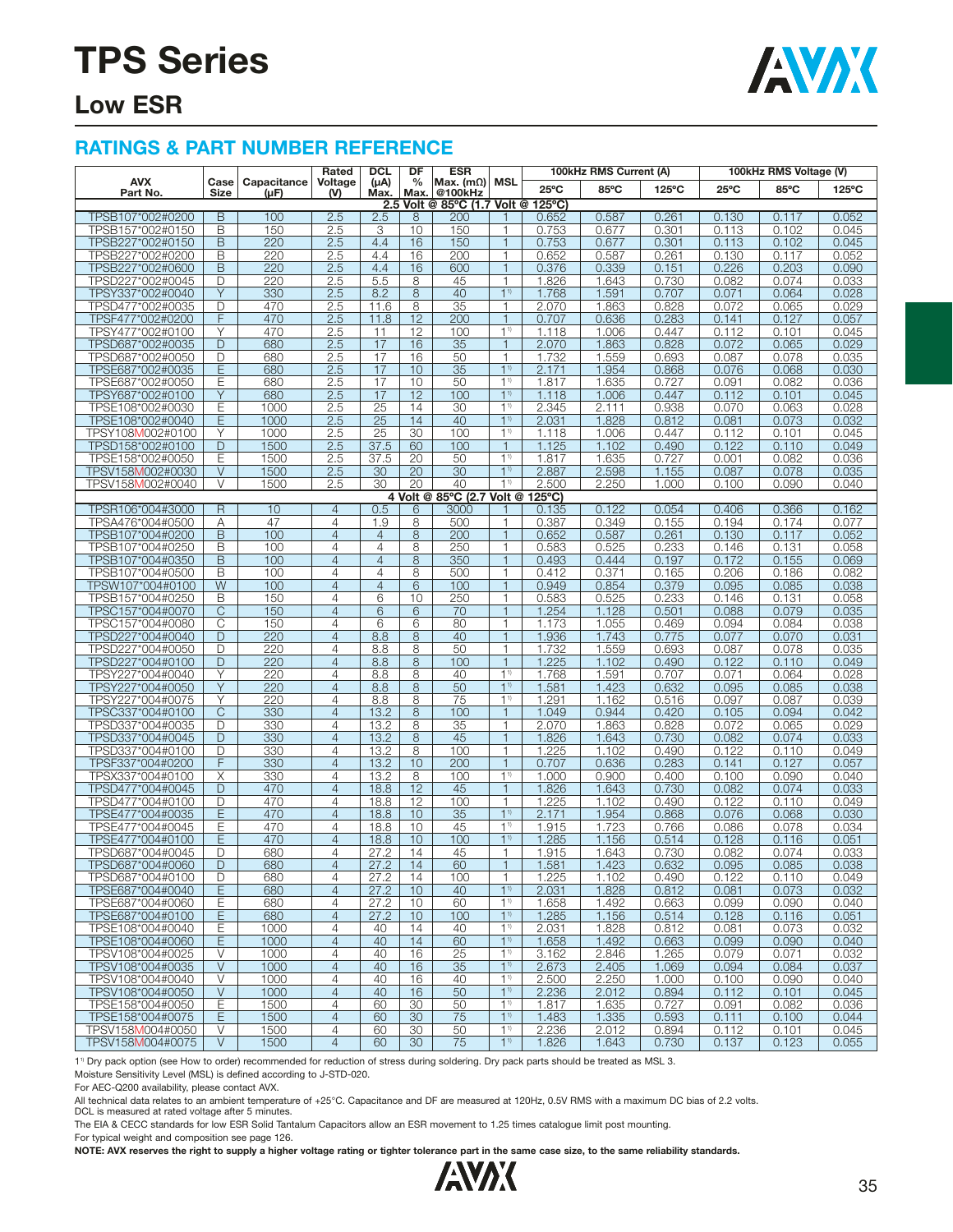

### **Low ESR**

#### **RATINGS & PART NUMBER REFERENCE**

|                                      |                |                     | <b>DCL</b><br>DF<br><b>ESR</b><br>Rated<br>100kHz RMS Current (A) |                       |                       |                                  |                                  |                | 100kHz RMS Voltage (V) |                 |                |                |                |
|--------------------------------------|----------------|---------------------|-------------------------------------------------------------------|-----------------------|-----------------------|----------------------------------|----------------------------------|----------------|------------------------|-----------------|----------------|----------------|----------------|
| <b>AVX</b><br>Part No.               | Case<br>Size   | Capacitance<br>(µF) | Voltage<br>(V)                                                    | $(\mu A)$<br>Max.     | $\frac{0}{0}$<br>Max. | Max. $(m\Omega)$<br>@100kHz      | MSL                              | $25^{\circ}$ C | 85°C                   | $125^{\circ}$ C | $25^{\circ}$ C | 85°C           | 125°C          |
|                                      |                |                     |                                                                   |                       |                       | 6.3 Volt @ 85°C (4 Volt @ 125°C) |                                  |                |                        |                 |                |                |                |
| TPSR225*006#7000                     | $\overline{R}$ | 2.2                 | 6.3                                                               | 0.5                   | 6<br>6                | 7000<br>2100                     | 1                                | 0.089          | 0.080                  | 0.035           | 0.620          | 0.558          | 0.248<br>0.159 |
| TPSA335*006#2100<br>TPSS475*006#4000 | A<br>S         | 3.3<br>4.7          | 6.3<br>6.3                                                        | 0.5<br>0.5            | 6                     | 4000                             | $\mathbf{1}$                     | 0.189<br>0.127 | 0.170<br>0.115         | 0.076<br>0.051  | 0.397<br>0.510 | 0.357<br>0.459 | 0.204          |
| TPSA685*006#1800                     | Α              | 6.8                 | 6.3                                                               | 0.5                   | 6                     | 1800                             | $\mathbf{1}$                     | 0.204          | 0.184                  | 0.082           | 0.367          | 0.331          | 0.147          |
| TPSA106*006#1500                     | Α              | 10                  | 6.3                                                               | 0.6                   | 6                     | 1500                             | $\mathbf{1}$                     | 0.224          | 0.201                  | 0.089           | 0.335          | 0.302          | 0.134          |
| TPSB106*006#1500                     | B              | 10                  | 6.3                                                               | 0.6                   | 6                     | 1500                             | 1                                | 0.238          | 0.214                  | 0.095           | 0.357          | 0.321          | 0.143          |
| TPSR106*006#1000                     | R              | 10                  | 6.3                                                               | 0.6                   | 8                     | 1000                             | $\mathbf{1}$                     | 0.235          | 0.211                  | 0.094           | 0.235          | 0.211          | 0.094          |
| TPSR106*006#1500                     | R              | 10                  | 6.3                                                               | 0.6                   | 8                     | 1500                             | $\mathbf{1}$                     | 0.191          | 0.172                  | 0.077           | 0.287          | 0.259          | 0.115          |
| TPSR106*006#3000                     | $\mathsf R$    | 10                  | 6.3                                                               | 0.6                   | $\overline{8}$        | 3000                             | $\mathbf{1}$                     | 0.135          | 0.122                  | 0.054           | 0.406          | 0.366          | 0.162          |
| TPST106*006#1000                     | Т              | 10                  | 6.3                                                               | 0.6                   | 6                     | 1000                             | 1                                | 0.283          | 0.255                  | 0.113           | 0.283          | 0.255          | 0.113          |
| TPSA156*006#0700<br>TPSA156*006#1500 | Α<br>A         | 15<br>15            | 6.3<br>6.3                                                        | 0.9<br>0.9            | 6<br>6                | 700<br>1500                      | $\mathbf{1}$<br>$\mathbf{1}$     | 0.327<br>0.224 | 0.295<br>0.201         | 0.131<br>0.089  | 0.229<br>0.335 | 0.206<br>0.302 | 0.092<br>0.134 |
| TPSA226*006#0500                     | Α              | $\overline{22}$     | 6.3                                                               | 1.4                   | 6                     | 500                              | $\mathbf{1}$                     | 0.387          | 0.349                  | 0.155           | 0.194          | 0.174          | 0.077          |
| TPSA226*006#0900                     | Α              | $\overline{22}$     | 6.3                                                               | 1.4                   | 6                     | 900                              | 1                                | 0.289          | 0.260                  | 0.115           | 0.260          | 0.234          | 0.104          |
| TPSB226*006#0375                     | B              | $\overline{22}$     | 6.3                                                               | 1.4                   | 6                     | 375                              | $\mathbf{1}$                     | 0.476          | 0.428                  | 0.190           | 0.179          | 0.161          | 0.071          |
| TPSB226*006#0600                     | B              | $\overline{22}$     | 6.3                                                               | 1.4                   | 6                     | 600                              | 1                                | 0.376          | 0.339                  | 0.151           | 0.226          | 0.203          | 0.090          |
| TPSC226*006#0500                     | C              | 22                  | 6.3                                                               | 1.4                   | 6                     | 500                              | 1                                | 0.469          | 0.422                  | 0.188           | 0.235          | 0.211          | 0.094          |
| TPSS226*006#0900                     | S              | $\overline{22}$     | 6.3                                                               | 1.3                   | 10                    | 900                              | 1                                | 0.269          | 0.242                  | 0.107           | 0.242          | 0.218          | 0.097          |
| TPSA336*006#0600                     | Α              | 33                  | 6.3                                                               | 2.1                   | 8                     | 600                              | $\mathbf{1}$                     | 0.354          | 0.318                  | 0.141           | 0.212          | 0.191          | 0.085          |
| TPSB336*006#0250<br>TPSB336*006#0350 | B              | 33<br>33            | 6.3                                                               | 2.1<br>2.1            | 6<br>6                | 250<br>350                       | $\mathbf{1}$<br>$\mathbf{1}$     | 0.583<br>0.493 | 0.525<br>0.444         | 0.233           | 0.146<br>0.172 | 0.131          | 0.058<br>0.069 |
| TPSB336*006#0450                     | B<br>B         | 33                  | 6.3<br>6.3                                                        | 2.1                   | 6                     | 450                              | $\mathbf{1}$                     | 0.435          | 0.391                  | 0.197<br>0.174  | 0.196          | 0.155<br>0.176 | 0.078          |
| TPSB336*006#0600                     | B              | 33                  | 6.3                                                               | 2.1                   | 6                     | 600                              | $\mathbf{1}$                     | 0.376          | 0.339                  | 0.151           | 0.226          | 0.203          | 0.090          |
| TPST336*006#0800                     | Т              | 33                  | 6.3                                                               | 2.1                   | 10                    | 800                              | 1                                | 0.316          | 0.285                  | 0.126           | 0.253          | 0.228          | 0.101          |
| TPSA476*006#0800                     | A              | 47                  | 6.3                                                               | 2.8                   | 10                    | 800                              | $\mathbf{1}$                     | 0.306          | 0.276                  | 0.122           | 0.245          | 0.220          | 0.098          |
| TPSB476*006#0250                     | B              | 47                  | 6.3                                                               | 3                     | 6                     | 250                              | 1                                | 0.583          | 0.525                  | 0.233           | 0.146          | 0.131          | 0.058          |
| TPSB476*006#0350                     | $\overline{B}$ | 47                  | 6.3                                                               | $\overline{3}$        | 6                     | 350                              | $\mathbf{1}$                     | 0.493          | 0.444                  | 0.197           | 0.172          | 0.155          | 0.069          |
| TPSB476*006#0500                     | В              | 47                  | 6.3                                                               | 3                     | 6                     | 500                              | $\mathbf{1}$                     | 0.412          | 0.371                  | 0.165           | 0.206          | 0.186          | 0.082          |
| TPSC476*006#0300                     | C              | 47                  | 6.3                                                               | 3                     | 6                     | 300                              | $\mathbf{1}$                     | 0.606          | 0.545                  | 0.242           | 0.182          | 0.163          | 0.073          |
| TPST476*006#1200<br>TPSB686*006#0250 | Т<br>B         | 47<br>68            | 6.3<br>6.3                                                        | 2.8<br>$\overline{4}$ | 10<br>8               | 1200<br>250                      | $\mathbf{1}$<br>$\mathbf{1}$     | 0.258<br>0.583 | 0.232<br>0.525         | 0.103<br>0.233  | 0.310<br>0.146 | 0.279<br>0.131 | 0.124<br>0.058 |
| TPSB686*006#0350                     | В              | 68                  | 6.3                                                               | $\overline{4}$        | 8                     | 350                              | 1                                | 0.493          | 0.444                  | 0.197           | 0.172          | 0.155          | 0.069          |
| TPSB686*006#0500                     | B              | 68                  | 6.3                                                               | $\overline{4}$        | 8                     | 500                              | $\mathbf{1}$                     | 0.412          | 0.371                  | 0.165           | 0.206          | 0.186          | 0.082          |
| TPSC686*006#0150                     | C              | 68                  | 6.3                                                               | 4.3                   | 6                     | 150                              | $\mathbf{1}$                     | 0.856          | 0.771                  | 0.343           | 0.128          | 0.116          | 0.051          |
| TPSC686*006#0200                     | C              | 68                  | 6.3                                                               | 4.3                   | 6                     | 200                              | $\mathbf{1}$                     | 0.742          | 0.667                  | 0.297           | 0.148          | 0.133          | 0.059          |
| TPSW686*006#0110                     | W              | 68                  | 6.3                                                               | 4.3                   | 6                     | 110                              | $\mathbf{1}$                     | 0.905          | 0.814                  | 0.362           | 0.099          | 0.090          | 0.040          |
| TPSW686*006#0125                     | W              | 68                  | 6.3                                                               | 4.3                   | 6                     | 125                              | $\mathbf{1}$                     | 0.849          | 0.764                  | 0.339           | 0.106          | 0.095          | 0.042          |
| TPSW686*006#0250<br>TPSB107*006#0250 | W<br>B         | 68<br>100           | 6.3<br>6.3                                                        | 4.3<br>6.3            | 6<br>10               | 250<br>250                       | $\mathbf{1}$<br>$\mathbf{1}$     | 0.600<br>0.583 | 0.540<br>0.525         | 0.240<br>0.233  | 0.150<br>0.146 | 0.135<br>0.131 | 0.060<br>0.058 |
| TPSB107*006#0400                     | B              | 100                 | 6.3                                                               | 6.3                   | 10                    | 400                              | 1                                | 0.461          | 0.415                  | 0.184           | 0.184          | 0.166          | 0.074          |
| TPSC107*006#0075                     | $\overline{C}$ | 100                 | 6.3                                                               | 6.3                   | 6                     | 75                               | $\mathbf{1}$                     | 1.211          | 1.090                  | 0.484           | 0.091          | 0.082          | 0.036          |
| TPSC107*006#0150                     | C              | 100                 | 6.3                                                               | 6.3                   | 6                     | 150                              | $\mathbf{1}$                     | 0.856          | 0.771                  | 0.343           | 0.128          | 0.116          | 0.051          |
| TPSD107*006#0300                     | D              | 100                 | 6.3                                                               | 6.3                   | 6                     | 300                              | $\mathbf{1}$                     | 0.707          | 0.636                  | 0.283           | 0.212          | 0.191          | 0.085          |
| TPSW107*006#0100                     | W              | 100                 | 6.3                                                               | 6.3                   | 6                     | 100                              | $\mathbf{1}$                     | 0.949          | 0.854                  | 0.379           | 0.095          | 0.085          | 0.038          |
| TPSW107*006#0150                     | W              | 100                 | 6.3                                                               | 6.3                   | $6\overline{6}$       | 150                              | $\mathbf{1}$                     | 0.775          | 0.697                  | 0.310           | 0.116          | 0.105          | 0.046          |
| TPSY107*006#0100                     | Υ              | 100                 | 6.3                                                               | 6.3                   | 6                     | 100                              | 1 <sup>1</sup><br>$\mathbf{1}$   | 1.118          | 1.006                  | 0.447           | 0.112          | 0.101          | 0.045          |
| TPSC157*006#0050<br>TPSC157*006#0090 | C<br>C         | 150<br>150          | 6.3<br>6.3                                                        | 9.5<br>9.5            | 6<br>6                | $\overline{50}$<br>90            | $\mathbf{1}$                     | 1.483<br>1.106 | 1.335<br>0.995         | 0.593<br>0.442  | 0.074<br>0.099 | 0.067<br>0.090 | 0.030<br>0.040 |
| TPSC157*006#0150                     | C              | 150                 | 6.3                                                               | 9.5                   | 6                     | 150                              | $\mathbf{1}$                     | 0.856          | 0.771                  | 0.343           | 0.128          | 0.116          | 0.051          |
| TPSC157*006#0200                     | С              | 150                 | 6.3                                                               | 9.5                   | 6                     | 200                              | 1                                | 0.742          | 0.667                  | 0.297           | 0.148          | 0.133          | 0.059          |
| TPSC157*006#0250                     | С              | 150                 | 6.3                                                               | 9.5                   | 6                     | 250                              | $\mathbf{1}$                     | 0.663          | 0.597                  | 0.265           | 0.166          | 0.149          | 0.066          |
| TPSD157*006#0050                     | D              | 150                 | 6.3                                                               | 9.5                   | 6                     | 50                               |                                  | 1.732          | 1.559                  | 0.693           | 0.087          | 0.078          | 0.035          |
| TPSD157*006#0125                     | D              | 150                 | 6.3                                                               | 9.5                   | 6                     | 125                              | 1                                | 1.095          | 0.986                  | 0.438           | 0.137          | 0.123          | 0.055          |
| TPSY157*006#0040                     | Υ              | $\overline{150}$    | 6.3                                                               | 9.5                   | 6                     | 40                               | 1 <sup>1</sup>                   | 1.768          | 1.591                  | 0.707           | 0.071          | 0.064          | 0.028          |
| TPSY157*006#0050                     | Y              | 150                 | 6.3                                                               | 9.5                   | 6                     | 50                               | 1 <sup>1</sup>                   | 1.581          | 1.423                  | 0.632           | 0.079          | 0.071          | 0.032          |
| TPSC227*006#0070<br>TPSC227*006#0100 | C<br>C         | 220<br>220          | 6.3<br>6.3                                                        | 13.9<br>13.9          | 8<br>8                | 70<br>100                        | 1<br>$\mathbf{1}$                | 1.254<br>1.049 | 1.128<br>0.944         | 0.501<br>0.420  | 0.088<br>0.105 | 0.079<br>0.094 | 0.035<br>0.042 |
| TPSC227*006#0125                     | С              | 220                 | 6.3                                                               | 13.9                  | 8                     | 125                              | $\mathbf{1}$                     | 0.938          | 0.844                  | 0.375           | 0.117          | 0.106          | 0.047          |
| TPSC227*006#0250                     | $\mathsf{C}$   | 220                 | 6.3                                                               | 13.9                  | 8                     | 250                              | $\mathbf{1}$                     | 0.663          | 0.597                  | 0.265           | 0.166          | 0.149          | 0.066          |
| TPSD227*006#0050                     | D              | 220                 | 6.3                                                               | 13.9                  | 8                     | 50                               | 1                                | 1.732          | 1.559                  | 0.693           | 0.087          | 0.078          | 0.035          |
| TPSD227*006#0100                     | D              | 220                 | 6.3                                                               | 13.9                  | 8                     | 100                              | $\mathbf{1}$                     | 1.225          | 1.102                  | 0.490           | 0.122          | 0.110          | 0.049          |
| TPSD227*006#0125                     | D              | 220                 | 6.3                                                               | 13.9                  | 8                     | 125                              | 1                                | 1.095          | 0.986                  | 0.438           | 0.137          | 0.123          | 0.055          |
| TPSE227*006#0100                     | E              | 220                 | 6.3                                                               | 13.9                  | 8                     | 100                              | 1 <sup>1</sup>                   | 1.285          | 1.156                  | 0.514           | 0.128          | 0.116          | 0.051          |
| TPSF227*006#0200                     | F              | 220                 | 6.3                                                               | 13.2                  | 10                    | 200                              | $\mathbf{1}$                     | 0.707          | 0.636                  | 0.283           | 0.141          | 0.127          | 0.057          |
| TPSY227*006#0100<br>TPSY227*006#0150 | Υ<br>Υ         | 220<br>220          | 6.3<br>6.3                                                        | 13.9<br>13.9          | $\,8\,$<br>8          | 100<br>150                       | 1 <sup>1</sup><br>1 <sup>1</sup> | 1.118<br>0.913 | 1.006<br>0.822         | 0.447<br>0.365  | 0.112<br>0.137 | 0.101<br>0.123 | 0.045<br>0.055 |
|                                      |                |                     |                                                                   |                       |                       |                                  |                                  |                |                        |                 |                |                |                |

11) Dry pack option (see How to order) recommended for reduction of stress during soldering. Dry pack parts should be treated as MSL 3.

Moisture Sensitivity Level (MSL) is defined according to J-STD-020.

For AEC-Q200 availability, please contact AVX.

All technical data relates to an ambient temperature of +25°C. Capacitance and DF are measured at 120Hz, 0.5V RMS with a maximum DC bias of 2.2 volts.

DCL is measured at rated voltage after 5 minutes.

The EIA & CECC standards for low ESR Solid Tantalum Capacitors allow an ESR movement to 1.25 times catalogue limit post mounting.

For typical weight and composition see page 126.

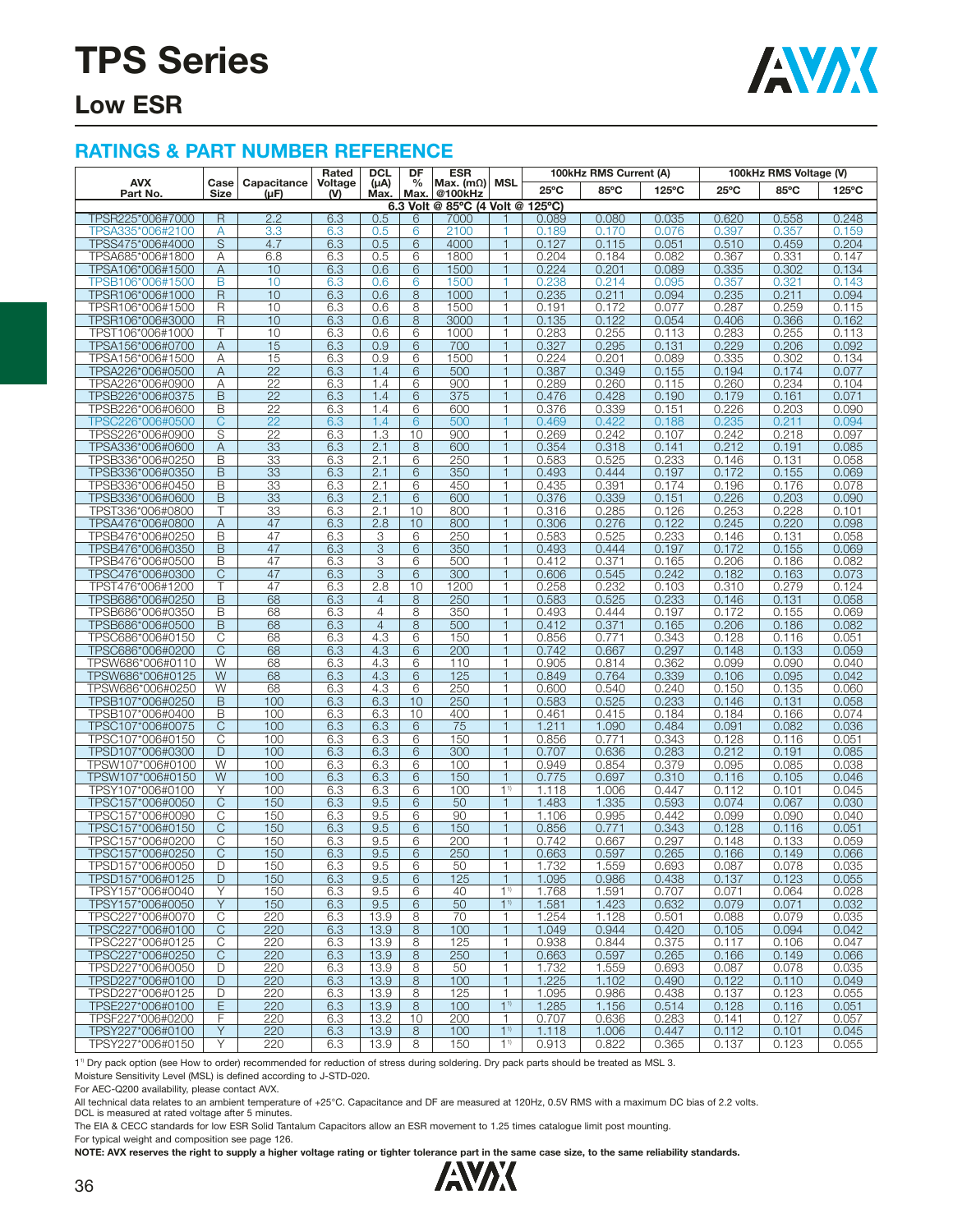

### **Low ESR**

#### **RATINGS & PART NUMBER REFERENCE**

|                                      |              |                     | Rated            | <b>DCL</b>        | DF                    | <b>ESR</b>                      |                              |                | 100kHz RMS Current (A) |                 |                | 100kHz RMS Voltage (V) |                |
|--------------------------------------|--------------|---------------------|------------------|-------------------|-----------------------|---------------------------------|------------------------------|----------------|------------------------|-----------------|----------------|------------------------|----------------|
| <b>AVX</b><br>Part No.               | Case<br>Size | Capacitance<br>(µF) | Voltage<br>$(V)$ | $(\mu A)$<br>Max. | $\frac{0}{0}$<br>Max. | Max. $(m\Omega)$ MSL<br>@100kHz |                              | $25^{\circ}$ C | 85°C                   | $125^{\circ}$ C | $25^{\circ}$ C | 85°C                   | 125°C          |
| TPSC337*006#0080                     | С            | 330                 | 6.3              | 19.8              | 12                    | 80                              |                              | 1.173          | 1.055                  | 0.469           | 0.094          | 0.084                  | 0.038          |
| TPSC337*006#0100                     | C            | 330                 | 6.3              | 19.8              | 12                    | 100                             | 1                            | 1.049          | 0.944                  | 0.420           | 0.105          | 0.094                  | 0.042          |
| TPSD337*006#0045                     | D            | 330                 | 6.3              | 20.8              | 8                     | 45                              | $\mathbf{1}$                 | 1.826          | 1.643                  | 0.730           | 0.082          | 0.074                  | 0.033          |
| TPSD337*006#0050                     | D            | 330                 | 6.3              | 20.8              | 8                     | 50                              | $\mathbf{1}$                 | 1.732          | 1.559                  | 0.693           | 0.087          | 0.078                  | 0.035          |
| TPSD337*006#0070                     | D            | 330                 | 6.3              | 20.8              | 8                     | 70                              | $\mathbf{1}$                 | 1.464          | 1.317                  | 0.586           | 0.102          | 0.092                  | 0.041          |
| TPSD337*006#0100                     | D            | 330                 | 6.3              | 20.8              | 8                     | 100                             | $\mathbf{1}$                 | 1.225          | 1.102                  | 0.490           | 0.122          | 0.110                  | 0.049          |
| TPSE337*006#0050                     | Ε            | 330                 | 6.3              | 20.8              | 8                     | 50                              | 1 <sup>1</sup>               | 1.817          | 1.635                  | 0.727           | 0.091          | 0.082                  | 0.036          |
| TPSE337*006#0100                     | Ε            | 330                 | 6.3              | 20.8              | 8                     | 100                             | 1 <sup>1</sup>               | 1.285          | 1.156                  | 0.514           | 0.128          | 0.116                  | 0.051          |
| TPSE337*006#0125                     | Ε            | 330                 | 6.3              | 20.8              | 8                     | 125                             | 1 <sup>1</sup>               | 1.149          | 1.034                  | 0.460           | 0.144          | 0.129                  | 0.057          |
| TPSE337*006#0150                     | E            | 330                 | 6.3              | 20.8              | 8                     | 150                             | 1 <sup>1</sup>               | 1.049          | 0.944                  | 0.420           | 0.157          | 0.142                  | 0.063          |
| TPSV337*006#0100                     | $\vee$       | 330                 | 6.3              | 20.8              | 8                     | 100                             | 1 <sup>1</sup>               | 1.581          | 1.423                  | 0.632           | 0.158          | 0.142                  | 0.063          |
| TPSY337*006#0100                     | Υ            | 330                 | 6.3              | 20.8              | 12                    | 100                             | 1 <sup>1</sup>               | 1.118          | 1.006                  | 0.447           | 0.112          | 0.101                  | 0.045          |
| TPSY337*006#0150                     | Y            | 330                 | 6.3              | 20.8              | 12                    | 150                             | 1 <sup>1</sup>               | 0.913          | 0.822                  | 0.365           | 0.137          | 0.123                  | 0.055          |
| TPSD477*006#0045                     | D            | 470                 | 6.3              | 28                | 12                    | 45                              | $\mathbf{1}$                 | 1.826          | 1.643                  | 0.730           | 0.082          | 0.074                  | 0.033          |
| TPSD477*006#0060                     | D            | 470                 | 6.3              | 28                | 12                    | 60                              | $\mathbf{1}$                 | 1.581          | 1.423                  | 0.632           | 0.095          | 0.085                  | 0.038          |
| TPSD477*006#0100                     | D            | 470                 | 6.3              | 28                | 12                    | 100                             | $\mathbf{1}$                 | 1.225          | 1.102                  | 0.490           | 0.122          | 0.110                  | 0.049          |
| TPSD477*006#0200                     | D            | 470                 | 6.3              | 28                | 12                    | 200                             | $\mathbf{1}$                 | 0.866          | 0.779                  | 0.346           | 0.173          | 0.156                  | 0.069          |
| TPSE477*006#0045                     | Ε            | 470                 | 6.3              | 28                | 10                    | 45                              | 1 <sup>1</sup>               | 1.915          | 1.723                  | 0.766           | 0.086          | 0.078                  | 0.034          |
| TPSE477*006#0050                     | Ε            | 470                 | 6.3              | $\overline{28}$   | 10                    | 50                              | 1 <sup>1</sup>               | 1.817          | 1.635                  | 0.727           | 0.091          | 0.082                  | 0.036          |
| TPSE477*006#0060                     | Ε            | 470                 | 6.3              | 28                | 10                    | 60                              | 1 <sup>1</sup>               | 1.658          | 1.492                  | 0.663           | 0.099          | 0.090                  | 0.040          |
| TPSE477*006#0100                     | E            | 470                 | 6.3              | 28                | 10                    | 100                             | 1 <sup>1</sup>               | 1.285          | 1.156                  | 0.514           | 0.128          | 0.116                  | 0.051          |
| TPSE477*006#0200                     | Ε            | 470                 | 6.3              | 28                | 10                    | 200                             | 1 <sup>1</sup>               | 0.908          | 0.817                  | 0.363           | 0.182          | 0.163                  | 0.073          |
| TPSV477*006#0040                     | V            | 470                 | 6.3              | 28                | 10                    | 40                              | 1 <sup>1</sup>               | 2.500          | 2.250                  | 1.000           | 0.100          | 0.090                  | 0.040          |
| TPSV477*006#0055                     | $\vee$       | 470                 | 6.3              | 28                | 10                    | 55                              | 1 <sup>1</sup>               | 2.132          | 1.919                  | 0.853           | 0.117          | 0.106                  | 0.047          |
| TPSV477*006#0100                     | $\vee$       | 470                 | 6.3              | 28                | 10                    | 100                             | $1^{1}$                      | 1.581          | 1.423                  | 0.632           | 0.158          | 0.142                  | 0.063          |
| TPSY477*006#0150                     | Υ            | 470                 | 6.3              | 28.2              | 20                    | 150                             | 1 <sup>1</sup>               | 0.913          | 0.822                  | 0.365           | 0.137          | 0.123                  | 0.055          |
| TPSE687*006#0045                     | E            | 680                 | 6.3              | 42.8              | 10                    | 45                              | 1 <sup>1</sup>               | 1.915          | 1.723                  | 0.766           | 0.086          | 0.078                  | 0.034          |
| TPSE687*006#0060                     | Ε            | 680                 | 6.3              | 42.8              | 10                    | 60                              | $1^{1}$                      | 1.658          | 1.492                  | 0.663           | 0.099          | 0.090                  | 0.040          |
| TPSE687*006#0100                     | Ε            | 680                 | 6.3              | 42.8              | 10                    | 100                             | 1 <sup>1</sup>               | 1.285          | 1.156                  | 0.514           | 0.128          | 0.116                  | 0.051          |
| TPSV687*006#0035                     | $\vee$       | 680                 | 6.3              | 42.8              | 14                    | 35                              | 1 <sup>1</sup>               | 2.673          | 2.405                  | 1.069           | 0.094          | 0.084                  | 0.037          |
| TPSV687*006#0040                     | $\vee$       | 680                 | 6.3              | 42.8              | 10                    | 40                              | 1 <sup>1</sup>               | 2.500          | 2.250                  | 1.000           | 0.100          | 0.090                  | 0.040          |
| TPSV687*006#0050                     | V            | 680                 | 6.3              | 42.8              | 10                    | 50                              | $1^{1}$                      | 2.236          | 2.012                  | 0.894           | 0.112          | 0.101                  | 0.045          |
| TPSE108M006#0100                     | E            | 1000                | 6.3              | 60                | 20                    | 100                             | 1 <sup>1</sup>               | 1.285          | 1.156                  | 0.514           | 0.128          | 0.116                  | 0.051          |
| TPSV108M006#0040                     | V            | 1000                | 6.3              | 60                | 16                    | 40                              | 1 <sup>1</sup>               | 2.500          | 2.250                  | 1.000           | 0.100          | 0.090                  | 0.040          |
| TPSV108M006#0050                     | $\vee$       | 1000                | 6.3              | 60                | 16                    | 50                              | 1 <sup>1</sup>               | 2.236          | 2.012                  | 0.894           | 0.112          | 0.101                  | 0.045          |
|                                      |              |                     |                  |                   |                       | 10 Volt @ 85°C (7 Volt @ 125°C) |                              |                |                        |                 |                |                        |                |
| TPSR105*010#9000<br>TPSA225*010#1800 | $\mathsf{R}$ | $\mathbf{1}$<br>2.2 | 10<br>10         | 0.5<br>0.5        | $\overline{4}$<br>6   | 9000<br>1800                    | 1                            | 0.078<br>0.204 | 0.070<br>0.184         | 0.031<br>0.082  | 0.704<br>0.367 | 0.633<br>0.331         | 0.281<br>0.147 |
| TPST335*010#1500                     | Α<br>T       | 3.3                 | 10               | 0.5               | 6                     | 1500                            | $\mathbf{1}$                 | 0.231          | 0.208                  | 0.092           | 0.346          | 0.312                  | 0.139          |
| TPSA475*010#1400                     | Α            | 4.7                 | 10               | 0.5               | 6                     | 1400                            | $\mathbf{1}$                 | 0.231          | 0.208                  | 0.093           | 0.324          | 0.292                  | 0.130          |
| TPSB475*010#1400                     | B            | 4.7                 | 10               | 0.5               | 6                     | 1400                            |                              | 0.246          | 0.222                  | 0.099           | 0.345          | 0.310                  | 0.138          |
| TPSR475*010#3000                     | R            | 4.7                 | 10               | 0.5               | 6                     | 3000                            | $\mathbf{1}$                 | 0.135          | 0.122                  | 0.054           | 0.406          | 0.366                  | 0.162          |
| TPSR475*010#5000                     | $\mathsf{R}$ | 4.7                 | 10               | 0.5               | 6                     | 5000                            | $\mathbf{1}$                 | 0.105          | 0.094                  | 0.042           | 0.524          | 0.472                  | 0.210          |
| TPSA685*010#1800                     | Α            | 6.8                 | 10               | 0.7               | 6                     | 1800                            | 1                            | 0.204          | 0.184                  | 0.082           | 0.367          | 0.331                  | 0.147          |
| TPSB685*010#1300                     | B            | 6.8                 | 10               | 0.7               | 6                     | 1300                            | $\overline{1}$               | 0.256          | 0.230                  | 0.102           | 0.332          | 0.299                  | 0.133          |
| TPST685*010#1800                     | т            | 6.8                 | 10               | 0.7               | 6                     | 1800                            | $\mathbf{1}$                 | 0.211          | 0.190                  | 0.084           | 0.379          | 0.342                  | 0.152          |
| TPSA106*010#0900                     | Α            | 10                  | 10               |                   | 6                     | 900                             |                              | 0.289          | 0.260                  | 0.115           | 0.260          | 0.234                  | 0.104          |
| TPSA106*010#1800                     | Α            | 10                  | 10               | 1                 | 6                     | 1800                            | $\mathbf{1}$                 | 0.204          | 0.184                  | 0.082           | 0.367          | 0.331                  | 0.147          |
| TPSB106*010#1000                     | B            | 10                  | 10               | $\mathbf{1}$      | 6                     | 1000                            | $\mathbf{1}$                 | 0.292          | 0.262                  | 0.117           | 0.292          | 0.262                  | 0.117          |
| TPSP106M010#2000                     | P            | 10                  | 10               |                   | 8                     | 2000                            | $\mathbf{1}$                 | 0.173          | 0.156                  | 0.069           | 0.346          | 0.312                  | 0.139          |
| TPSS106*010#0900                     | S            | 10                  | 10               | $\mathbf 1$       | 8                     | 900                             | $\mathbf{1}$                 | 0.269          | 0.242                  | 0.107           | 0.242          | 0.218                  | 0.097          |
| TPST106*010#1000                     | Τ            | 10                  | 10               | 1                 | 6                     | 1000                            | $\mathbf{1}$                 | 0.283          | 0.255                  | 0.113           | 0.283          | 0.255                  | 0.113          |
| TPST106*010#2000                     |              | 10                  | 10               |                   | 6                     | 2000                            | $\mathbf{1}$                 | 0.200          | 0.180                  | 0.080           | 0.400          | 0.360                  | 0.160          |
| TPSA156*010#1000                     | Α            | 15                  | 10               | 1.5               | 6                     | 1000                            | $\mathbf{1}$                 | 0.274          | 0.246                  | 0.110           | 0.274          | 0.246                  | 0.110          |
| TPSB156*010#0450                     | B            | 15                  | 10               | 1.5               | 6                     | 450                             | 1                            | 0.435          | 0.391                  | 0.174           | 0.196          | 0.176                  | 0.078          |
| TPSB156*010#0600                     | B            | 15                  | 10               | 1.5               | 6                     | 600                             | $\mathbf{1}$                 | 0.376          | 0.339                  | 0.151           | 0.226          | 0.203                  | 0.090          |
| TPSC156*010#0700                     | C            | 15                  | 10               | 1.5               | $6\phantom{1}6$       | 700                             | 1                            | 0.396          | 0.357                  | 0.159           | 0.277          | 0.250                  | 0.111          |
| TPST156*010#1200                     | Т            | 15                  | 10               | 1.5               | 8                     | 1200                            | $\mathbf{1}$                 | 0.258          | 0.232                  | 0.103           | 0.310          | 0.279                  | 0.124          |
| TPSA226*010#0900                     | Α            | $\overline{22}$     | 10               | 2.2               | 8                     | 900                             | $\mathbf{1}$                 | 0.289          | 0.260                  | 0.115           | 0.260          | 0.234                  | 0.104          |
| TPSB226*010#0400                     | B            | 22                  | 10               | 2.2               | 6                     | 400                             | $\mathbf{1}$                 | 0.461          | 0.415                  | 0.184           | 0.184          | 0.166                  | 0.074          |
| TPSB226*010#0500                     | B            | 22                  | 10               | 2.2               | 6                     | 500                             | $\mathbf{1}$                 | 0.412          | 0.371                  | 0.165           | 0.206          | 0.186                  | 0.082          |
| TPSB226*010#0700                     | В            | 22                  | 10               | 2.2               | 6                     | 700                             | $\mathbf{1}$                 | 0.348          | 0.314                  | 0.139           | 0.244          | 0.220                  | 0.098          |
| TPSC226*010#0300                     | C            | 22                  | 10               | 2.2               | 6                     | 300                             | 1                            | 0.606          | 0.545                  | 0.242           | 0.182          | 0.163                  | 0.073          |
| TPST226*010#0800                     | Τ            | 22                  | 10               | 2.2               | 8                     | 800                             | $\mathbf{1}$                 | 0.316          | 0.285                  | 0.126           | 0.253          | 0.228                  | 0.101          |
| TPSA336*010#0700                     | Α            | 33                  | 10               | 3.3               | 8                     | 700                             | $\mathbf{1}$                 | 0.327          | 0.295                  | 0.131           | 0.229          | 0.206                  | 0.092          |
| TPSB336*010#0250                     | B            | 33                  | 10               | 3.3               | 6                     | 250                             | 1                            | 0.583          | 0.525                  | 0.233           | 0.146          | 0.131                  | 0.058          |
| TPSB336*010#0425                     | B            | 33                  | 10               | 3.3               | 6                     | 425                             | $\mathbf{1}$                 | 0.447          | 0.402                  | 0.179           | 0.190          | 0.171                  | 0.076          |
| TPSB336*010#0500<br>TPSB336*010#0650 | B<br>B       | 33                  | 10<br>10         | 3.3               | 6<br>6                | 500                             | $\mathbf{1}$<br>$\mathbf{1}$ | 0.412          | 0.371                  | 0.165           | 0.206          | 0.186                  | 0.082          |
|                                      |              | 33                  |                  | 3.3               |                       | 650                             |                              | 0.362          | 0.325                  | 0.145           | 0.235          | 0.212                  | 0.094          |

11) Dry pack option (see How to order) recommended for reduction of stress during soldering. Dry pack parts should be treated as MSL 3.

Moisture Sensitivity Level (MSL) is defined according to J-STD-020.

For AEC-Q200 availability, please contact AVX.

All technical data relates to an ambient temperature of +25°C. Capacitance and DF are measured at 120Hz, 0.5V RMS with a maximum DC bias of 2.2 volts.

DCL is measured at rated voltage after 5 minutes.

The EIA & CECC standards for low ESR Solid Tantalum Capacitors allow an ESR movement to 1.25 times catalogue limit post mounting.

For typical weight and composition see page 126.

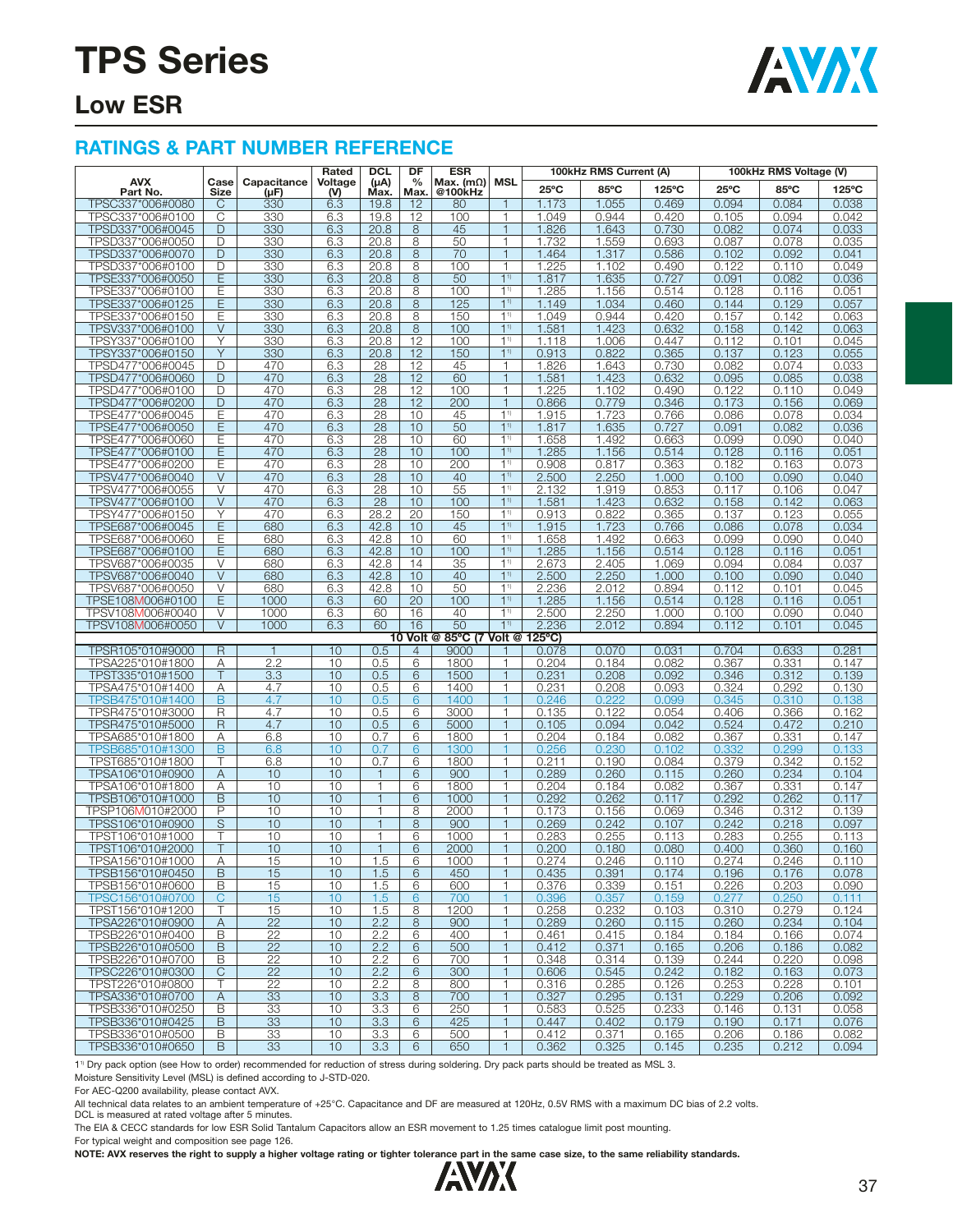

### **Low ESR**

#### **RATINGS & PART NUMBER REFERENCE**

|                                      |              |                     | Rated          | <b>DCL</b>      | DF                    | <b>ESR</b>                  |                                  |                | 100kHz RMS Current (A) |                 |                | 100kHz RMS Voltage (V) |                |
|--------------------------------------|--------------|---------------------|----------------|-----------------|-----------------------|-----------------------------|----------------------------------|----------------|------------------------|-----------------|----------------|------------------------|----------------|
| <b>AVX</b><br>Part No.               | Case<br>Size | Capacitance<br>(µF) | Voltage<br>(V) | (µA)<br>Max.    | $\frac{0}{0}$<br>Max. | Max. $(m\Omega)$<br>@100kHz | MSL                              | $25^{\circ}$ C | 85°C                   | $125^{\circ}$ C | $25^{\circ}$ C | 85°C                   | 125°C          |
| TPSC336*010#0150                     | C            | 33                  | 10             | 3.3             | 6                     | 150                         | 1                                | 0.856          | 0.771                  | 0.343           | 0.128          | 0.116                  | 0.051          |
| TPSC336*010#0375                     | С            | 33                  | 10             | 3.3             | 6                     | 375                         | $\mathbf{1}$                     | 0.542          | 0.487                  | 0.217           | 0.203          | 0.183                  | 0.081          |
| TPSC336*010#0500                     | $\mathsf{C}$ | 33                  | 10             | 3.3             | 6                     | 500                         | $\mathbf{1}$                     | 0.469          | 0.422                  | 0.188           | 0.235          | 0.211                  | 0.094          |
| TPSW336*010#0350                     | W            | 33                  | 10             | 3.3             | 6                     | 350                         | 1                                | 0.507          | 0.456                  | 0.203           | 0.177          | 0.160                  | 0.071          |
| TPSB476*010#0250                     | B            | 47                  | 10             | 4.7             | 8                     | 250                         | $\mathbf{1}$                     | 0.583          | 0.525                  | 0.233           | 0.146          | 0.131                  | 0.058          |
| TPSB476*010#0350                     | B            | 47                  | 10             | 4.7             | 8                     | 350                         | $\mathbf{1}$                     | 0.493          | 0.444                  | 0.197           | 0.172          | 0.155                  | 0.069          |
| TPSB476*010#0500                     | B            | 47                  | 10             | 4.7             | 8                     | 500                         | 1                                | 0.412          | 0.371                  | 0.165           | 0.206          | 0.186                  | 0.082          |
| TPSB476*010#0650                     | B            | 47                  | 10             | 4.7             | 8                     | 650                         | $\mathbf{1}$                     | 0.362          | 0.325                  | 0.145           | 0.235          | 0.212                  | 0.094          |
| TPSC476*010#0200                     | C            | 47                  | 10             | 4.7             | 6                     | 200                         | $\mathbf{1}$                     | 0.742          | 0.667                  | 0.297           | 0.148          | 0.133                  | 0.059          |
| TPSC476*010#0350                     | C            | 47                  | 10             | 4.7             | 6                     | 350                         | $\mathbf{1}$                     | 0.561          | 0.505                  | 0.224           | 0.196          | 0.177                  | 0.078          |
| TPSD476*010#0100                     | D            | 47                  | 10             | 4.7             | 6                     | 100                         | $\mathbf{1}$                     | 1.225          | 1.102                  | 0.490           | 0.122          | 0.110                  | 0.049          |
| TPSD476*010#0300                     | D<br>W       | 47<br>47            | 10<br>10       | 4.7<br>4.7      | 6<br>6                | 300<br>125                  | 1<br>$\mathbf{1}$                | 0.707<br>0.849 | 0.636                  | 0.283<br>0.339  | 0.212          | 0.191                  | 0.085<br>0.042 |
| TPSW476*010#0125<br>TPSW476*010#0150 | W            | 47                  | 10             | 4.7             | 6                     | 150                         | 1                                | 0.775          | 0.764<br>0.697         | 0.310           | 0.106<br>0.116 | 0.095<br>0.105         | 0.046          |
| TPSW476*010#0250                     | W            | 47                  | 10             | 4.7             | 6                     | 250                         | $\mathbf{1}$                     | 0.600          | 0.540                  | 0.240           | 0.150          | 0.135                  | 0.060          |
| TPSB686*010#0600                     | B            | 68                  | 10             | 6.8             | 8                     | 600                         | $\mathbf{1}$                     | 0.376          | 0.339                  | 0.151           | 0.226          | 0.203                  | 0.090          |
| TPSC686*010#0080                     | C            | 68                  | 10             | 6.8             | 6                     | 80                          | $\mathbf{1}$                     | 1.173          | 1.055                  | 0.469           | 0.094          | 0.084                  | 0.038          |
| TPSC686*010#0100                     | С            | 68                  | 10             | 6.8             | 6                     | 100                         | $\mathbf{1}$                     | 1.049          | 0.944                  | 0.420           | 0.105          | 0.094                  | 0.042          |
| TPSC686*010#0200                     | $\mathsf{C}$ | 68                  | 10             | 6.8             | 6                     | 200                         | $\mathbf{1}$                     | 0.742          | 0.667                  | 0.297           | 0.148          | 0.133                  | 0.059          |
| TPSC686*010#0300                     | С            | 68                  | 10             | 6.8             | 6                     | 300                         | 1                                | 0.606          | 0.545                  | 0.242           | 0.182          | 0.163                  | 0.073          |
| TPSD686*010#0100                     | D            | 68                  | 10             | 6.8             | 6                     | 100                         | $\mathbf{1}$                     | 1.225          | 1.102                  | 0.490           | 0.122          | 0.110                  | 0.049          |
| TPSD686*010#0150                     | D            | 68                  | 10             | 6.8             | 6                     | 150                         | $\mathbf{1}$                     | 1.000          | 0.900                  | 0.400           | 0.150          | 0.135                  | 0.060          |
| TPSY686*010#0100                     | Y            | 68                  | 10             | 6.8             | 6                     | 100                         | 1 <sup>1</sup>                   | 1.118          | 1.006                  | 0.447           | 0.112          | 0.101                  | 0.045          |
| TPSY686*010#0200                     | Υ            | 68                  | 10             | 6.8             | 6                     | 200                         | 1 <sup>1</sup>                   | 0.791          | 0.712                  | 0.316           | 0.158          | 0.142                  | 0.063          |
| TPSW686*010#0100                     | W            | 68                  | 10             | 6.8             | 6                     | 100                         | $\mathbf{1}$                     | 0.949          | 0.854                  | 0.379           | 0.095          | 0.085                  | 0.038          |
| TPSW686*010#0150                     | W            | 68                  | 10             | 6.8             | 6                     | 150                         | 1                                | 0.775          | 0.697                  | 0.310<br>0.184  | 0.116          | 0.105                  | 0.046          |
| TPSB107M010#0400<br>TPSC107*010#0075 | B<br>C       | 100<br>100          | 10<br>10       | 10<br>10        | 8<br>8                | 400<br>75                   | $\mathbf{1}$<br>1                | 0.461<br>1.211 | 0.415<br>1.090         | 0.484           | 0.184<br>0.091 | 0.166<br>0.082         | 0.074<br>0.036 |
| TPSC107*010#0100                     | C            | 100                 | 10             | 10              | 8                     | 100                         | $\mathbf{1}$                     | 1.049          | 0.944                  | 0.420           | 0.105          | 0.094                  | 0.042          |
| TPSC107*010#0150                     | С            | 100                 | 10             | 10              | 8                     | 150                         | $\mathbf{1}$                     | 0.856          | 0.771                  | 0.343           | 0.128          | 0.116                  | 0.051          |
| TPSC107*010#0200                     | $\mathsf{C}$ | 100                 | 10             | 10              | 8                     | 200                         | $\mathbf{1}$                     | 0.742          | 0.667                  | 0.297           | 0.148          | 0.133                  | 0.059          |
| TPSD107*010#0050                     | D            | 100                 | 10             | 10              | 6                     | 50                          | 1                                | 1.732          | 1.559                  | 0.693           | 0.087          | 0.078                  | 0.035          |
| TPSD107*010#0065                     | D            | 100                 | 10             | 10              | 6                     | 65                          | $\mathbf{1}$                     | 1.519          | 1.367                  | 0.608           | 0.099          | 0.089                  | 0.039          |
| TPSD107*010#0080                     | D            | 100                 | 10             | 10              | 6                     | 80                          | $\mathbf{1}$                     | 1.369          | 1.232                  | 0.548           | 0.110          | 0.099                  | 0.044          |
| TPSD107*010#0100                     | D            | 100                 | 10             | 10              | 6                     | 100                         | $\mathbf{1}$                     | 1.225          | 1.102                  | 0.490           | 0.122          | 0.110                  | 0.049          |
| TPSD107*010#0125                     | D            | 100                 | 10             | 10              | 6                     | 125                         | $\mathbf{1}$                     | 1.095          | 0.986                  | 0.438           | 0.137          | 0.123                  | 0.055          |
| TPSD107*010#0150                     | D            | 100                 | 10             | 10              | 6                     | 150                         | $\mathbf{1}$                     | 1.000          | 0.900                  | 0.400           | 0.150          | 0.135                  | 0.060          |
| TPSE107*010#0125                     | Ε            | 100                 | 10             | 10              | 6                     | 125                         | 1 <sup>1</sup>                   | 1.149          | 1.034                  | 0.460           | 0.144          | 0.129                  | 0.057          |
| TPSW107*010#0150                     | W            | 100                 | 10             | 10              | 6                     | 150                         | $\mathbf{1}$                     | 0.775          | 0.697                  | 0.310           | 0.116          | 0.105                  | 0.046          |
| TPSX107*010#0085                     | X            | 100                 | 10<br>10       | 10<br>10        | 8                     | 85                          | 1 <sup>1</sup><br>1 <sup>1</sup> | 1.085          | 0.976                  | 0.434           | 0.092          | 0.083<br>0.110         | 0.037          |
| TPSX107*010#0150<br>TPSX107*010#0200 | X<br>Χ       | 100<br>100          | 10             | 10              | 8<br>8                | 150<br>200                  | 1 <sup>1</sup>                   | 0.816<br>0.707 | 0.735<br>0.636         | 0.327<br>0.283  | 0.122<br>0.141 | 0.127                  | 0.049<br>0.057 |
| TPSY107*010#0100                     | Y            | 100                 | 10             | 10              | 6                     | 100                         | 1 <sup>1</sup>                   | 1.118          | 1.006                  | 0.447           | 0.112          | 0.101                  | 0.045          |
| TPSY107*010#0150                     | Υ            | 100                 | 10             | 10              | 6                     | 150                         | 1 <sup>1</sup>                   | 0.913          | 0.822                  | 0.365           | 0.137          | 0.123                  | 0.055          |
| TPSY107*010#0200                     | Υ            | 100                 | 10             | 10              | 6                     | 200                         | 1 <sup>1</sup>                   | 0.791          | 0.712                  | 0.316           | 0.158          | 0.142                  | 0.063          |
| TPSC157*010#0150                     | C            | 150                 | 10             | 15              | 8                     | 150                         | 1                                | 0.856          | 0.771                  | 0.343           | 0.128          | 0.116                  | 0.051          |
| TPSD157*010#0050                     | D            | 150                 | 10             | 15              | 8                     | 50                          | $\mathbf{1}$                     | 1.732          | 1.559                  | 0.693           | 0.087          | 0.078                  | 0.035          |
| TPSD157*010#0085                     | D            | 150                 | 10             | 15              | 8                     | 85                          | $\mathbf{1}$                     | 1.328          | 1.196                  | 0.531           | 0.113          | 0.102                  | 0.045          |
| TPSD157*010#0100                     | D            | 150                 | 10             | 15              | 8                     | 100                         | $\mathbf{1}$                     | 1.225          | 1.102                  | 0.490           | 0.122          | 0.110                  | 0.049          |
| TPSE157*010#0100                     | Ε            | 150                 | 10             | 15              | 8                     | 100                         | 1 <sup>1</sup>                   | 1.285          | 1.156                  | 0.514           | 0.128          | 0.116                  | 0.051          |
| TPSF157*010#0200                     | F            | 150                 | 10             | 15              | 10                    | 200                         | $\mathbf{1}$                     | 0.707          | 0.636                  | 0.283           | 0.141          | 0.127                  | 0.057          |
| TPSX157M010#0100                     | Χ            | 150                 | 10             | 15              | 6                     | 100                         | 1 <sup>1</sup>                   | 1.000          | 0.900                  | 0.400           | 0.100          | 0.090                  | 0.040          |
| TPSY157*010#0100<br>TPSY157*010#0150 | Y<br>Υ       | 150<br>150          | 10<br>10       | 15<br>15        | 6<br>6                | 100<br>150                  | 1 <sup>1</sup><br>1 <sup>1</sup> | 1.118<br>0.913 | 1.006<br>0.822         | 0.447<br>0.365  | 0.112<br>0.137 | 0.101<br>0.123         | 0.045<br>0.055 |
| TPSY157*010#0200                     | Y            | 150                 | 10             | 15              | $6\phantom{.}6$       | 200                         | $1^{1}$                          | 0.791          | 0.712                  | 0.316           | 0.158          | 0.142                  | 0.063          |
| TPSD227*010#0050                     | D            | 220                 | 10             | 22              | 8                     | 50                          | $\mathbf{1}$                     | 1.732          | 1.559                  | 0.693           | 0.087          | 0.078                  | 0.035          |
| TPSD227*010#0100                     | D            | 220                 | 10             | $\overline{22}$ | 8                     | 100                         | $\mathbf{1}$                     | 1.225          | 1.102                  | 0.490           | 0.122          | 0.110                  | 0.049          |
| TPSD227*010#0150                     | D            | 220                 | 10             | 22              | 8                     | 150                         | $\mathbf{1}$                     | 1.000          | 0.900                  | 0.400           | 0.150          | 0.135                  | 0.060          |
| TPSE227*010#0050                     | E            | 220                 | 10             | 22              | 8                     | 50                          | 1 <sup>1</sup>                   | 1.817          | 1.635                  | 0.727           | 0.091          | 0.082                  | 0.036          |
| TPSE227*010#0060                     | Ε            | 220                 | 10             | 22              | 8                     | 60                          | 1 <sup>1</sup>                   | 1.658          | 1.492                  | 0.663           | 0.099          | 0.090                  | 0.040          |
| TPSE227*010#0070                     | E            | 220                 | 10             | 22              | $\,8\,$               | 70                          | $1^{1}$                          | 1.535          | 1.382                  | 0.614           | 0.107          | 0.097                  | 0.043          |
| TPSE227*010#0100                     | Е            | 220                 | 10             | 22              | 8                     | 100                         | $1^{1}$                          | 1.285          | 1.156                  | 0.514           | 0.128          | 0.116                  | 0.051          |
| TPSE227*010#0125                     | E            | 220                 | 10             | $\overline{22}$ | 8                     | 125                         | 1 <sup>1</sup>                   | 1.149          | 1.034                  | 0.460           | 0.144          | 0.129                  | 0.057          |
| TPSE227*010#0150                     | Ε            | 220                 | 10             | 22              | 8                     | 150                         | 1 <sup>1</sup>                   | 1.049          | 0.944                  | 0.420           | 0.157          | 0.142                  | 0.063          |
| TPSY227*010#0100                     | Y            | 220                 | 10             | 22              | 10                    | 100                         | 1 <sup>1</sup>                   | 1.118          | 1.006                  | 0.447           | 0.112          | 0.101                  | 0.045          |
| TPSY227*010#0150<br>TPSY227*010#0200 | Υ            | 220                 | 10             | 22              | 10                    | 150                         | 1 <sup>1</sup>                   | 0.913          | 0.822                  | 0.365           | 0.137          | 0.123                  | 0.055          |
| TPSD337*010#0050                     | Υ<br>D       | 220<br>330          | 10<br>10       | 22<br>33        | 10<br>8               | 200<br>50                   | $1^{1}$<br>$\mathbf{1}$          | 0.791<br>1.732 | 0.712<br>1.559         | 0.316<br>0.693  | 0.158<br>0.087 | 0.142                  | 0.063<br>0.035 |
|                                      |              |                     |                |                 |                       |                             |                                  |                |                        |                 |                | 0.078                  |                |

11) Dry pack option (see How to order) recommended for reduction of stress during soldering. Dry pack parts should be treated as MSL 3.

Moisture Sensitivity Level (MSL) is defined according to J-STD-020.

For AEC-Q200 availability, please contact AVX.

All technical data relates to an ambient temperature of +25°C. Capacitance and DF are measured at 120Hz, 0.5V RMS with a maximum DC bias of 2.2 volts.

DCL is measured at rated voltage after 5 minutes.

The EIA & CECC standards for low ESR Solid Tantalum Capacitors allow an ESR movement to 1.25 times catalogue limit post mounting.

For typical weight and composition see page 126.

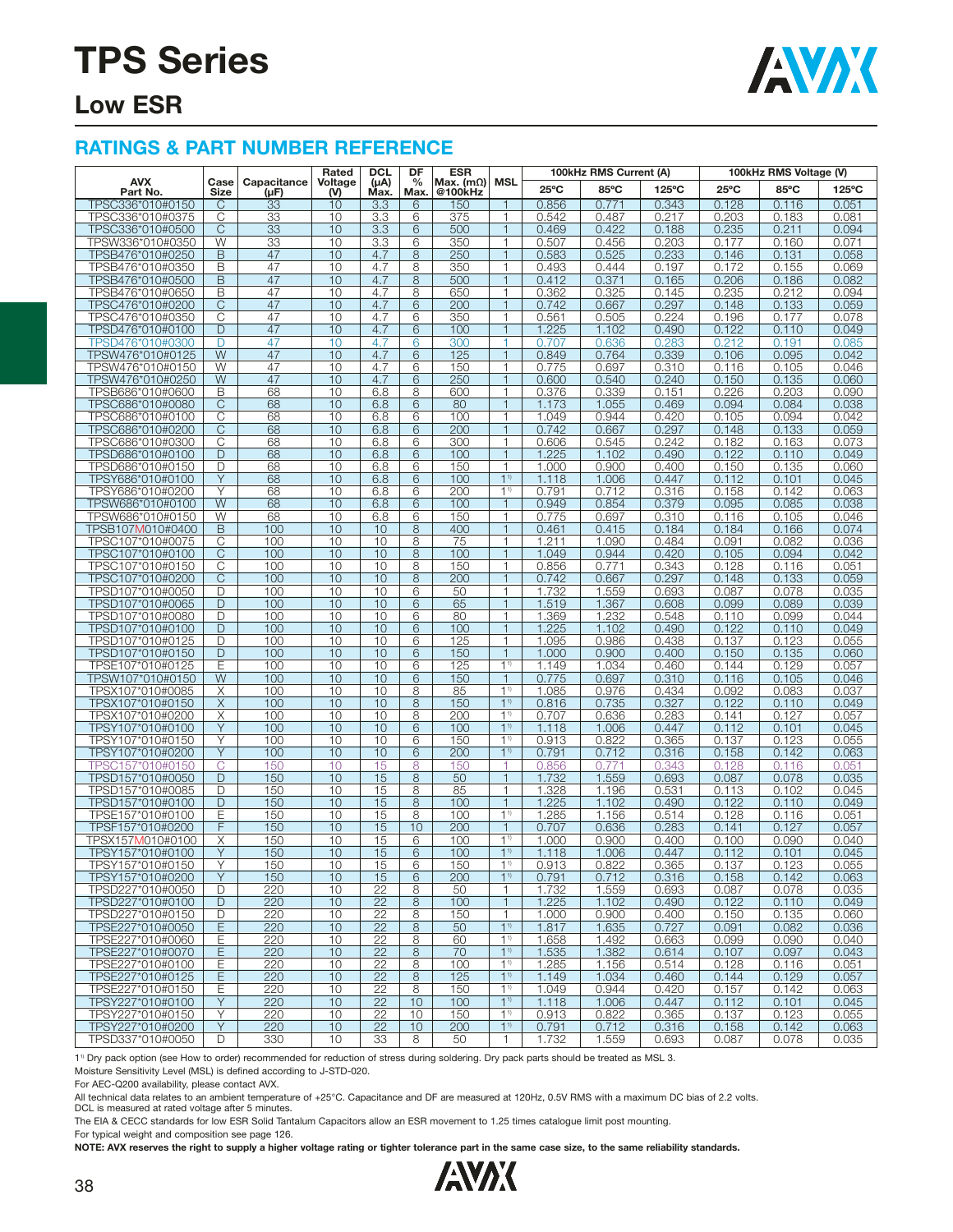

### **Low ESR**

#### **RATINGS & PART NUMBER REFERENCE**

|                                      |                         |                                    | Rated          | <b>DCL</b>        | DF                 | <b>ESR</b>                  |                                  |                  | 100kHz RMS Current (A) |                |                | 100kHz RMS Voltage (V) |                |
|--------------------------------------|-------------------------|------------------------------------|----------------|-------------------|--------------------|-----------------------------|----------------------------------|------------------|------------------------|----------------|----------------|------------------------|----------------|
| <b>AVX</b><br>Part No.               | Case<br>Size            | Capacitance<br>(µF)                | Voltage<br>(V) | $(\mu A)$<br>Max. | $\%$<br><b>Max</b> | Max. $(m\Omega)$<br>@100kHz | <b>MSL</b>                       | $25^{\circ}$ C   | 85°C                   | 125°C          | $25^{\circ}$ C | 85°C                   | 125°C          |
| TPSD337*010#0065                     | D                       | 330                                | 10             | 33                | 8                  | 65                          | 1                                | 1.519            | 1.367                  | 0.608          | 0.099          | 0.089                  | 0.039          |
| TPSD337*010#0100                     | D                       | 330                                | 10             | 33                | 8                  | 100                         | 1                                | 1.225            | 1.102                  | 0.490          | 0.122          | 0.110                  | 0.049          |
| TPSD337*010#0150                     | D                       | 330                                | 10             | 33                | 8                  | 150                         | $\overline{1}$                   | 1.000            | 0.900                  | 0.400          | 0.150          | 0.135                  | 0.060          |
| TPSE337*010#0040                     | E                       | 330                                | 10             | 33                | 8                  | 40                          | 1 <sup>1</sup>                   | 2.031            | 1.828                  | 0.812          | 0.081          | 0.073                  | 0.032          |
| TPSE337*010#0050                     | Ε                       | 330                                | 10             | 33                | 8                  | 50                          | 1 <sup>1</sup>                   | 1.817            | 1.635                  | 0.727          | 0.091          | 0.082                  | 0.036          |
| TPSE337*010#0060                     | Ε                       | 330                                | 10             | 33                | 8                  | 60                          | $1^{1}$                          | 1.658            | 1.492                  | 0.663          | 0.099          | 0.090                  | 0.040          |
| TPSE337*010#0100                     | E                       | 330                                | 10             | 33                | 8                  | 100                         | 1 <sup>1</sup>                   | 1.285            | 1.156                  | 0.514          | 0.128          | 0.116                  | 0.051          |
| TPSV337*010#0040                     | V                       | 330                                | 10             | 33                | 10                 | 40                          | 1 <sup>1</sup>                   | 2.500            | 2.250                  | 1.000          | 0.100          | 0.090                  | 0.040          |
| TPSV337*010#0060                     | $\vee$                  | 330                                | 10             | 33                | 10                 | 60                          | $1^{1}$                          | 2.041            | 1.837                  | 0.816          | 0.122          | 0.110                  | 0.049          |
| TPSV337*010#0100                     | V                       | 330                                | 10             | 33                | 10                 | 100                         | 1 <sup>1</sup>                   | 1.581            | 1.423                  | 0.632          | 0.158          | 0.142                  | 0.063          |
| TPSE477*010#0045                     | Ε                       | 470                                | 10<br>10       | 47                | 10<br>10           | 45                          | 1 <sup>1</sup><br>1 <sup>1</sup> | 1.915            | 1.723                  | 0.766          | 0.086          | 0.078                  | 0.034          |
| TPSE477*010#0050<br>TPSE477*010#0060 | Е<br>Ε                  | 470<br>470                         | 10             | 47<br>47          | 10                 | 50<br>60                    | $1^{1}$                          | 1.817<br>1.658   | 1.635<br>1.492         | 0.727<br>0.663 | 0.091<br>0.099 | 0.082<br>0.090         | 0.036<br>0.040 |
| TPSE477*010#0100                     | Ε                       | 470                                | 10             | 47                | 10                 | 100                         | 1 <sup>1</sup>                   | 1.285            | 1.156                  | 0.514          | 0.128          | 0.116                  | 0.051          |
| TPSE477*010#0200                     | Е                       | 470                                | 10             | 47                | 10                 | 200                         | 1 <sup>1</sup>                   | 0.908            | 0.817                  | 0.363          | 0.182          | 0.163                  | 0.073          |
| TPSV477*010#0040                     | V                       | 470                                | 10             | 47                | 10                 | 40                          | 1 <sup>1</sup>                   | 2.500            | 2.250                  | 1.000          | 0.100          | 0.090                  | 0.040          |
| TPSV477*010#0060                     | $\vee$                  | 470                                | 10             | 47                | 10                 | 60                          | 1 <sup>1</sup>                   | 2.041            | 1.837                  | 0.816          | 0.122          | 0.110                  | 0.049          |
| TPSV477*010#0100                     | V                       | 470                                | 10             | 47                | 10                 | 100                         | 1 <sup>1</sup>                   | 1.581            | 1.423                  | 0.632          | 0.158          | 0.142                  | 0.063          |
|                                      |                         |                                    |                |                   |                    | 16 Volt @ 85°C (10 Volt @   |                                  | $125^{\circ}$ C) |                        |                |                |                        |                |
| TPSA105*016#6200                     | A                       | $\overline{1}$                     | 16             | 0.5               | 4                  | 6200                        |                                  | 0.110            | 0.099                  | 0.044          | 0.682          | 0.614                  | 0.273          |
| TPSA225*016#1800                     | Α                       | 2.2                                | 16             | 0.5               | 6                  | 1800                        | $\mathbf{1}$                     | 0.204            | 0.184                  | 0.082          | 0.367          | 0.331                  | 0.147          |
| TPSA225*016#3500                     | A                       | 2.2                                | 16             | 0.5               | 6                  | 3500                        | $\mathbf{1}$                     | 0.146            | 0.132                  | 0.059          | 0.512          | 0.461                  | 0.205          |
| TPST225*016#2000                     |                         | 2.2                                | 16             | 0.5               | 6                  | 2000                        |                                  | 0.200            | 0.180                  | 0.080          | 0.400          | 0.360                  | 0.160          |
| TPSA335*016#3500                     | Α                       | 3.3                                | 16             | 0.5               | 6                  | 3500                        | $\overline{1}$                   | 0.146            | 0.132                  | 0.059          | 0.512          | 0.461                  | 0.205          |
| TPSB335*016#2500                     | B                       | 3.3                                | 16             | 0.5               | 6                  | 2500                        | $\mathbf{1}$                     | 0.184            | 0.166                  | 0.074          | 0.461          | 0.415                  | 0.184          |
| TPSA475*016#2000                     | Α                       | 4.7                                | 16             | 0.8               | 6                  | 2000                        |                                  | 0.194            | 0.174                  | 0.077          | 0.387          | 0.349                  | 0.155          |
| TPSB475*016#0800                     | B                       | 4.7                                | 16             | 0.8               | 6                  | 800                         | $\mathbf{1}$                     | 0.326            | 0.293                  | 0.130          | 0.261          | 0.235                  | 0.104          |
| TPSB475*016#1500<br>TPSA685*016#1500 | B<br>Α                  | 4.7<br>6.8                         | 16<br>16       | 0.8<br>1.1        | 6<br>6             | 1500<br>1500                | $\mathbf{1}$<br>1                | 0.238<br>0.224   | 0.214<br>0.201         | 0.095<br>0.089 | 0.357          | 0.321<br>0.302         | 0.143<br>0.134 |
| TPSB685*016#0600                     | B                       | 6.8                                | 16             | 1.1               | 6                  | 600                         |                                  | 0.376            | 0.339                  | 0.151          | 0.335<br>0.226 | 0.203                  | 0.090          |
| TPSB685*016#1200                     | B                       | 6.8                                | 16             | 1.1               | 6                  | 1200                        | 1                                | 0.266            | 0.240                  | 0.106          | 0.319          | 0.287                  | 0.128          |
| TPSA106*016#1000                     | Α                       | 10                                 | 16             | 1.6               | 6                  | 1000                        | 1                                | 0.274            | 0.246                  | 0.110          | 0.274          | 0.246                  | 0.110          |
| TPSB106*016#0500                     | B                       | 10                                 | 16             | 1.6               | 6                  | 500                         | 1                                | 0.412            | 0.371                  | 0.165          | 0.206          | 0.186                  | 0.082          |
| TPSB106*016#0800                     | B                       | 10                                 | 16             | 1.6               | 6                  | 800                         | $\overline{1}$                   | 0.326            | 0.293                  | 0.130          | 0.261          | 0.235                  | 0.104          |
| TPSC106*016#0500                     | $\overline{\mathbb{C}}$ | 10                                 | 16             | 1.6               | 6                  | 500                         | $\mathbf{1}$                     | 0.469            | 0.422                  | 0.188          | 0.235          | 0.211                  | 0.094          |
| TPST106*016#0800                     |                         | 10                                 | 16             | 1.6               | 8                  | 800                         | 1                                | 0.316            | 0.285                  | 0.126          | 0.253          | 0.228                  | 0.101          |
| TPST106*016#1000                     |                         | 10                                 | 16             | 1.6               | 8                  | 1000                        |                                  | 0.283            | 0.255                  | 0.113          | 0.283          | 0.255                  | 0.113          |
| TPSW106*016#0500                     | W                       | 10                                 | 16             | 1.6               | 6                  | 500                         | $\overline{1}$                   | 0.424            | 0.382                  | 0.170          | 0.212          | 0.191                  | 0.085          |
| TPSW106*016#0600                     | W                       | 10                                 | 16             | 1.6               | 6                  | 600                         | $\mathbf{1}$                     | 0.387            | 0.349                  | 0.155          | 0.232          | 0.209                  | 0.093          |
| TPSB156*016#0500                     | B                       | 15                                 | 16             | 2.4               | 6                  | 500                         | 1                                | 0.412            | 0.371                  | 0.165          | 0.206          | 0.186                  | 0.082          |
| TPSB156*016#0800                     | B                       | 15                                 | 16             | 2.4               | 6                  | 800                         |                                  | 0.326            | 0.293                  | 0.130          | 0.261          | 0.235                  | 0.104          |
| TPSC156*016#0700                     | $\mathsf{C}$            | 15                                 | 16             | 2.4               | 6                  | 700                         | $\overline{1}$                   | 0.396            | 0.357                  | 0.159          | 0.277          | 0.250                  | 0.111          |
| TPSB226*016#0400                     | B<br>B                  | $\overline{22}$<br>$\overline{22}$ | 16             | 3.5<br>3.5        | 6<br>6             | 400<br>600                  | 1<br>$\overline{1}$              | 0.461            | 0.415                  | 0.184          | 0.184          | 0.166                  | 0.074          |
| TPSB226*016#0600<br>TPSC226*016#0150 | С                       | $\overline{22}$                    | 16<br>16       | 3.5               | 6                  | 150                         | $\mathbf{1}$                     | 0.376<br>0.856   | 0.339<br>0.771         | 0.151<br>0.343 | 0.226<br>0.128 | 0.203<br>0.116         | 0.090<br>0.051 |
| TPSC226*016#0250                     | C                       | 22                                 | 16             | 3.5               | 6                  | 250                         | 1                                | 0.663            | 0.597                  | 0.265          | 0.166          | 0.149                  | 0.066          |
| TPSC226*016#0300                     | С                       | 22                                 | 16             | 3.5               | 6                  | 300                         | 1                                | 0.606            | 0.545                  | 0.242          | 0.182          | 0.163                  | 0.073          |
| TPSC226*016#0375                     | C                       | $\overline{22}$                    | 16             | 3.5               | 6                  | 375                         |                                  | 0.542            | 0.487                  | 0.217          | 0.203          | 0.183                  | 0.081          |
| TPSD226*016#0700                     | D                       | 22                                 | 16             | 3.5               | 6                  | 700                         | 1                                | 0.463            | 0.417                  | 0.185          | 0.324          | 0.292                  | 0.130          |
| TPSW226*016#0500                     | W                       | 22                                 | 16             | 3.5               | 6                  | 500                         | $\mathbf{1}$                     | 0.424            | 0.382                  | 0.170          | 0.212          | 0.191                  | 0.085          |
| TPSB336*016#0350                     | В                       | 33                                 | 16             | 5.3               | 8                  | 350                         |                                  | 0.493            | 0.444                  | 0.197          | 0.172          | 0.155                  | 0.069          |
| TPSB336*016#0500                     | B                       | 33                                 | 16             | 5.3               | 8                  | 500                         | $\overline{1}$                   | 0.412            | 0.371                  | 0.165          | 0.206          | 0.186                  | 0.082          |
| TPSC336*016#0100                     | $\overline{\mathbb{C}}$ | 33                                 | 16             | 5.3               | 6                  | 100                         | $\mathbf{1}$                     | 1.049            | 0.944                  | 0.420          | 0.105          | 0.094                  | 0.042          |
| TPSC336*016#0150                     | C                       | 33                                 | 16             | 5.3               | 6                  | 150                         | $\mathbf{1}$                     | 0.856            | 0.771                  | 0.343          | 0.128          | 0.116                  | 0.051          |
| TPSC336*016#0225                     | С                       | 33                                 | 16             | 5.3               | 6                  | 225                         | 1                                | 0.699            | 0.629                  | 0.280          | 0.157          | 0.142                  | 0.063          |
| TPSC336*016#0300                     | C                       | 33                                 | 16             | 5.3               | 6                  | 300                         | $\mathbf{1}$                     | 0.606            | 0.545                  | 0.242          | 0.182          | 0.163                  | 0.073          |
| TPSD336*016#0200                     | D                       | 33                                 | 16             | 5.3               | 6                  | 200                         | 1                                | 0.866            | 0.779                  | 0.346          | 0.173          | 0.156                  | 0.069          |
| TPSW336*016#0140                     | W                       | 33                                 | 16             | 5.3               | 6                  | 140                         | 1<br>$\mathbf{1}$                | 0.802<br>0.717   | 0.722                  | 0.321          | 0.112          | 0.101                  | 0.045          |
| TPSW336*016#0175<br>TPSW336*016#0250 | W<br>W                  | 33<br>33                           | 16<br>16       | 5.3<br>5.3        | 6<br>6             | 175<br>250                  | $\mathbf{1}$                     | 0.600            | 0.645<br>0.540         | 0.287<br>0.240 | 0.125<br>0.150 | 0.113<br>0.135         | 0.050<br>0.060 |
| TPSW336*016#0400                     | W                       | 33                                 | 16             | 5.3               | 6                  | 400                         | 1                                | 0.474            | 0.427                  | 0.190          | 0.190          | 0.171                  | 0.076          |
| TPSW336*016#0500                     | W                       | 33                                 | 16             | 5.3               | 6                  | 500                         | $\mathbf{1}$                     | 0.424            | 0.382                  | 0.170          | 0.212          | 0.191                  | 0.085          |
| TPSY336*016#0300                     | Y                       | 33                                 | 16             | 5.3               | 6                  | 300                         | 1 <sup>1</sup>                   | 0.645            | 0.581                  | 0.258          | 0.194          | 0.174                  | 0.077          |
| TPSY336*016#0400                     | Y                       | 33                                 | 16             | 5.3               | 6                  | 400                         | $1^{1}$                          | 0.559            | 0.503                  | 0.224          | 0.224          | 0.201                  | 0.089          |
| TPSC476*016#0110                     | C                       | 47                                 | 16             | 7.5               | 6                  | 110                         | 1                                | 1.000            | 0.900                  | 0.400          | 0.110          | 0.099                  | 0.044          |
| TPSC476*016#0350                     | C                       | 47                                 | 16             | 7.5               | 6                  | 350                         | 1                                | 0.561            | 0.505                  | 0.224          | 0.196          | 0.177                  | 0.078          |
| TPSD476*016#0080                     | D                       | 47                                 | 16             | 7.5               | 6                  | 80                          | 1                                | 1.369            | 1.232                  | 0.548          | 0.110          | 0.099                  | 0.044          |

1<sup>1)</sup> Dry pack option (see How to order) recommended for reduction of stress during soldering. Dry pack parts should be treated as MSL 3.

Moisture Sensitivity Level (MSL) is defined according to J-STD-020.

For AEC-Q200 availability, please contact AVX.

All technical data relates to an ambient temperature of +25°C. Capacitance and DF are measured at 120Hz, 0.5V RMS with a maximum DC bias of 2.2 volts.<br>DCL is measured at rated voltage after 5 minutes.

The EIA & CECC standards for low ESR Solid Tantalum Capacitors allow an ESR movement to 1.25 times catalogue limit post mounting.

For typical weight and composition see page 126.

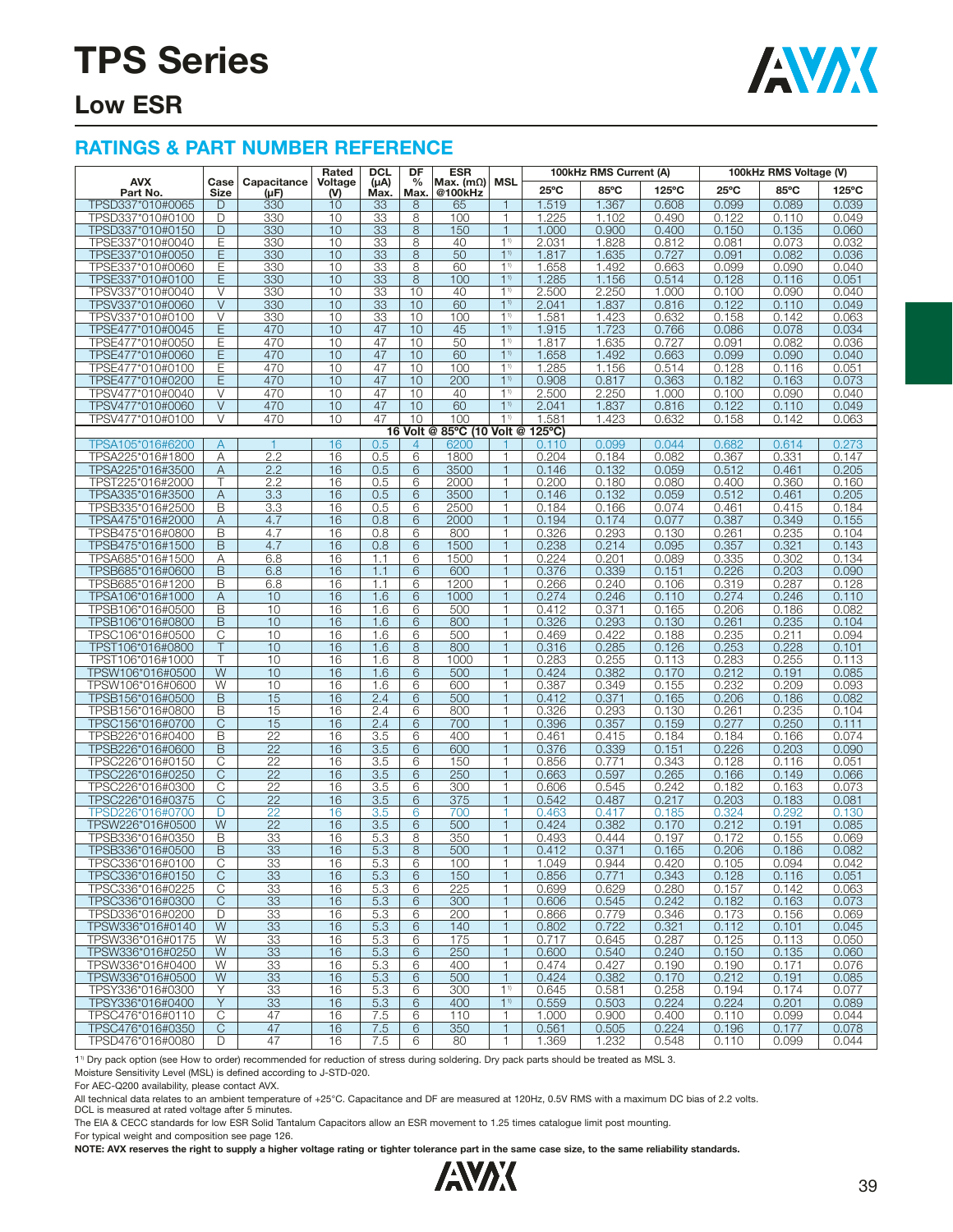

### **Low ESR**

#### **RATINGS & PART NUMBER REFERENCE**

|                                      |                |                                | Rated            | <b>DCL</b>        | DF                               | <b>ESR</b>                  | 100kHz RMS Current (A)<br>MSL    |                  |                | 100kHz RMS Voltage (V) |                |                |                |
|--------------------------------------|----------------|--------------------------------|------------------|-------------------|----------------------------------|-----------------------------|----------------------------------|------------------|----------------|------------------------|----------------|----------------|----------------|
| <b>AVX</b><br>Part No.               | Case<br>Size   | Capacitance<br>(µF)            | Voltage<br>$(M)$ | $(\mu A)$<br>Max. | $\frac{0}{0}$<br>Max.            | Max. $(m\Omega)$<br>@100kHz |                                  | 25°C             | 85°C           | $125^{\circ}$ C        | $25^{\circ}$ C | 85°C           | 125°C          |
| TPSD476*016#0100                     | D              | 47                             | 16               | 7.5               | 6                                | 100                         | 1                                | 1.225            | 1.102          | 0.490                  | 0.122          | 0.110          | 0.049          |
| TPSD476*016#0150                     | D              | 47                             | 16               | 7.5               | 6                                | 150                         | 1                                | 1.000            | 0.900          | 0.400                  | 0.150          | 0.135          | 0.060          |
| TPSD476*016#0200                     | D              | 47                             | 16               | 7.5               | 6                                | 200                         | $\mathbf{1}$                     | 0.866            | 0.779          | 0.346                  | 0.173          | 0.156          | 0.069          |
| TPSW476*016#0200                     | W              | 47                             | 16               | 7.5               | 6                                | 200                         | 1                                | 0.671            | 0.604          | 0.268                  | 0.134          | 0.121          | 0.054          |
| TPSX476*016#0180                     | X              | 47                             | 16               | 7.5               | 6                                | 180                         | 1 <sup>1</sup>                   | 0.745            | 0.671          | 0.298                  | 0.134          | 0.121          | 0.054          |
| TPSY476*016#0250                     | Υ              | 47                             | 16               | 7.5               | 6                                | 250                         | 1 <sup>1</sup>                   | 0.707            | 0.636          | 0.283                  | 0.177          | 0.159          | 0.071          |
| TPSC686*016#0125                     | $\overline{C}$ | 68                             | 16               | 10.9              | 6                                | 125                         | $\mathbf{1}$                     | 0.938            | 0.844          | 0.375                  | 0.117          | 0.106          | 0.047          |
| TPSC686*016#0200                     | C              | 68                             | 16               | 10.9              | 6                                | 200                         | 1                                | 0.742            | 0.667          | 0.297                  | 0.148          | 0.133          | 0.059          |
| TPSD686*016#0070                     | D              | 68                             | 16               | 10.9              | 6                                | 70                          | 1                                | 1.464            | 1.317          | 0.586                  | 0.102          | 0.092          | 0.041          |
| TPSD686*016#0100                     | D              | 68                             | 16               | 10.9              | 6                                | 100                         | 1                                | 1.225            | 1.102          | 0.490                  | 0.122          | 0.110          | 0.049          |
| TPSD686*016#0150                     | D              | 68                             | 16               | 10.9              | 6                                | 150                         | $\mathbf{1}$                     | 1.000            | 0.900          | 0.400                  | 0.150          | 0.135          | 0.060          |
| TPSF686*016#0200<br>TPSX686*016#0150 | F<br>X         | 68<br>68                       | 16<br>16         | 10.9<br>10.9      | 10<br>8                          | 200<br>150                  | 1<br>1 <sup>1</sup>              | 0.707            | 0.636          | 0.283<br>0.327         | 0.141<br>0.122 | 0.127          | 0.057<br>0.049 |
| TPSY686*016#0150                     | Υ              | 68                             | 16               | 10.9              | 6                                | 150                         | 1 <sup>1</sup>                   | 0.816<br>0.913   | 0.735<br>0.822 | 0.365                  | 0.137          | 0.110<br>0.123 | 0.055          |
| TPSY686*016#0200                     | Y              | 68                             | 16               | 10.9              | 6                                | 200                         | 1 <sup>1</sup>                   | 0.791            | 0.712          | 0.316                  | 0.158          | 0.142          | 0.063          |
| TPSY686*016#0250                     | Y              | 68                             | 16               | 10.9              | 6                                | 250                         | 1 <sup>1</sup>                   | 0.707            | 0.636          | 0.283                  | 0.177          | 0.159          | 0.071          |
| TPSC107*016#0200                     | С              | 100                            | 16               | 16                | 8                                | 200                         | $\mathbf{1}$                     | 0.742            | 0.667          | 0.297                  | 0.148          | 0.133          | 0.059          |
| TPSD107*016#0060                     | D              | 100                            | 16               | 16                | 6                                | 60                          | 1                                | 1.581            | 1.423          | 0.632                  | 0.095          | 0.085          | 0.038          |
| TPSD107*016#0100                     | D              | 100                            | 16               | 16                | 6                                | 100                         | $\mathbf{1}$                     | 1.225            | 1.102          | 0.490                  | 0.122          | 0.110          | 0.049          |
| TPSD107*016#0125                     | D              | 100                            | 16               | 16                | 6                                | 125                         | 1                                | 1.095            | 0.986          | 0.438                  | 0.137          | 0.123          | 0.055          |
| TPSD107*016#0150                     | D              | 100                            | 16               | 16                | 6                                | 150                         | $\mathbf{1}$                     | 1.000            | 0.900          | 0.400                  | 0.150          | 0.135          | 0.060          |
| TPSE107*016#0055                     | E              | 100                            | 16               | 16                | 6                                | 55                          | 1 <sup>1</sup>                   | 1.732            | 1.559          | 0.693                  | 0.095          | 0.086          | 0.038          |
| TPSE107*016#0100                     | Ε              | 100                            | 16               | 16                | 6                                | 100                         | 1 <sup>1</sup>                   | 1.285            | 1.156          | 0.514                  | 0.128          | 0.116          | 0.051          |
| TPSE107*016#0125                     | Ε              | 100                            | 16               | 16                | 6                                | 125                         | 1 <sup>1</sup>                   | 1.149            | 1.034          | 0.460                  | 0.144          | 0.129          | 0.057          |
| TPSE107*016#0150                     | E              | 100<br>100                     | 16               | 16                | 6<br>10                          | 150<br>150                  | 1 <sup>1</sup><br>1              | 1.049            | 0.944<br>0.735 | 0.420<br>0.327         | 0.157          | 0.142          | 0.063          |
| TPSF107M016#0150<br>TPSF107M016#0200 | F<br>F         | 100                            | 16<br>16         | 16<br>16          | 10                               | 200                         | $\mathbf{1}$                     | 0.816<br>0.707   | 0.636          | 0.283                  | 0.122<br>0.141 | 0.110<br>0.127 | 0.049<br>0.057 |
| TPSY107*016#0100                     | Υ              | 100                            | 16               | 16                | 8                                | 100                         | 1 <sup>1</sup>                   | 1.118            | 1.006          | 0.447                  | 0.112          | 0.101          | 0.045          |
| TPSY107*016#0150                     | Y              | 100                            | 16               | 16                | 8                                | 150                         | 1 <sup>1</sup>                   | 0.913            | 0.822          | 0.365                  | 0.137          | 0.123          | 0.055          |
| TPSY107*016#0200                     | Υ              | 100                            | 16               | 16                | 8                                | 200                         | 1 <sup>1</sup>                   | 0.791            | 0.712          | 0.316                  | 0.158          | 0.142          | 0.063          |
| TPSD157*016#0060                     | D              | 150                            | 16               | $\overline{24}$   | 6                                | 60                          | $\mathbf{1}$                     | 1.581            | 1.423          | 0.632                  | 0.095          | 0.085          | 0.038          |
| TPSD157*016#0085                     | D              | 150                            | 16               | 24                | 6                                | 85                          | 1                                | 1.328            | 1.196          | 0.531                  | 0.113          | 0.102          | 0.045          |
| TPSD157*016#0100                     | D              | 150                            | 16               | 24                | 6                                | 100                         | $\mathbf{1}$                     | 1.225            | 1.102          | 0.490                  | 0.122          | 0.110          | 0.049          |
| TPSD157*016#0125                     | D              | 150                            | 16               | 24                | 6                                | 125                         | 1                                | 1.095            | 0.986          | 0.438                  | 0.137          | 0.123          | 0.055          |
| TPSD157*016#0150                     | D              | 150                            | 16               | 24                | 6                                | 150                         | $\mathbf{1}$                     | 1.000            | 0.900          | 0.400                  | 0.150          | 0.135          | 0.060          |
| TPSE157*016#0100                     | Ε              | 150                            | 16               | $\overline{23}$   | 8                                | 100                         | 11)                              | 1.285            | 1.156          | 0.514                  | 0.128          | 0.116          | 0.051          |
| TPSV157*016#0045                     | $\vee$         | 150                            | 16               | 24                | 8                                | 45                          | 1 <sup>1</sup>                   | 2.357            | 2.121          | 0.943                  | 0.106          | 0.095          | 0.042          |
| TPSV157*016#0075<br>TPSY157M016#0200 | V<br>Y         | 150<br>150                     | 16<br>16         | 24<br>24          | 8<br>15                          | 75<br>200                   | 1 <sup>1</sup><br>1 <sup>1</sup> | 1.826<br>0.791   | 1.643<br>0.712 | 0.730<br>0.316         | 0.137<br>0.158 | 0.123<br>0.142 | 0.055<br>0.063 |
| TPSE227*016#0100                     | Ε              | 220                            | 16               | 35.2              | 10                               | 100                         | 1 <sup>1</sup>                   | 1.285            | 1.156          | 0.514                  | 0.128          | 0.116          | 0.051          |
| TPSE227*016#0150                     | E              | 220                            | 16               | 35.2              | 10                               | 150                         | 1 <sup>1</sup>                   | 1.049            | 0.944          | 0.420                  | 0.157          | 0.142          | 0.063          |
| TPSV227*016#0050                     | V              | 220                            | 16               | 35.2              | 8                                | 50                          | 1 <sup>1</sup>                   | 2.236            | 2.012          | 0.894                  | 0.112          | 0.101          | 0.045          |
| TPSV227*016#0075                     | $\vee$         | 220                            | 16               | 35.2              | $\,8\,$                          | 75                          | 1 <sup>1</sup>                   | 1.826            | 1.643          | 0.730                  | 0.137          | 0.123          | 0.055          |
| TPSV227*016#0100                     | V              | 220                            | 16               | 35.2              | 8                                | 100                         | 1 <sup>1</sup>                   | 1.581            | 1.423          | 0.632                  | 0.158          | 0.142          | 0.063          |
| TPSV227*016#0150                     | $\vee$         | 220                            | 16               | 35.2              | 8                                | 150                         | 1 <sup>1</sup>                   | 1.291            | 1.162          | 0.516                  | 0.194          | 0.174          | 0.077          |
| TPSE337 <b>M</b> 016#0200            | Е              | 330                            | 16               | 52.8              | 30                               | 200                         | 11)                              | 0.908            | 0.817          | 0.363                  | 0.182          | 0.163          | 0.073          |
|                                      |                |                                |                  | 20                |                                  | Volt @ 85°C (13 Volt @      |                                  | $125^{\circ}$ C) |                |                        |                |                |                |
| TPSA105*020#3000                     | Α              | $\mathbf{1}$                   | 20               | 0.5               | $\overline{4}$                   | 3000                        |                                  | 0.158            | 0.142          | 0.063                  | 0.474          | 0.427          | 0.190          |
| TPSR105*020#6000                     | R<br>S         | $\overline{1}$<br>$\mathbf{1}$ | 20<br>20         | 0.5<br>0.5        | $\overline{4}$<br>$\overline{4}$ | 6000<br>6000                | 1<br>$\mathbf{1}$                | 0.096<br>0.104   | 0.086<br>0.094 | 0.038<br>0.042         | 0.574<br>0.624 | 0.517<br>0.562 | 0.230<br>0.250 |
| TPSS105*020#6000<br>TPST105*020#2000 |                | 1                              | 20               | 0.5               | $\overline{4}$                   | 2000                        | 1                                | 0.200            | 0.180          | 0.080                  | 0.400          | 0.360          | 0.160          |
| TPSA155*020#3000                     | A              | 1.5                            | 20               | 0.5               | 6                                | 3000                        | $\mathbf{1}$                     | 0.158            | 0.142          | 0.063                  | 0.474          | 0.427          | 0.190          |
| TPSA225*020#3000                     | A              | 2.2                            | 20               | 0.5               | 6                                | 3000                        | 1                                | 0.158            | 0.142          | 0.063                  | 0.474          | 0.427          | 0.190          |
| TPSB225*020#1700                     | B              | 2.2                            | 20               | 0.5               | 6                                | 1700                        | $\mathbf{1}$                     | 0.224            | 0.201          | 0.089                  | 0.380          | 0.342          | 0.152          |
| TPSA335*020#2500                     | Α              | 3.3                            | 20               | 0.7               | 6                                | 2500                        | 1                                | 0.173            | 0.156          | 0.069                  | 0.433          | 0.390          | 0.173          |
| TPSB335*020#1300                     | B              | 3.3                            | 20               | 0.7               | 6                                | 1300                        | $\mathbf{1}$                     | 0.256            | 0.230          | 0.102                  | 0.332          | 0.299          | 0.133          |
| TPSA475*020#1800                     | Α              | 4.7                            | 20               | 0.9               | 6                                | 1800                        | $\mathbf{1}$                     | 0.204            | 0.184          | 0.082                  | 0.367          | 0.331          | 0.147          |
| TPSB475*020#0750                     | B              | 4.7                            | 20               | 0.9               | 6                                | 750                         | $\mathbf{1}$                     | 0.337            | 0.303          | 0.135                  | 0.252          | 0.227          | 0.101          |
| TPSB475*020#1000                     | B              | 4.7                            | 20               | 0.9               | 6                                | 1000                        | $\mathbf{1}$                     | 0.292            | 0.262          | 0.117                  | 0.292          | 0.262          | 0.117          |
| TPSA685*020#1000                     | A              | 6.8                            | 20               | 1.4               | 6                                | 1000                        | $\mathbf{1}$                     | 0.274            | 0.246          | 0.110                  | 0.274          | 0.246          | 0.110          |
| TPSB685*020#0600                     | B              | 6.8                            | 20               | 1.4               | 6                                | 600                         | 1                                | 0.376            | 0.339          | 0.151                  | 0.226          | 0.203          | 0.090          |
| TPSB685*020#1000<br>TPSC685*020#0700 | B<br>C         | 6.8<br>6.8                     | 20<br>20         | 1.4<br>1.4        | 6<br>6                           | 1000<br>700                 | $\mathbf{1}$<br>1                | 0.292<br>0.396   | 0.262<br>0.357 | 0.117<br>0.159         | 0.292<br>0.277 | 0.262<br>0.250 | 0.117<br>0.111 |
| TPSB106*020#0500                     | B              | 10                             | 20               | $\mathbf{2}$      | $\,$ 6 $\,$                      | 500                         | $\mathbf{1}$                     | 0.412            | 0.371          | 0.165                  | 0.206          | 0.186          | 0.082          |
| TPSB106*020#1000                     | B              | 10                             | 20               | $\mathbf{2}$      | 6                                | 1000                        | $\mathbf{1}$                     | 0.292            | 0.262          | 0.117                  | 0.292          | 0.262          | 0.117          |
| TPSC106*020#0500                     | C              | 10                             | $\overline{20}$  | $\mathbf{2}$      | 6                                | 500                         | $\mathbf{1}$                     | 0.469            | 0.422          | 0.188                  | 0.235          | 0.211          | 0.094          |
| TPSC106*020#0700                     | C              | 10                             | 20               | $\overline{c}$    | 6                                | 700                         | 1                                | 0.396            | 0.357          | 0.159                  | 0.277          | 0.250          | 0.111          |
|                                      |                |                                |                  |                   |                                  |                             |                                  |                  |                |                        |                |                |                |

1<sup>1)</sup> Dry pack option (see How to order) recommended for reduction of stress during soldering. Dry pack parts should be treated as MSL 3.

Moisture Sensitivity Level (MSL) is defined according to J-STD-020.

For AEC-Q200 availability, please contact AVX.

All technical data relates to an ambient temperature of +25°C. Capacitance and DF are measured at 120Hz, 0.5V RMS with a maximum DC bias of 2.2 volts.<br>DCL is measured at rated voltage after 5 minutes.

The EIA & CECC standards for low ESR Solid Tantalum Capacitors allow an ESR movement to 1.25 times catalogue limit post mounting.

For typical weight and composition see page 126.

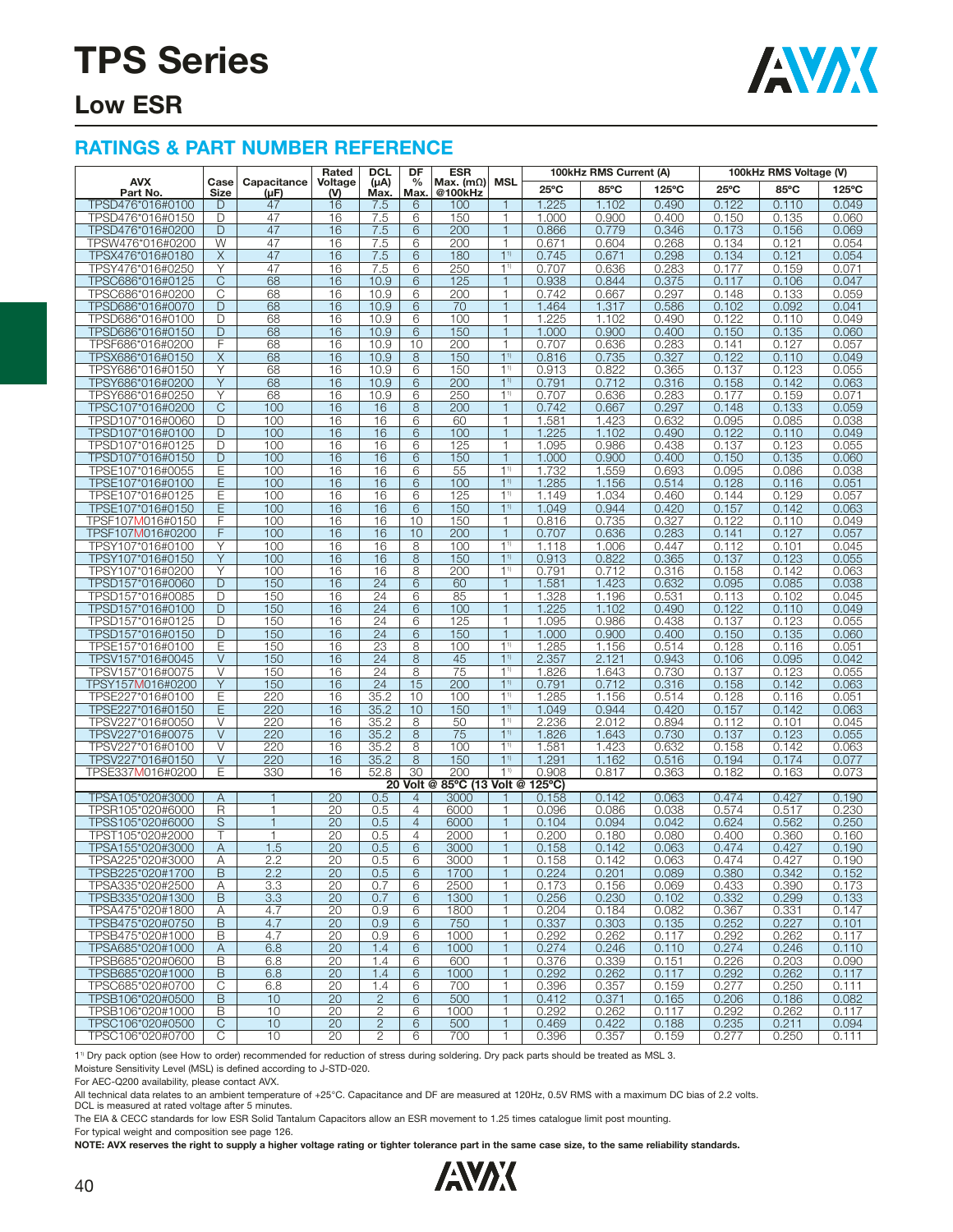

### **Low ESR**

#### **RATINGS & PART NUMBER REFERENCE**

|                                      |                     |                          | Rated                 | <b>DCL</b>      | DF                    | <b>ESR</b>                  |                                  |                           | 100kHz RMS Current (A) |                |                | 100kHz RMS Voltage (V) |                |
|--------------------------------------|---------------------|--------------------------|-----------------------|-----------------|-----------------------|-----------------------------|----------------------------------|---------------------------|------------------------|----------------|----------------|------------------------|----------------|
| <b>AVX</b><br>Part No.               | Case<br>Size        | Capacitance<br>$(\mu F)$ | Voltage<br>$(V)$      | (Au)<br>Max.    | $\frac{0}{0}$<br>Max. | Max. $(m\Omega)$<br>@100kHz | <b>MSL</b>                       | $25^{\circ}$ C            | 85°C                   | 125°C          | $25^{\circ}$ C | 85°C                   | 125°C          |
| TPSW106*020#0250                     | W                   | 10                       | 20                    | $\overline{2}$  | 6                     | 250                         | 1                                | 0.600                     | 0.540                  | 0.240          | 0.150          | 0.135                  | 0.060          |
| TPSW106*020#0500                     | W                   | 10                       | 20                    | $\overline{2}$  | 6                     | 500                         | 1                                | 0.424                     | 0.382                  | 0.170          | 0.212          | 0.191                  | 0.850          |
| TPSB156*020#0500                     | B                   | 15                       | 20                    | 3               | 6                     | 500                         | $\overline{1}$                   | 0.412                     | 0.371                  | 0.165          | 0.206          | 0.186                  | 0.082          |
| TPSC156*020#0400                     | С                   | 15                       | 20                    | 3               | 6                     | 400                         | $\mathbf{1}$                     | 0.524                     | 0.472                  | 0.210          | 0.210          | 0.189                  | 0.084          |
| TPSC156*020#0450                     | C                   | 15                       | 20                    | 3               | 6                     | 450                         | $\mathbf{1}$                     | 0.494                     | 0.445                  | 0.198          | 0.222          | 0.200                  | 0.089          |
| TPSB226*020#0400                     | В                   | $\overline{22}$          | 20                    | 4.4             | 6                     | 400                         | 1                                | 0.461                     | 0.415                  | 0.184          | 0.184          | 0.166                  | 0.074          |
| TPSB226*020#0600                     | B                   | $\overline{22}$          | 20                    | 4.4             | 6                     | 600                         | $\mathbf{1}$                     | 0.376                     | 0.339                  | 0.151          | 0.226          | 0.203                  | 0.090          |
| TPSC226*020#0100<br>TPSC226*020#0150 | $\overline{C}$<br>С | 22<br>22                 | $\overline{20}$<br>20 | 4.4<br>4.4      | 6<br>6                | 100<br>150                  | $\mathbf{1}$<br>1                | 1.049<br>0.856            | 0.944<br>0.771         | 0.420<br>0.343 | 0.105<br>0.128 | 0.094<br>0.116         | 0.042<br>0.051 |
| TPSC226*020#0400                     | С                   | $\overline{22}$          | 20                    | 4.4             | 6                     | 400                         | $\mathbf{1}$                     | 0.524                     | 0.472                  | 0.210          | 0.210          | 0.189                  | 0.084          |
| TPSD226*020#0200                     | D                   | 22                       | 20                    | 4.4             | 6                     | 200                         | $\overline{1}$                   | 0.866                     | 0.779                  | 0.346          | 0.173          | 0.156                  | 0.069          |
| TPSD226*020#0300                     | D                   | 22                       | 20                    | 4.4             | 6                     | 300                         | $\mathbf{1}$                     | 0.707                     | 0.636                  | 0.283          | 0.212          | 0.191                  | 0.085          |
| TPSC336*020#0300                     | C                   | 33                       | $\overline{20}$       | 6.6             | 6                     | 300                         | $\overline{1}$                   | 0.606                     | 0.545                  | 0.242          | 0.182          | 0.163                  | 0.073          |
| TPSD336*020#0100                     | D                   | 33                       | 20                    | 6.6             | 6                     | 100                         | $\mathbf{1}$                     | 1.225                     | 1.102                  | 0.490          | 0.122          | 0.110                  | 0.049          |
| TPSD336*020#0200                     | D                   | 33                       | 20                    | 6.6             | 6                     | 200                         | $\mathbf{1}$                     | 0.866                     | 0.779                  | 0.346          | 0.173          | 0.155                  | 0.069          |
| TPSD476*020#0075                     | D                   | 47                       | 20                    | 9.4             | 6                     | 75                          | $\mathbf{1}$                     | 1.414                     | 1.273                  | 0.566          | 0.106          | 0.095                  | 0.042          |
| TPSD476*020#0100                     | D                   | 47                       | 20                    | 9.4             | 6                     | 100                         | $\mathbf{1}$                     | 1.225                     | 1.102                  | 0.490          | 0.122          | 0.110                  | 0.049          |
| TPSD476*020#0200                     | D                   | 47                       | 20                    | 9.4             | 6                     | 200                         | 1                                | 0.866                     | 0.779                  | 0.346          | 0.173          | 0.156                  | 0.069          |
| TPSE476*020#0070<br>TPSE476*020#0125 | Ε<br>Ε              | 47<br>47                 | 20<br>20              | 9.4<br>9.4      | 6<br>6                | 70<br>125                   | 1 <sup>1</sup><br>1 <sup>1</sup> | 1.535<br>1.149            | 1.382<br>1.034         | 0.614<br>0.460 | 0.107<br>0.144 | 0.097<br>0.129         | 0.043<br>0.057 |
| TPSE476*020#0150                     | Ε                   | 47                       | 20                    | 9.4             | 6                     | 150                         | 1 <sup>1</sup>                   | 1.049                     | 0.944                  | 0.420          | 0.157          | 0.142                  | 0.063          |
| TPSE476*020#0200                     | Е                   | 47                       | 20                    | 9.4             | 6                     | 200                         | $1^{1}$                          | 0.908                     | 0.817                  | 0.363          | 0.182          | 0.163                  | 0.073          |
| TPSE476*020#0250                     | Ε                   | 47                       | 20                    | 9.4             | 6                     | 250                         | 1 <sup>1</sup>                   | 0.812                     | 0.731                  | 0.325          | 0.203          | 0.183                  | 0.081          |
| TPSD686*020#0070                     | D                   | 68                       | 20                    | 13.6            | 6                     | 70                          | $\mathbf{1}$                     | 1.464                     | 1.317                  | 0.586          | 0.102          | 0.092                  | 0.041          |
| TPSD686*020#0150                     | D                   | 68                       | 20                    | 13.6            | 6                     | 150                         | $\mathbf{1}$                     | 1.000                     | 0.900                  | 0.400          | 0.150          | 0.135                  | 0.060          |
| TPSD686*020#0200                     | D                   | 68                       | 20                    | 13.6            | 6                     | 200                         | $\mathbf{1}$                     | 0.866                     | 0.779                  | 0.346          | 0.173          | 0.156                  | 0.069          |
| TPSD686*020#0300                     | D                   | 68                       | 20                    | 13.6            | 6                     | 300                         | $\mathbf{1}$                     | 0.707                     | 0.636                  | 0.283          | 0.212          | 0.191                  | 0.085          |
| TPSE686*020#0125                     | Ε                   | 68                       | 20                    | 13.6            | 6                     | 125                         | 1 <sup>1</sup>                   | 1.149                     | 1.034                  | 0.460          | 0.144          | 0.129                  | 0.057          |
| TPSE686*020#0150                     | Ε                   | 68                       | 20                    | 13.6            | 6                     | 150                         | 1 <sup>1</sup>                   | 1.049                     | 0.944                  | 0.420          | 0.157          | 0.142                  | 0.063          |
| TPSE686*020#0200<br>TPSD107*020#0085 | Е<br>D              | 68<br>100                | $\overline{20}$<br>20 | 13.6<br>20      | 6<br>6                | 200<br>85                   | 1 <sup>1</sup><br>$\overline{1}$ | 0.908<br>1.328            | 0.817<br>1.196         | 0.363<br>0.531 | 0.182<br>0.113 | 0.163<br>0.102         | 0.073<br>0.045 |
| TPSD107*020#0100                     | D                   | 100                      | 20                    | 20              | 6                     | 100                         | $\mathbf{1}$                     | 1.225                     | 1.102                  | 0.490          | 0.122          | 0.110                  | 0.049          |
| TPSD107*020#0150                     | D                   | 100                      | 20                    | 20              | 6                     | 150                         | $\mathbf{1}$                     | 1.000                     | 0.900                  | 0.400          | 0.150          | 0.135                  | 0.060          |
| TPSE107*020#0100                     | Е                   | 100                      | 20                    | 20              | 6                     | 100                         | 1 <sup>1</sup>                   | 1.285                     | 1.156                  | 0.514          | 0.128          | 0.116                  | 0.051          |
| TPSE107*020#0150                     | Ε                   | 100                      | 20                    | $\overline{20}$ | 6                     | 150                         | 1 <sup>1</sup>                   | 1.049                     | 0.944                  | 0.420          | 0.157          | 0.142                  | 0.063          |
| TPSE107*020#0200                     | Е                   | 100                      | 20                    | 20              | 6                     | 200                         | 1 <sup>1</sup>                   | 0.908                     | 0.817                  | 0.363          | 0.182          | 0.163                  | 0.073          |
| TPSV107*020#0060                     | V                   | 100                      | 20                    | 20              | 8                     | 60                          | 1 <sup>1</sup>                   | 2.041                     | 1.837                  | 0.816          | 0.122          | 0.110                  | 0.049          |
| TPSV107*020#0085                     | V                   | 100                      | 20                    | $\overline{20}$ | 8                     | 85                          | 1 <sup>1</sup>                   | 1.715                     | 1.543                  | 0.686          | 0.146          | 0.131                  | 0.058          |
| TPSV107*020#0100                     | $\vee$              | 100                      | 20                    | 20              | 8                     | 100                         | 1 <sup>1</sup>                   | 1.581                     | 1.423                  | 0.632          | 0.158          | 0.142                  | 0.063          |
| TPSV107*020#0200                     | V                   | 100                      | 20                    | 20              | 8                     | 200                         | $1^{1}$                          | 1.118                     | 1.006                  | 0.447          | 0.224          | 0.201                  | 0.089          |
| TPSV157*020#0080                     | $\vee$              | 150                      | $\overline{20}$       | $\overline{30}$ | 8<br>25 Volt @        | 80<br>85°C (17 Volt @       | 1 <sup>1</sup>                   | 1.768<br>$125^{\circ}$ C) | 1.591                  | 0.707          | 0.141          | 0.127                  | 0.057          |
| TPSA474*025#7000                     | A                   | 0.47                     | $\overline{25}$       | 0.5             | 4                     | 7000                        |                                  | 0.104                     | 0.093                  | 0.041          | 0.725          | 0.652                  | 0.290          |
| TPSA684*025#6000                     | Α                   | 0.68                     | 25                    | 0.5             | 4                     | 6000                        | 1                                | 0.112                     | 0.101                  | 0.045          | 0.671          | 0.604                  | 0.268          |
| TPSA105*025#4000                     | Α                   | 1                        | $\overline{25}$       | 0.5             | $\overline{4}$        | 4000                        | $\mathbf{1}$                     | 0.137                     | 0.123                  | 0.055          | 0.548          | 0.493                  | 0.219          |
| TPSR105*025#2500                     | R                   | $\mathbf{1}$             | 25                    | 0.5             | 4                     | 2500                        | $\mathbf{1}$                     | 0.148                     | 0.133                  | 0.059          | 0.371          | 0.334                  | 0.148          |
| TPSR105*025#4000                     | $\mathsf{R}$        | $\mathbf{1}$             | 25                    | 0.5             | $\overline{4}$        | 4000                        | $\mathbf{1}$                     | 0.117                     | 0.106                  | 0.047          | 0.469          | 0.422                  | 0.188          |
| TPSA155*025#3000                     | Α                   | 1.5                      | 25                    | 0.5             | 6                     | 3000                        | 1                                | 0.158                     | 0.142                  | 0.063          | 0.474          | 0.427                  | 0.190          |
| TPSB155*025#1800                     | B                   | 1.5                      | $\overline{25}$       | 0.5             | 6                     | 1800                        | $\overline{\phantom{a}}$         | 0.217                     | 0.196                  | 0.087          | 0.391          | 0.352                  | 0.156          |
| TPSA225*025#2500                     | Α                   | 2.2                      | 25                    | 0.6             | 6                     | 2500                        | $\mathbf{1}$                     | 0.173                     | 0.156                  | 0.069          | 0.433          | 0.390                  | 0.173          |
| TPSB225*025#0900<br>TPSB225*025#1200 | B<br>B              | 2.2                      | 25                    | 0.6             | 6                     | 900                         | $\mathbf{1}$<br>1                | 0.307                     | 0.277                  | 0.123          | 0.277          | 0.249                  | 0.111          |
|                                      | $\overline{B}$      | 2.2<br>2.2               | 25                    | 0.6             | 6<br>6                | 1200<br>2500                | $\mathbf{1}$                     | 0.266                     | 0.240                  | 0.106          | 0.319          | 0.287<br>0.415         | 0.128          |
| TPSB225*025#2500<br>TPSA335*025#1000 | Α                   | 3.3                      | 25<br>$\overline{25}$ | 0.6<br>0.8      | 6                     | 1000                        | 1                                | 0.184<br>0.274            | 0.166<br>0.246         | 0.074<br>0.110 | 0.461<br>0.274 | 0.246                  | 0.184<br>0.110 |
| TPSA335*025#1500                     | A                   | 3.3                      | 25                    | 0.8             | 6                     | 1500                        | $\mathbf{1}$                     | 0.224                     | 0.201                  | 0.089          | 0.335          | 0.302                  | 0.134          |
| TPSB335*025#0750                     | В                   | 3.3                      | 25                    | 0.8             | 6                     | 750                         | $\mathbf{1}$                     | 0.337                     | 0.303                  | 0.135          | 0.252          | 0.227                  | 0.101          |
| TPSB335*025#1500                     | B                   | 3.3                      | 25                    | 0.8             | 6                     | 1500                        | $\mathbf{1}$                     | 0.238                     | 0.214                  | 0.095          | 0.357          | 0.321                  | 0.143          |
| TPSB335*025#2000                     | В                   | 3.3                      | 25                    | 0.8             | 6                     | 2000                        | 1                                | 0.206                     | 0.186                  | 0.082          | 0.412          | 0.371                  | 0.165          |
| TPSB475*025#0700                     | B                   | 4.7                      | 25                    | 1.2             | 6                     | 700                         | $\mathbf{1}$                     | 0.348                     | 0.314                  | 0.139          | 0.244          | 0.220                  | 0.098          |
| TPSB475*025#0900                     | B                   | 4.7                      | 25                    | 1.2             | 6                     | 900                         | 1                                | 0.307                     | 0.277                  | 0.123          | 0.277          | 0.249                  | 0.111          |
| TPSB475*025#1500                     | B                   | 4.7                      | 25                    | 1.2             | 6                     | 1500                        | $\mathbf{1}$                     | 0.238                     | 0.214                  | 0.095          | 0.357          | 0.321                  | 0.143          |
| TPSC475*025#0700                     | С                   | 4.7                      | 25                    | 1.2             | 6                     | 700                         | 1                                | 0.396                     | 0.357                  | 0.159          | 0.277          | 0.250                  | 0.111          |
| TPSB685*025#0700<br>TPSC685*025#0500 | B<br>C              | 6.8<br>6.8               | $\overline{25}$<br>25 | 1.7<br>1.7      | 6<br>6                | 700<br>500                  | $\mathbf{1}$<br>$\mathbf{1}$     | 0.348<br>0.469            | 0.314<br>0.422         | 0.139<br>0.188 | 0.244<br>0.235 | 0.220<br>0.211         | 0.098<br>0.094 |
| TPSC685*025#0600                     | C                   | 6.8                      | 25                    | 1.7             | 6                     | 600                         | $\mathbf{1}$                     | 0.428                     | 0.385                  | 0.171          | 0.257          | 0.231                  | 0.103          |
| TPSC685*025#0700                     | C                   | 6.8                      | 25                    | 1.7             | 6                     | 700                         | 1                                | 0.396                     | 0.357                  | 0.159          | 0.277          | 0.250                  | 0.111          |
| TPSB106*025#1800                     | B                   | 10                       | 25                    | 2.5             | 6                     | 1800                        | $\mathbf{1}$                     | 0.217                     | 0.196                  | 0.087          | 0.391          | 0.352                  | 0.156          |
|                                      |                     |                          |                       |                 |                       |                             |                                  |                           |                        |                |                |                        |                |

1<sup>1)</sup> Dry pack option (see How to order) recommended for reduction of stress during soldering. Dry pack parts should be treated as MSL 3.

Moisture Sensitivity Level (MSL) is defined according to J-STD-020.

For AEC-Q200 availability, please contact AVX.

All technical data relates to an ambient temperature of +25°C. Capacitance and DF are measured at 120Hz, 0.5V RMS with a maximum DC bias of 2.2 volts.<br>DCL is measured at rated voltage after 5 minutes.

The EIA & CECC standards for low ESR Solid Tantalum Capacitors allow an ESR movement to 1.25 times catalogue limit post mounting.

For typical weight and composition see page 126.

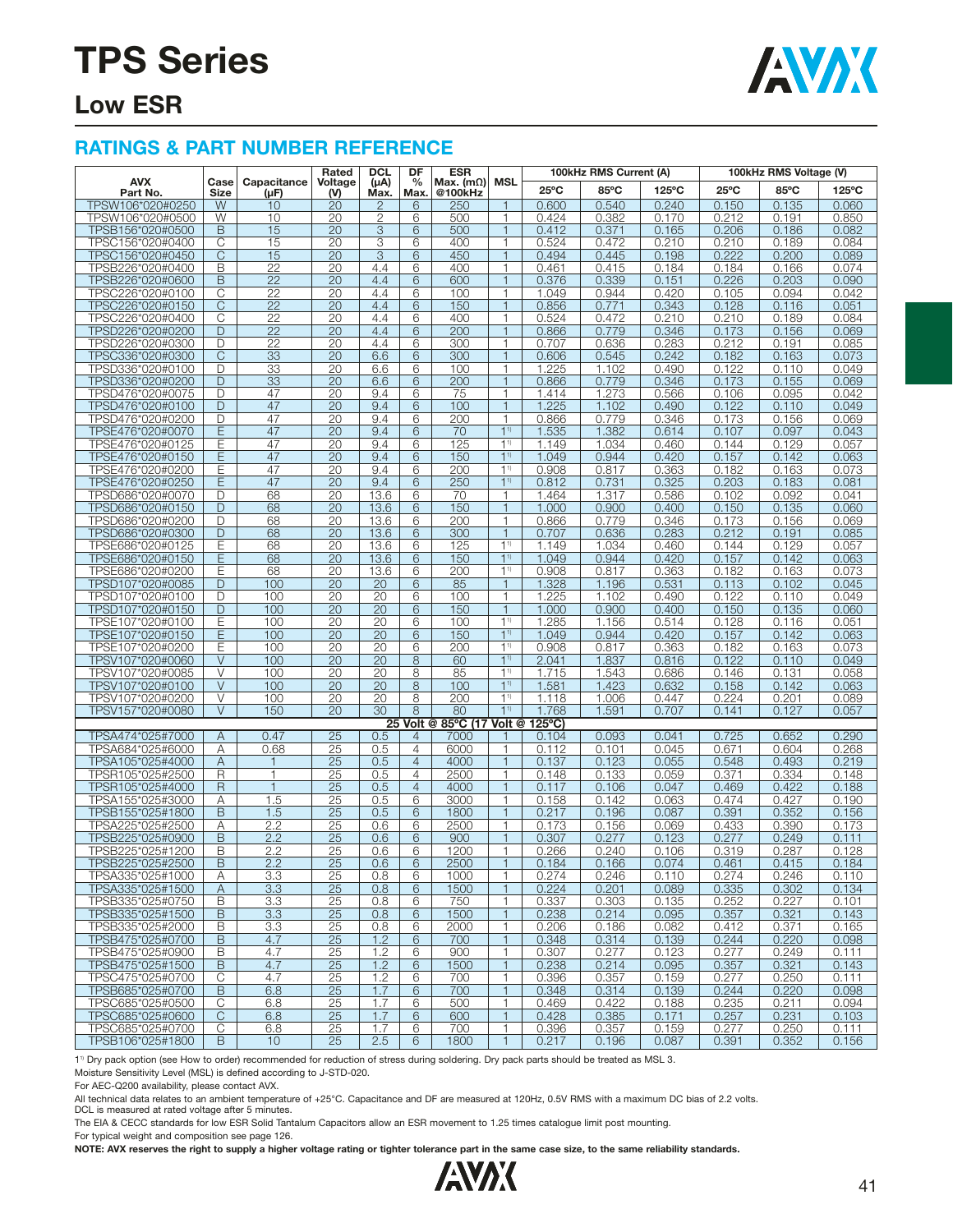

### **Low ESR**

#### **RATINGS & PART NUMBER REFERENCE**

|                                      |                   |                          | Rated                 | <b>DCL</b>        | DF              | <b>ESR</b>                  |                                  |                  | 100kHz RMS Current (A) |                | 100kHz RMS Voltage (V) |                |                |
|--------------------------------------|-------------------|--------------------------|-----------------------|-------------------|-----------------|-----------------------------|----------------------------------|------------------|------------------------|----------------|------------------------|----------------|----------------|
| <b>AVX</b><br>Part No.               | Case<br>Size      | Capacitance<br>$(\mu F)$ | Voltage<br>(V)        | $(\mu A)$<br>Max. | $\%$<br>Max.    | Max. $(m\Omega)$<br>@100kHz | <b>MSL</b>                       | $25^{\circ}$ C   | 85°C                   | 125°C          | $25^{\circ}$ C         | 85°C           | 125°C          |
| TPSC106*025#0300                     | C                 | 10                       | $\overline{25}$       | 2.5               | 6               | 300                         | 1                                | 0.606            | 0.545                  | 0.242          | 0.182                  | 0.163          | 0.073          |
| TPSC106*025#0500                     | С                 | 10                       | 25                    | 2.5               | 6               | 500                         | 1                                | 0.469            | 0.422                  | 0.188          | 0.235                  | 0.211          | 0.094          |
| TPSD106*025#0500                     | D                 | 10                       | 25                    | 2.5               | 6               | 500                         | $\mathbf{1}$                     | 0.548            | 0.493                  | 0.219          | 0.274                  | 0.246          | 0.110          |
| TPSC156*025#0220                     | C                 | 15                       | 25                    | 3.8               | 6               | 220                         | 1                                | 0.707            | 0.636                  | 0.283          | 0.156                  | 0.140          | 0.062          |
| TPSC156*025#0300                     | $\mathsf{C}$      | 15                       | 25                    | 3.8               | 6               | 300                         | 1                                | 0.606            | 0.545                  | 0.242          | 0.182                  | 0.163          | 0.073          |
| TPSD156*025#0100                     | D                 | 15                       | 25                    | 3.8               | 6               | 100                         | 1                                | 1.225            | 1.102                  | 0.490          | 0.122                  | 0.110          | 0.049          |
| TPSD156*025#0300                     | D                 | 15                       | 25                    | 3.8               | 6               | 300                         | $\mathbf{1}$                     | 0.707            | 0.636                  | 0.283          | 0.212                  | 0.191          | 0.085          |
| TPSC226*025#0275                     | C                 | $\overline{22}$          | 25                    | 5.5               | 6               | 275                         | 1                                | 0.632            | 0.569                  | 0.253          | 0.174                  | 0.157          | 0.070          |
| TPSC226*025#0400                     | С                 | 22                       | 25                    | 5.5               | 6               | 400                         | 1                                | 0.524            | 0.472                  | 0.210          | 0.210                  | 0.189          | 0.084          |
| TPSD226*025#0100                     | D                 | $\overline{22}$          | $\overline{25}$       | 5.5               | 6               | 100                         | 1                                | 1.225            | 1.102                  | 0.490          | 0.122                  | 0.110          | 0.049          |
| TPSD226*025#0200                     | D                 | 22                       | 25                    | 5.5               | 6               | 200                         | $\mathbf{1}$                     | 0.866            | 0.779                  | 0.346          | 0.173                  | 0.156          | 0.069          |
| TPSD226*025#0300                     | D                 | 22                       | 25                    | 5.5               | 6               | 300                         | 1                                | 0.707            | 0.636                  | 0.283          | 0.212                  | 0.191          | 0.085          |
| TPSD336*025#0100<br>TPSD336*025#0200 | D<br>D            | 33<br>33                 | 25<br>25              | 8.3<br>8.3        | 6<br>6          | 100<br>200                  | 1<br>1                           | 1.225<br>0.866   | 1.102<br>0.779         | 0.490<br>0.346 | 0.122<br>0.173         | 0.110<br>0.156 | 0.049<br>0.069 |
| TPSD336*025#0300                     | D                 | 33                       | 25                    | 8.3               | $6\overline{6}$ | 300                         | $\mathbf{1}$                     | 0.707            | 0.636                  | 0.283          | 0.212                  | 0.191          | 0.085          |
| TPSE336*025#0100                     | Е                 | 33                       | 25                    | 8.3               | 6               | 100                         | 1 <sup>1</sup>                   | 1.285            | 1.156                  | 0.514          | 0.128                  | 0.116          | 0.051          |
| TPSE336*025#0175                     | Ε                 | 33                       | 25                    | 8.3               | 6               | 175                         | 1 <sup>1</sup>                   | 0.971            | 0.874                  | 0.388          | 0.170                  | 0.153          | 0.068          |
| TPSE336*025#0200                     | Ε                 | 33                       | 25                    | 8.3               | 6               | 200                         | 1 <sup>1</sup>                   | 0.908            | 0.817                  | 0.363          | 0.182                  | 0.163          | 0.073          |
| TPSE336*025#0300                     | E                 | 33                       | 25                    | 8.3               | 6               | 300                         | 1 <sup>1</sup>                   | 0.742            | 0.667                  | 0.297          | 0.222                  | 0.200          | 0.089          |
| TPSY336*025#0200                     | Υ                 | 33                       | 25                    | 8.3               | 6               | 200                         | 1 <sup>1</sup>                   | 0.791            | 0.712                  | 0.316          | 0.158                  | 0.142          | 0.063          |
| TPSD476*025#0125                     | D                 | 47                       | 25                    | 11.8              | 6               | 125                         | $\mathbf{1}$                     | 1.095            | 0.986                  | 0.438          | 0.137                  | 0.123          | 0.055          |
| TPSD476*025#0150                     | D                 | 47                       | 25                    | 11.8              | 6               | 150                         | 1                                | 1.000            | 0.900                  | 0.400          | 0.150                  | 0.135          | 0.060          |
| TPSD476*025#0250                     | D                 | 47                       | 25                    | 11.8              | 6               | 250                         | 1                                | 0.775            | 0.697                  | 0.310          | 0.194                  | 0.174          | 0.077          |
| TPSE476*025#0080                     | Е                 | 47                       | $\overline{25}$       | 11.8              | 6               | 80                          | 1 <sup>1</sup>                   | 1.436            | 1.293                  | 0.574          | 0.115                  | 0.103          | 0.046          |
| TPSE476*025#0100                     | Ε                 | 47                       | 25                    | 11.8              | 6               | 100                         | 1 <sup>1</sup>                   | 1.285            | 1.156                  | 0.514          | 0.128                  | 0.116          | 0.051          |
| TPSE476*025#0125                     | Ε                 | 47                       | $\overline{25}$       | 11.8              | 6               | 125                         | 1 <sup>1</sup>                   | 1.149            | 1.034                  | 0.460          | 0.144                  | 0.129          | 0.057          |
| TPSE686*025#0125                     | Ē                 | 68                       | 25                    | 17                | 6               | 125                         | 1 <sup>1</sup>                   | 1.149            | 1.034                  | 0.460          | 0.144                  | 0.129          | 0.057          |
| TPSE686*025#0200                     | Е                 | 68                       | 25                    | 17                | 6               | 200                         | 1 <sup>1</sup>                   | 0.908            | 0.817                  | 0.363          | 0.182                  | 0.163          | 0.073          |
| TPSV686*025#0080                     | $\vee$            | 68                       | 25                    | 17                | 6               | 80                          | 1 <sup>1</sup>                   | 1.768            | 1.591                  | 0.707          | 0.141                  | 0.127          | 0.057          |
| TPSV686*025#0095                     | V                 | 68                       | 25                    | 17                | 6               | 95                          | 1 <sup>1</sup>                   | 1.622            | 1.460                  | 0.649          | 0.154                  | 0.139          | 0.062          |
| TPSV686*025#0150                     | V<br>V            | 68                       | 25<br>$\overline{25}$ | 17<br>17          | 6<br>6          | 150                         | 1 <sup>1</sup><br>1 <sup>1</sup> | 1.291<br>1.118   | 1.162                  | 0.516<br>0.447 | 0.194                  | 0.174          | 0.077          |
| TPSV686*025#0200<br>TPSE107M025#0150 | E                 | 68<br>100                | $\overline{25}$       | $\overline{25}$   | 10              | 200<br>150                  | 11)                              | 1.049            | 1.006<br>0.944         | 0.420          | 0.224<br>0.157         | 0.201<br>0.142 | 0.089<br>0.063 |
| TPSV107*025#0100                     | V                 | 100                      | 25                    | 25                | 8               | 100                         | 1 <sup>1</sup>                   | 1.581            | 1.423                  | 0.632          | 0.158                  | 0.142          | 0.063          |
| TPSV157M025#0150                     | $\overline{\vee}$ | 150                      | $\overline{25}$       | 37.5              | 10              | 150                         | 1 <sup>1</sup>                   | 1.291            | 1.162                  | 0.516          | 0.194                  | 0.174          | 0.077          |
|                                      |                   |                          |                       |                   | 35 Volt @       | 85°C (23 Volt @             |                                  | $125^{\circ}$ C) |                        |                |                        |                |                |
| TPSA224*035#6000                     | A                 | 0.22                     | 35                    | 0.5               | $\overline{4}$  | 6000                        |                                  | 0.112            | 0.101                  | 0.045          | 0.671                  | 0.604          | 0.268          |
| TPSA334*035#6000                     | Α                 | 0.33                     | 35                    | 0.5               | 4               | 6000                        | 1                                | 0.112            | 0.101                  | 0.045          | 0.671                  | 0.604          | 0.268          |
| TPSA474*035#6000                     | Α                 | 0.47                     | 35                    | 0.5               | $\overline{4}$  | 6000                        | 1                                | 0.112            | 0.101                  | 0.045          | 0.671                  | 0.604          | 0.268          |
| TPSB474*035#4000                     | B                 | 0.47                     | 35                    | 0.5               | $\overline{4}$  | 4000                        | 1                                | 0.146            | 0.131                  | 0.058          | 0.583                  | 0.525          | 0.233          |
| TPSA684*035#6000                     | Α                 | 0.68                     | 35                    | 0.5               | $\overline{4}$  | 6000                        | 1                                | 0.112            | 0.101                  | 0.045          | 0.671                  | 0.604          | 0.268          |
| TPSA105*035#3000                     | Α                 | $\mathbf{1}$             | 35                    | 0.5               | $\overline{4}$  | 3000                        | 1                                | 0.158            | 0.142                  | 0.063          | 0.474                  | 0.427          | 0.190          |
| TPSB105*035#2000                     | B                 | $\mathbf{1}$             | 35                    | 0.5               | $\overline{4}$  | 2000                        | $\mathbf{1}$                     | 0.206            | 0.186                  | 0.082          | 0.412                  | 0.371          | 0.165          |
| TPSA155*035#3000                     | Α                 | 1.5                      | 35                    | 0.5               | 6               | 3000                        | 1                                | 0.158            | 0.142                  | 0.063          | 0.474                  | 0.427          | 0.190          |
| TPSB155*035#2500                     | B                 | 1.5                      | 35                    | 0.5               | 6               | 2500                        | 1                                | 0.184            | 0.166                  | 0.074          | 0.461                  | 0.415          | 0.184          |
| TPSA225*035#1500                     | Α                 | 2.2                      | 35                    | 0.8               | 6               | 1500                        | 1<br>$\mathbf{1}$                | 0.224            | 0.201                  | 0.089          | 0.335                  | 0.302          | 0.134          |
| TPSB225*035#0750<br>TPSB225*035#1500 | B<br>B            | 2.2<br>2.2               | 35<br>35              | 0.8<br>0.8        | 6<br>6          | 750<br>1500                 | 1                                | 0.337<br>0.238   | 0.303<br>0.214         | 0.135<br>0.095 | 0.252<br>0.357         | 0.227<br>0.321 | 0.101<br>0.143 |
| TPSB225*035#2000                     | B                 | 2.2                      | $\overline{35}$       | 0.8               | 6               | 2000                        | 1                                | 0.206            | 0.186                  | 0.082          | 0.412                  | 0.371          | 0.165          |
| TPSC225*035#1000                     | С                 | 2.2                      | 35                    | 0.8               | 6               | 1000                        | 1                                | 0.332            | 0.298                  | 0.133          | 0.332                  | 0.298          | 0.133          |
| TPSB335*035#1000                     | B                 | 3.3                      | 35                    | 1.2               | 6               | 1000                        | $\mathbf{1}$                     | 0.292            | 0.262                  | 0.117          | 0.292                  | 0.262          | 0.117          |
| TPSC335*035#0700                     | С                 | 3.3                      | 35                    | 1.2               | 6               | 700                         | 1                                | 0.396            | 0.357                  | 0.159          | 0.277                  | 0.250          | 0.111          |
| TPSB475*035#0700                     | B                 | 4.7                      | 35                    | 1.6               | 6               | 700                         |                                  | 0.348            | 0.314                  | 0.139          | 0.244                  | 0.220          | 0.098          |
| TPSB475*035#1500                     | B                 | 4.7                      | 35                    | 1.6               | 6               | 1500                        | 1                                | 0.238            | 0.214                  | 0.095          | 0.357                  | 0.321          | 0.143          |
| TPSC475*035#0600                     | $\mathsf{C}$      | 4.7                      | 35                    | 1.6               | 6               | 600                         | $\mathbf{1}$                     | 0.428            | 0.385                  | 0.171          | 0.257                  | 0.231          | 0.103          |
| TPSD475*035#0700                     | D                 | 4.7                      | 35                    | 1.6               | 6               | 700                         | 1                                | 0.463            | 0.417                  | 0.185          | 0.324                  | 0.292          | 0.130          |
| TPSC685*035#0350                     | C                 | 6.8                      | 35                    | 2.4               | 6               | 350                         | $\mathbf{1}$                     | 0.561            | 0.505                  | 0.224          | 0.196                  | 0.177          | 0.078          |
| TPSD685*035#0150                     | D                 | 6.8                      | 35                    | 2.4               | 6               | 150                         | $\mathbf{1}$                     | 1.000            | 0.900                  | 0.400          | 0.150                  | 0.135          | 0.060          |
| TPSD685*035#0400                     | D                 | 6.8                      | 35                    | 2.4               | 6               | 400                         | $\mathbf{1}$                     | 0.612            | 0.551                  | 0.245          | 0.245                  | 0.220          | 0.098          |
| TPSD685*035#0500                     | D                 | 6.8                      | 35                    | 2.4               | 6               | 500                         | 1                                | 0.548            | 0.493                  | 0.219          | 0.274                  | 0.246          | 0.110          |
| TPSC106*035#0600                     | C                 | 10                       | 35                    | 3.5               | 6               | 600                         | $\mathbf{1}$                     | 0.428            | 0.385                  | 0.171          | 0.257                  | 0.231          | 0.103          |
| TPSD106*035#0125                     | D                 | 10                       | 35                    | 3.5               | 6               | 125                         | 1                                | 1.095            | 0.986                  | 0.438          | 0.137                  | 0.123          | 0.055          |
| TPSD106*035#0300<br>TPSE106*035#0200 | D                 | 10                       | 35                    | 3.5               | 6               | 300                         | $\mathbf{1}$<br>1 <sup>1</sup>   | 0.707            | 0.636                  | 0.283          | 0.212                  | 0.191          | 0.085          |
| TPSY106*035#0250                     | Е<br>Y            | 10<br>10                 | 35<br>35              | 3.5<br>3.5        | 6<br>6          | 200<br>250                  | 1 <sup>1</sup>                   | 0.908<br>0.707   | 0.817<br>0.636         | 0.363<br>0.283 | 0.182<br>0.177         | 0.163<br>0.159 | 0.073<br>0.071 |
| TPSC156*035#0350                     | C                 | 15                       | 35                    | 5.3               | 6               | 350                         | 1.                               | 0.561            | 0.505                  | 0.224          | 0.196                  | 0.177          | 0.078          |
| TPSC156*035#0450                     | С                 | 15                       | 35                    | 5.3               | 6               | 450                         | $\mathbf{1}$                     | 0.494            | 0.445                  | 0.198          | 0.222                  | 0.200          | 0.089          |
|                                      |                   |                          |                       |                   |                 |                             |                                  |                  |                        |                |                        |                |                |

11) Dry pack option (see How to order) recommended for reduction of stress during soldering. Dry pack parts should be treated as MSL 3.

Moisture Sensitivity Level (MSL) is defined according to J-STD-020.

For AEC-Q200 availability, please contact AVX.

All technical data relates to an ambient temperature of +25°C. Capacitance and DF are measured at 120Hz, 0.5V RMS with a maximum DC bias of 2.2 volts.

DCL is measured at rated voltage after 5 minutes.

The EIA & CECC standards for low ESR Solid Tantalum Capacitors allow an ESR movement to 1.25 times catalogue limit post mounting.

For typical weight and composition see page 126.

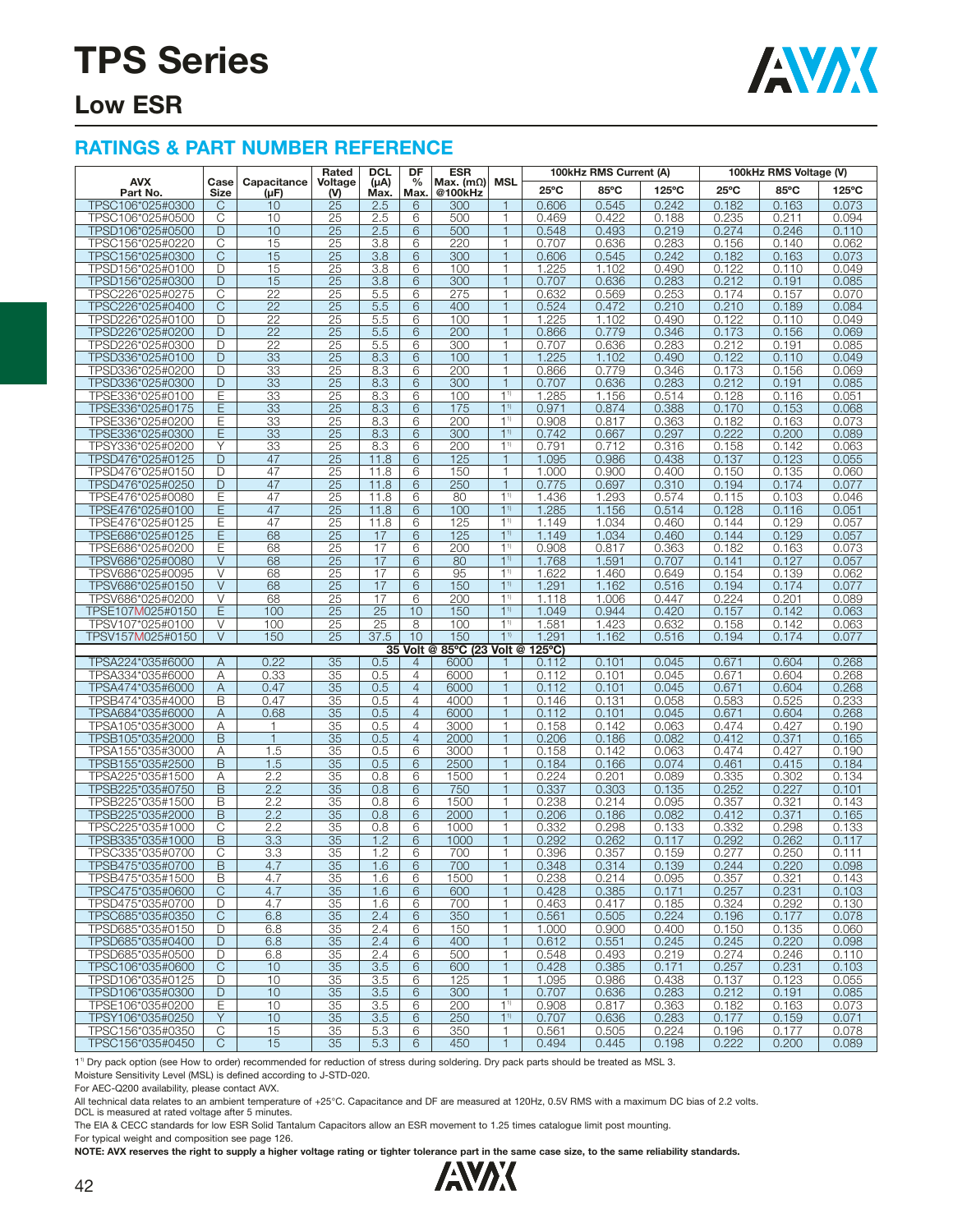

### **Low ESR**

#### **RATINGS & PART NUMBER REFERENCE**

|                                      |                       |                          | Rated           | <b>DCL</b>        | DF                    | <b>ESR</b>                  | <b>MSL</b>                   | 100kHz RMS Current (A)<br>100kHz RMS Voltage (V) |                |                |                |                |                |
|--------------------------------------|-----------------------|--------------------------|-----------------|-------------------|-----------------------|-----------------------------|------------------------------|--------------------------------------------------|----------------|----------------|----------------|----------------|----------------|
| <b>AVX</b><br>Part No.               | Case<br><b>Size</b>   | Capacitance<br>$(\mu F)$ | Voltage<br>(V)  | $(\mu A)$<br>Max. | $\frac{0}{0}$<br>Max. | Max. $(m\Omega)$<br>@100kHz |                              | $25^{\circ}$ C                                   | 85°C           | 125°C          | $25^{\circ}$ C | 85°C           | 125°C          |
| TPSD156*035#0100                     | D                     | 15                       | $\overline{35}$ | 5.3               | 6                     | 100                         | 1                            | 1.225                                            | 1.102          | 0.490          | 0.122          | 0.110          | 0.049          |
| TPSD156*035#0300                     | D                     | 15                       | 35              | 5.3               | 6                     | 300                         | 1                            | 0.707                                            | 0.636          | 0.283          | 0.212          | 0.191          | 0.085          |
| TPSY156*035#0250                     | Y                     | 15                       | 35              | 5.3               | 6                     | 250                         | 1 <sup>1</sup>               | 0.707                                            | 0.636          | 0.283          | 0.177          | 0.159          | 0.071          |
| TPSD226*035#0125                     | D                     | $\overline{22}$          | 35              | 7.7               | 6                     | 125                         | $\mathbf{1}$                 | 1.095                                            | 0.986          | 0.438          | 0.137          | 0.123          | 0.055          |
| TPSD226*035#0200                     | $\overline{D}$        | $\overline{22}$          | $\overline{35}$ | 7.7               | $\overline{6}$        | $\overline{200}$            | $\overline{1}$               | 0.866                                            | 0.779          | 0.346          | 0.173          | 0.156          | 0.069          |
| TPSD226*035#0300                     | D                     | 22                       | 35              | 7.7               | 6                     | 300                         | $\mathbf{1}$                 | 0.707                                            | 0.636          | 0.283          | 0.212          | 0.191          | 0.085          |
| TPSD226*035#0400                     | D                     | 22                       | 35              | 7.7               | 6                     | 400                         | $\mathbf{1}$                 | 0.612                                            | 0.551          | 0.245          | 0.245          | 0.220          | 0.098          |
| TPSE226*035#0125                     | E                     | $\overline{22}$          | $\overline{35}$ | 7.7               | 6                     | 125                         | 1 <sup>1</sup>               | 1.149                                            | 1.034          | 0.460          | 0.144          | 0.129          | 0.057          |
| TPSE226*035#0200                     | Έ                     | $\overline{22}$          | $\overline{35}$ | 7.7               | $\overline{6}$        | 200                         | 11                           | 0.908                                            | 0.817          | 0.363          | 0.182          | 0.163          | 0.073          |
| TPSE226*035#0300                     | Ε                     | 22                       | 35              | 7.7               | 6                     | 300                         | 1 <sup>1</sup>               | 0.742                                            | 0.667          | 0.297          | 0.222          | 0.200          | 0.089          |
| TPSY226*035#0200                     | Y                     | $\overline{22}$          | 35              | 7.7               | 6                     | 200                         | 11)                          | 0.791                                            | 0.712          | 0.316          | 0.158          | 0.142          | 0.063          |
| TPSD336*035#0200                     | D                     | $\overline{33}$          | 35              | 11.6              | 6                     | 200                         | $\mathbf{1}$                 | 0.866                                            | 0.779          | 0.346          | 0.173          | 0.156          | 0.069          |
| TPSD336*035#0300                     | D                     | 33                       | 35              | 11.6              | 6                     | 300                         | $\overline{1}$               | 0.707                                            | 0.636          | 0.283          | 0.212          | 0.191          | 0.085          |
| TPSE336*035#0100                     | Ē                     | 33                       | 35              | 11.6              | 6                     | 100                         | 1 <sup>1</sup>               | 1.285                                            | 1.156          | 0.514          | 0.128          | 0.116          | 0.051          |
| TPSE336*035#0250                     | Ε                     | 33                       | 35              | 11.6              | 6                     | 250                         | 11                           | 0.812                                            | 0.731          | 0.325          | 0.203          | 0.183          | 0.081          |
| TPSE336*035#0300                     | E                     | $\overline{33}$          | 35              | 11.6              | 6                     | 300                         | 1 <sup>1</sup>               | 0.742                                            | 0.667          | 0.297          | 0.222          | 0.200          | 0.089          |
| TPSV336*035#0200                     | $\vee$                | 33                       | 35              | 11.6              | 6                     | 200                         | 1 <sup>1</sup>               | 1.118                                            | 1.006          | 0.447          | 0.224          | 0.201          | 0.089          |
| TPSE476*035#0200                     | Ε                     | 47                       | 35              | 16.5              | 6                     | 200                         | 1 <sup>1</sup>               | 0.908                                            | 0.817          | 0.363          | 0.182          | 0.163          | 0.073          |
| TPSE476*035#0250                     | E                     | 47                       | 35              | 16.5              | $6\overline{6}$       | 250                         | 11)                          | 0.812                                            | 0.731          | 0.325          | 0.203          | 0.183          | 0.081          |
| TPSV476*035#0150                     | V                     | 47                       | 35              | 16.5              | 6                     | 150                         | 11)                          | 1.291                                            | 1.162          | 0.516          | 0.194          | 0.174          | 0.077          |
| TPSV476*035#0200                     | $\vee$                | 47                       | 35              | 16.5              | 6                     | 200                         | 1 <sup>1</sup>               | 1.118                                            | 1.006          | 0.447          | 0.224          | 0.201          | 0.089          |
| TPSV686*035#0150                     | V                     | 68                       | 35              | 23.8              | 6                     | 150                         | 11)                          | 1.291                                            | 1.162          | 0.516          | 0.194          | 0.174          | 0.077          |
| TPSV686*035#0200                     | $\vee$                | 68                       | 35              | 23.8              | $\overline{6}$        | 200                         | 11)                          | 1.118                                            | 1.006          | 0.447          | 0.224          | 0.201          | 0.089          |
|                                      |                       |                          |                 |                   |                       | 50 Volt @ 85°C (33 Volt @   |                              | $125^{\circ}$ C)                                 |                |                |                |                |                |
| TPSA154*050#9000                     | $\overline{A}$        | 0.15                     | 50              | 0.5               | $\overline{4}$        | 9000                        |                              | 0.091                                            | 0.082          | 0.037          | 0.822          | 0.739          | 0.329          |
| TPSA224*050#7000                     | Α                     | 0.22                     | 50              | 0.5               | $\overline{4}$        | 7000                        | 1                            | 0.104                                            | 0.093          | 0.041          | 0.725          | 0.652          | 0.290          |
| TPSA334*050#7000                     | $\overline{A}$        | 0.33                     | 50              | 0.5               | $\overline{4}$        | 7000                        | $\overline{1}$               | 0.104                                            | 0.093          | 0.041          | 0.725          | 0.652          | 0.290          |
| TPSA474*050#6500                     | Α                     | 0.47                     | 50              | 0.5               | $\overline{4}$        | 6500                        | $\mathbf{1}$                 | 0.107                                            | 0.097          | 0.043          | 0.698          | 0.628          | 0.279          |
| TPSB474*050#6000                     | B                     | 0.47                     | 50              | 0.5               | $\overline{4}$        | 6000                        | $\mathbf{1}$                 | 0.119                                            | 0.107          | 0.048          | 0.714          | 0.643          | 0.286          |
| TPSC474*050#2300                     | Ċ                     | 0.47                     | 50              | 0.5               | $\overline{4}$        | 2300                        | $\mathbf{1}$                 | 0.219                                            | 0.197          | 0.087          | 0.503          | 0.453          | 0.201          |
| TPSB684*050#4000                     | B                     | 0.68                     | 50              | 0.5               | $\overline{4}$        | 4000                        | $\mathbf{1}$                 | 0.146                                            | 0.131          | 0.058          | 0.583          | 0.525          | 0.233          |
| TPSB105*050#3000                     | B                     | $\mathbf{1}$             | 50              | 0.5               | 6                     | 3000                        | $\mathbf{1}$                 | 0.168                                            | 0.151          | 0.067          | 0.505          | 0.454          | 0.202          |
| TPSC105*050#2500                     | C                     | $\mathbf{1}$             | 50              | 0.5               | $\overline{4}$        | 2500                        | $\mathbf{1}$                 | 0.210                                            | 0.189          | 0.084          | 0.524          | 0.472          | 0.210          |
| TPSC155*050#1500                     | C                     | 1.5                      | 50              | 0.8               | 6                     | 1500                        | $\mathbf{1}$                 | 0.271                                            | 0.244          | 0.108          | 0.406          | 0.366          | 0.162          |
| TPSC155*050#2000                     | $\overline{\text{C}}$ | 1.5                      | 50              | 0.8               | $\overline{6}$        | 2000                        | $\overline{1}$               | 0.235                                            | 0.211          | 0.094          | 0.469          | 0.422          | 0.188          |
| TPSC225*050#1500                     | C                     | 2.2                      | 50              | 1.1               | 8                     | 1500                        | $\mathbf{1}$                 | 0.271                                            | 0.244          | 0.108          | 0.406          | 0.366          | 0.162          |
| TPSD225*050#1200                     | D                     | 2.2                      | 50              | 1.1               | 6                     | 1200                        | $\mathbf{1}$                 | 0.354                                            | 0.318          | 0.141          | 0.424          | 0.382          | 0.170          |
| TPSC335*050#1000                     | C                     | 3.3                      | 50              | 1.6               | 6                     | 1000                        | $\mathbf{1}$                 | 0.332                                            | 0.298          | 0.133          | 0.332          | 0.298          | 0.133          |
| TPSD335*050#0800                     | D                     | 3.3                      | $\overline{50}$ | 1.7               | $\overline{6}$        | 800                         | $\mathbf{1}$                 | 0.433                                            | 0.390          | 0.173          | 0.346          | 0.312          | 0.139          |
| TPSC475*050#0800                     | $\overline{\rm C}$    | 4.7                      | 50              | 2.4               | 6                     | 800                         | $\mathbf{1}$                 | 0.371                                            | 0.334          | 0.148          | 0.297          | 0.267          | 0.119          |
| TPSD475*050#0300                     | D                     | 4.7                      | 50              | 2.4               | 6                     | 300                         | $\overline{1}$               | 0.707                                            | 0.636          | 0.283          | 0.212          | 0.191          | 0.085          |
| TPSD475*050#0500                     | D                     | 4.7                      | 50              | 2.4               | 6                     | 500                         | $\mathbf{1}$                 | 0.548                                            | 0.493          | 0.219          | 0.274          | 0.246          | 0.110          |
| TPSD475*050#0700                     | D                     | 4.7                      | 50              | 2.4               | 6                     | 700                         | $\overline{1}$               | 0.463                                            | 0.417          | 0.185          | 0.324          | 0.292          | 0.130          |
| TPSD685*050#0200                     | D                     | 6.8                      | 50              | 3.4               | 6                     | 200                         | 1                            | 0.866                                            | 0.779          | 0.346          | 0.173          | 0.156          | 0.069          |
| TPSD685*050#0300                     | D                     | 6.8                      | 50              | 3.4               | 6                     | 300                         | $\mathbf{1}$                 | 0.707                                            | 0.636          | 0.283          | 0.212          | 0.191          | 0.085          |
| TPSD685*050#0500                     | D                     | 6.8                      | 50              | 3.4               | 6                     | 500                         | $\mathbf{1}$                 | 0.548                                            | 0.493          | 0.219          | 0.274          | 0.246          | 0.110          |
| TPSD685*050#0600                     | D                     | 6.8                      | 50              | 3.4               | 6                     | 600                         | $\mathbf{1}$<br>$\mathbf{1}$ | 0.500                                            | 0.450          | 0.200          | 0.300          | 0.270          | 0.120          |
| TPSD106*050#0500                     | D                     | 10                       | 50              | 5                 | 6                     | 500                         | 1 <sup>1</sup>               | 0.548                                            | 0.493          | 0.219          | 0.274          | 0.246          | 0.110          |
| TPSE106*050#0250                     | E                     | 10                       | 50<br>50        | 5<br>5            | 6                     | 250                         | 11)                          | 0.812                                            | 0.731          | 0.325          | 0.203          | 0.183          | 0.081          |
| TPSE106*050#0300                     | Ε                     | 10                       |                 |                   | 6                     | 300                         | 1 <sup>1</sup>               | 0.742                                            | 0.667          | 0.297<br>0.257 | 0.222          | 0.200          | 0.089          |
| TPSE106*050#0400<br>TPSE106*050#0500 | Ε<br>Ε                | 10<br>10                 | 50<br>50        | 5<br>5            | 6<br>6                | 400<br>500                  | 1 <sup>1</sup>               | 0.642<br>0.574                                   | 0.578<br>0.517 | 0.230          | 0.257<br>0.287 | 0.231<br>0.259 | 0.103<br>0.115 |
|                                      | Ε                     | 15                       | 50              | 7.5               | 6                     | 250                         | 11)                          | 0.812                                            |                | 0.325          | 0.203          |                |                |
| TPSE156*050#0250                     | $\vee$                |                          |                 |                   |                       |                             | 11)                          |                                                  | 0.731          |                |                | 0.183          | 0.081          |
| TPSV156*050#0250                     |                       | 15                       | 50              | 7.5               | 6                     | 250                         |                              | 1.000                                            | 0.900          | 0.400          | 0.250          | 0.225          | 0.100          |

1<sup>1)</sup> Dry pack option (see How to order) recommended for reduction of stress during soldering. Dry pack parts should be treated as MSL 3.

Moisture Sensitivity Level (MSL) is defined according to J-STD-020.

For AEC-Q200 availability, please contact AVX.

All technical data relates to an ambient temperature of +25°C. Capacitance and DF are measured at 120Hz, 0.5V RMS with a maximum DC bias of 2.2 volts.

DCL is measured at rated voltage after 5 minutes.

The EIA & CECC standards for low ESR Solid Tantalum Capacitors allow an ESR movement to 1.25 times catalogue limit post mounting.

For typical weight and composition see page 126.

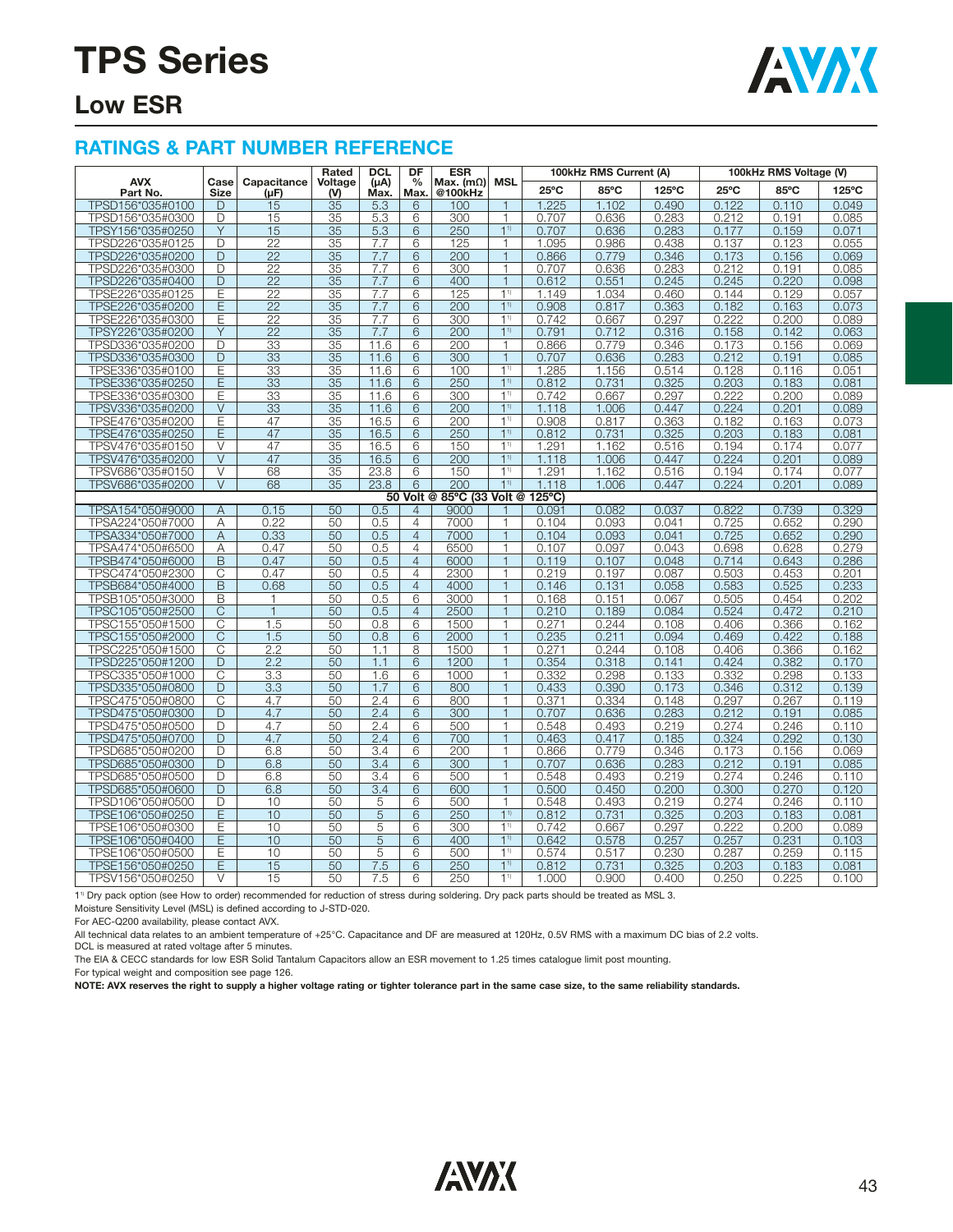

## **Low ESR - Automotive Product Range**

#### **TPS AUTOMOTIVE RANGE CAPACITANCE AND RATED VOLTAGE, VR (VOLTAGE CODE) RANGE (LETTER DENOTES CASE SIZE)**

|      | Capacitance |                                          |                                           |                                   | Rated Voltage DC (V <sub>B</sub> ) to 85°C |                              |                                |                                  |
|------|-------------|------------------------------------------|-------------------------------------------|-----------------------------------|--------------------------------------------|------------------------------|--------------------------------|----------------------------------|
| μF   | Code        | $6.3V$ (J)                               | 10V (A)                                   | 16V (C)                           | 20V (D)                                    | 25V (E)                      | 35V (V)                        | 50V (T)                          |
| 0.15 | 154         |                                          |                                           |                                   |                                            |                              |                                |                                  |
| 0.22 | 224         |                                          |                                           |                                   |                                            |                              |                                | A(7000)                          |
| 0.33 | 334         |                                          |                                           |                                   |                                            |                              | A(6000)                        | A(7000)                          |
| 0.47 | 474         |                                          |                                           |                                   |                                            | A(7000)                      | A(6000)                        | A(6500), B(6000)                 |
| 0.68 | 684         |                                          |                                           |                                   |                                            | A(6000)                      | A(6000)                        | B(4000)                          |
| 1.0  | 105         |                                          |                                           | A(6200)                           | A(3000)                                    | A(4000)                      | A(3000), B(2000)               | B(3000), C(2500)                 |
| 1.5  | 155         |                                          |                                           |                                   | A(3000)                                    | A(3000)                      | A(3000), B(2500)               | C(1500,2000)                     |
| 2.2  | 225         |                                          | A(1800)                                   | A(1800,3500)                      | A(3000), B(1700)                           | A(2500),<br>B(900.1200.2500) | B(750,1500,2000),<br>C(1000)   | C(1500), D(1200)                 |
| 3.3  | 335         | A(2100)                                  |                                           | A(3500), B(2500)                  | A(2500), B(1300)                           | B(750,1500,2000)             | B(1000), C(700)                | C(1000), D(800)                  |
| 4.7  | 475         |                                          | A(1400), B(1400)                          | A(2000), B(800,1500)              | A(1800), B(750, 1000)                      | B(700,900), C(700)           | B(700,1500), C(600),<br>D(700) | C(800), D(500,700)               |
| 6.8  | 685         |                                          | A(1800), B(1300)                          | A(1500), B(600, 1200)             | B(600,1000), C(700)                        | B(700), C(500,600,700)       | C(350), D(400,500)             | D(500,600)                       |
| 10   | 106         | A(1500), B(1500)                         | A(900,1800), B(1000)                      | A(1000), B(500,800),<br>C(500)    | B(500,1000),<br>C(500,700)                 | C(300,500), D(500)           | C(600), D(300)                 | $D(500)$ ,<br>E(250,300,400,500) |
| 15   | 156         | A(700,1500)                              | A(1000), B(450,600),<br>C(700)            | B(500,800), C(700)                | B(500), C(400, 450)                        | C(220,300), D(300)           | D(300)                         |                                  |
| 22   | 226         | A(500,900), B(375,600),<br>C(500)        | A(900), B(400,500,700),<br>C(300)         | B(400,600), C(300,375),<br>D(700) | C(400), D(200,300)                         | C(275,400), D(200,300)       | D(200,300,400),<br>E(200,300)  |                                  |
| 33   | 336         | $A(600)$ ,<br>B(250.350.450.600)         | B(250,425,500,650),<br>C(375,500)         | C(225,300), D(200)                | C(300), D(200)                             | D(200,300)                   | E(250,300)                     |                                  |
| 47   | 476         | B(250,350,500),<br>C(300)                | B(250,350,500,650),<br>C(200,350), D(300) | C(350), D(200)                    | D(200)                                     | D(125, 150, 250), E(125)     |                                |                                  |
| 68   | 686         | B(250,350,500),<br>C(150, 200)           | C(200,300), D(150)                        | C(200), D(150)                    | D(150,200,300),<br>E(125,150,200)          |                              |                                |                                  |
| 100  | 107         | C(150), D(300)                           | C(150,200),<br>D(100,125,150)             | D(100,125,150),<br>E(100,125,150) | E(100,150,200)                             |                              |                                |                                  |
| 150  | 157         | C(150,200,250), D(125)                   | D(85,100), E(100)                         | E(100)                            |                                            |                              |                                |                                  |
| 220  | 227         | D(100, 125)                              | $D(100, 150)$ ,<br>E(70,100,125,150)      |                                   |                                            |                              |                                |                                  |
| 330  | 337         | $D(70, 100)$ ,<br>E(100,125,150)         | E(50,60,100)                              |                                   |                                            |                              |                                |                                  |
| 470  | 477         | D(45.60.100.200).<br>E(45,50,60,100,200) |                                           |                                   |                                            |                              |                                |                                  |
| 680  | 687         | E(45,60,100)                             |                                           |                                   |                                            |                              |                                |                                  |

Not recommended for new designs, higher voltage or smaller case size substitution are offered.

Released codes

NOTE: Voltage ratings are minimum values. AVX reserves the right to supply higher ratings in the same case size, to the same reliability standards.

#### **HOW TO ORDER**

| <b>TPS</b> |                                        | 107                                                                                                                                                    |                                                      | 010                                                                                              |                                                    |                                                                                              | 0150             |
|------------|----------------------------------------|--------------------------------------------------------------------------------------------------------------------------------------------------------|------------------------------------------------------|--------------------------------------------------------------------------------------------------|----------------------------------------------------|----------------------------------------------------------------------------------------------|------------------|
| Type       | <b>Case Size</b><br>See table<br>above | <b>Capacitance Code</b><br>pF code: 1st two digits<br>represent significant figures,<br>3rd digit represents multiplier<br>(number of zeros to follow) | <b>Tolerance</b><br>$K = \pm 10\%$<br>$M = \pm 20\%$ | <b>Rated DC Voltage</b><br>$006 = 6.3$ Vdc<br>$010 = 10$ Vdc<br>$016 = 16$ Vdc<br>$020 = 20$ Vdc | $025 = 25$ Vdc<br>$035 = 35$ Vdc<br>$050 = 50$ Vdc | Packaging<br>$T =$ Automotive Lead Free<br>7" Reel<br>$U =$ Automotive Lead Free<br>13" Reel | ESR in $m\Omega$ |

### **TECHNICAL SPECIFICATIONS**

| Technical Data:                 | All technical data relate to an ambient temperature of $+25^{\circ}$ C |                |                                       |    |    |    |    |    |                                                                                              |  |  |  |
|---------------------------------|------------------------------------------------------------------------|----------------|---------------------------------------|----|----|----|----|----|----------------------------------------------------------------------------------------------|--|--|--|
| Capacitance Range:              |                                                                        |                | 0.22 $\mu$ F to 680 $\mu$ F           |    |    |    |    |    |                                                                                              |  |  |  |
| Capacitance Tolerance:          |                                                                        | $±10\%; ±20\%$ |                                       |    |    |    |    |    |                                                                                              |  |  |  |
| Rated Voltage $(V_R)$           | $\leq +85^{\circ}C$ :                                                  | 6.3            | 10                                    | 16 | 20 | 25 | 35 | 50 |                                                                                              |  |  |  |
| Category Voltage $(V_C)$        | $\leq$ +125°C:                                                         | 4              |                                       | 10 | 13 | 17 | 23 | 33 |                                                                                              |  |  |  |
| Surge Voltage (V <sub>s</sub> ) | $\leq +85^{\circ}$ C:                                                  | 8              | 13                                    | 20 | 26 | 32 | 46 | 65 |                                                                                              |  |  |  |
| Surge Voltage $(V_s)$           | $\leq$ +125°C:                                                         | 5              | 8                                     | 13 | 16 | 20 | 28 | 40 |                                                                                              |  |  |  |
| Temperature Range:              |                                                                        |                | -55 $^{\circ}$ C to +125 $^{\circ}$ C |    |    |    |    |    |                                                                                              |  |  |  |
| Environmental Classification:   |                                                                        |                | 55/125/56 (IEC 68-2)                  |    |    |    |    |    |                                                                                              |  |  |  |
| Reliability:                    |                                                                        |                |                                       |    |    |    |    |    | 1% per 1000 hours at 85°C, $V_R$ with 0.1 $\Omega$ /V series impedance, 60% confidence level |  |  |  |
| Termination Finished:           | Sn Plating (standard), Gold and SnPb Plating upon request              |                |                                       |    |    |    |    |    |                                                                                              |  |  |  |
| Meets requirements of AEC-Q200  |                                                                        |                |                                       |    |    |    |    |    |                                                                                              |  |  |  |

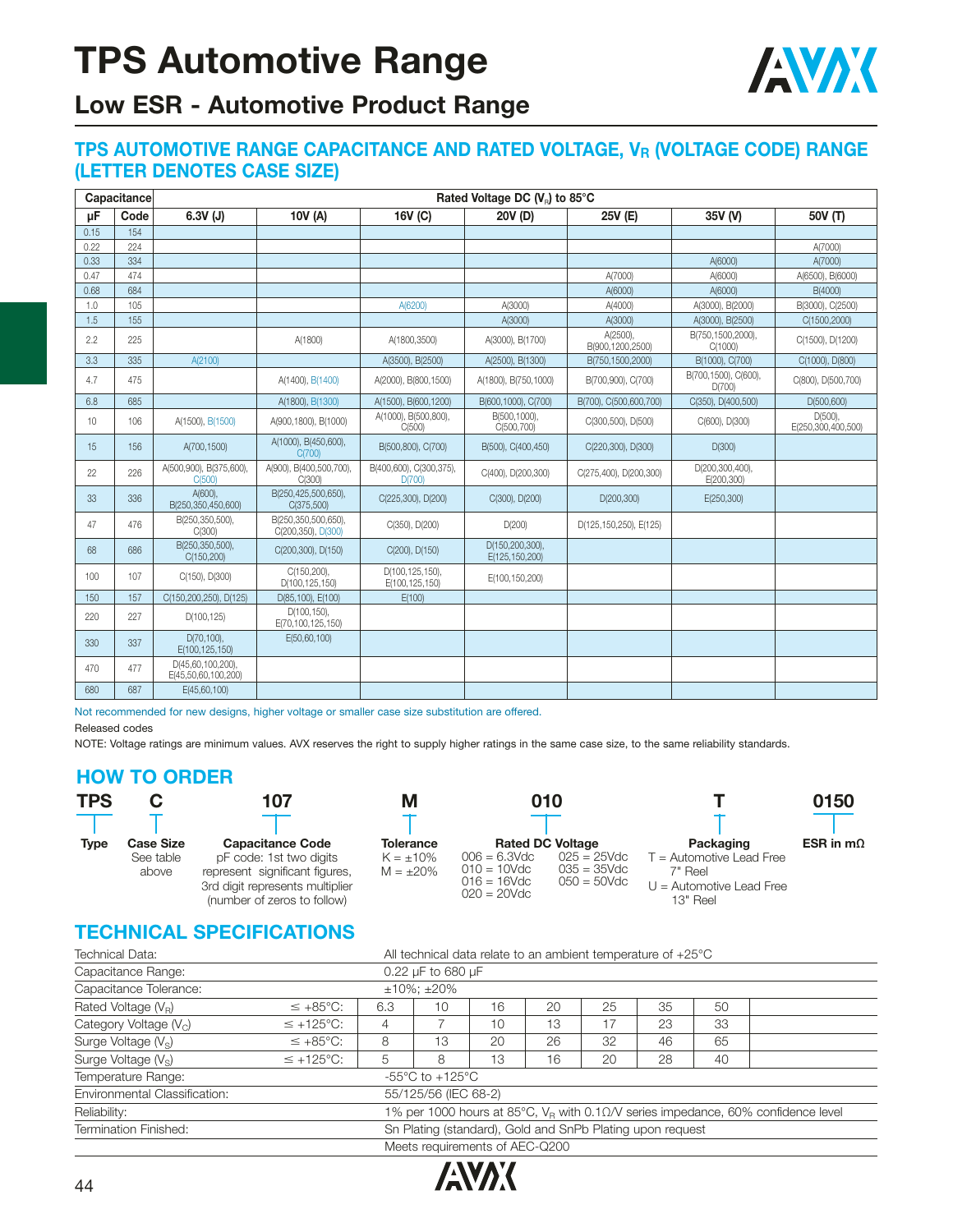

## **Low ESR - Automotive Product Range**

#### **RATINGS & PART NUMBER REFERENCE**

|                                      |                     |                     | Rated          | <b>DCL</b>        | DF            | <b>ESR</b>                          | MSL               |                | 100kHz RMS Current (A) |                 |                | 100kHz RMS Voltage (V) |                 |
|--------------------------------------|---------------------|---------------------|----------------|-------------------|---------------|-------------------------------------|-------------------|----------------|------------------------|-----------------|----------------|------------------------|-----------------|
| <b>AVX</b><br>Part No.*              | Case<br><b>Size</b> | Capacitance<br>(µF) | Voltage<br>(V) | (µA)<br>Max.      | $\frac{0}{0}$ | Max. $(m\Omega)$<br>@100kHz<br>Max. |                   | $25^{\circ}$ C | 85°C                   | $125^{\circ}$ C | $25^{\circ}$ C | 85°C                   | $125^{\circ}$ C |
|                                      |                     |                     |                |                   |               | 6.3 Volt @ 85°C (4 Volt @ 125°C)    |                   |                |                        |                 |                |                        |                 |
| TPSA335*006T2100                     | $\mathsf{A}$        | 3.3                 | 6.3            | 0.5               | 6             | 2100                                |                   | 0.189          | 0.170                  | 0.076           | 0.397          | 0.357                  | 0.159           |
| TPSA106*006T1500                     | Α                   | 10                  | 6.3            | 0.6               | 6             | 1500                                | 1                 | 0.224          | 0.201                  | 0.089           | 0.335          | 0.302                  | 0.134           |
| TPSB106*006T1500                     | B                   | 10                  | 6.3            | 0.6               | 6             | 1500                                | 1                 | 0.238          | 0.214                  | 0.095           | 0.357          | 0.321                  | 0.143           |
| TPSA156*006T0700<br>TPSA156*006T1500 | Α<br>Α              | 15<br>15            | 6.3<br>6.3     | 0.9<br>0.9        | 6<br>6        | 700<br>1500                         | 1<br>$\mathbf{1}$ | 0.327<br>0.224 | 0.295<br>0.201         | 0.131<br>0.089  | 0.229<br>0.335 | 0.206<br>0.302         | 0.092<br>0.134  |
| TPSA226*006T0500                     | Α                   | 22                  | 6.3            | 1.4               | 6             | 500                                 | $\mathbf{1}$      | 0.387          | 0.349                  | 0.155           | 0.194          | 0.174                  | 0.077           |
| TPSA226*006T0900                     | A                   | $\overline{22}$     | 6.3            | 1.4               | 6             | 900                                 | $\mathbf{1}$      | 0.289          | 0.260                  | 0.115           | 0.260          | 0.234                  | 0.104           |
| TPSB226*006T0375                     | B                   | $\overline{22}$     | 6.3            | 1.4               | 6             | 375                                 | 1                 | 0.476          | 0.428                  | 0.190           | 0.179          | 0.161                  | 0.071           |
| TPSB226*006T0600                     | B                   | $\overline{22}$     | 6.3            | 1.4               | 6             | 600                                 | $\mathbf{1}$      | 0.376          | 0.339                  | 0.151           | 0.226          | 0.203                  | 0.090           |
| TPSC226*006T0500                     | С                   | 22                  | 6.3            | 1.4               | 6             | 500                                 | 1                 | 0.469          | 0.422                  | 0.188           | 0.235          | 0.211                  | 0.094           |
| TPSA336*006T0600                     | A                   | 33                  | 6.3            | 2.1               | 8             | 600                                 | $\mathbf{1}$      | 0.354          | 0.318                  | 0.141           | 0.212          | 0.191                  | 0.085           |
| TPSB336*006T0250                     | B                   | 33                  | 6.3            | 2.1               | 6             | 250                                 | 1                 | 0.583          | 0.525                  | 0.233           | 0.146          | 0.131                  | 0.058           |
| TPSB336*006T0350                     | B                   | 33                  | 6.3            | 2.1               | 6             | 350                                 | $\mathbf{1}$      | 0.493          | 0.444                  | 0.197           | 0.172          | 0.155                  | 0.069           |
| TPSB336*006T0450                     | B                   | 33<br>33            | 6.3            | 2.1               | 6             | 450                                 | 1<br>$\mathbf{1}$ | 0.435          | 0.391                  | 0.174           | 0.196          | 0.176                  | 0.078           |
| TPSB336*006T0600<br>TPSB476*006T0250 | B<br>B              | 47                  | 6.3<br>6.3     | 2.1<br>3          | 6<br>6        | 600<br>250                          | $\mathbf{1}$      | 0.376<br>0.583 | 0.339<br>0.525         | 0.151<br>0.233  | 0.226<br>0.146 | 0.203<br>0.131         | 0.090<br>0.058  |
| TPSB476*006T0350                     | B                   | 47                  | 6.3            | 3                 | 6             | 350                                 | $\mathbf{1}$      | 0.493          | 0.444                  | 0.197           | 0.172          | 0.155                  | 0.069           |
| TPSB476*006T0500                     | В                   | 47                  | 6.3            | 3                 | 6             | 500                                 | 1                 | 0.412          | 0.371                  | 0.165           | 0.206          | 0.186                  | 0.082           |
| TPSC476*006T0300                     | C                   | 47                  | 6.3            | 3                 | 6             | 300                                 | $\mathbf{1}$      | 0.606          | 0.545                  | 0.242           | 0.182          | 0.163                  | 0.073           |
| TPSB686*006T0250                     | В                   | 68                  | 6.3            | $\overline{4}$    | 8             | 250                                 | $\mathbf{1}$      | 0.583          | 0.525                  | 0.233           | 0.146          | 0.131                  | 0.058           |
| TPSB686*006T0350                     | B                   | 68                  | 6.3            | $\overline{4}$    | 8             | 350                                 | $\mathbf{1}$      | 0.493          | 0.444                  | 0.197           | 0.172          | 0.155                  | 0.069           |
| TPSB686*006T0500                     | B                   | 68                  | 6.3            | $\overline{4}$    | 8             | 500                                 | 1                 | 0.412          | 0.371                  | 0.165           | 0.206          | 0.186                  | 0.082           |
| TPSC686*006T0150                     | C                   | 68                  | 6.3            | 4.3               | 6             | 150                                 | $\mathbf{1}$      | 0.856          | 0.771                  | 0.343           | 0.128          | 0.116                  | 0.051           |
| TPSC686*006T0200                     | C                   | 68                  | 6.3            | 4.3               | 6             | 200                                 | 1                 | 0.742          | 0.667                  | 0.297           | 0.148          | 0.133                  | 0.059           |
| TPSC107*006T0150                     | C                   | 100                 | 6.3            | 6.3               | 6             | 150                                 | $\mathbf{1}$      | 0.856          | 0.771                  | 0.343           | 0.128          | 0.116                  | 0.051           |
| TPSD107*006T0300<br>TPSC157*006T0150 | D<br>C              | 100<br>150          | 6.3<br>6.3     | 6.3<br>9.5        | 6<br>6        | 300<br>150                          | 3<br>$\mathbf{1}$ | 0.707<br>0.856 | 0.636<br>0.771         | 0.283<br>0.343  | 0.212<br>0.128 | 0.191<br>0.116         | 0.085<br>0.051  |
| TPSC157*006T0200                     | C                   | 150                 | 6.3            | 9.5               | 6             | 200                                 | $\mathbf{1}$      | 0.742          | 0.667                  | 0.297           | 0.148          | 0.133                  | 0.059           |
| TPSC157*006T0250                     | С                   | 150                 | 6.3            | 9.5               | 6             | 250                                 | $\mathbf{1}$      | 0.663          | 0.597                  | 0.265           | 0.166          | 0.149                  | 0.066           |
| TPSD157*006T0125                     | D                   | 150                 | 6.3            | 9.5               | 6             | 125                                 | 3                 | 1.095          | 0.986                  | 0.438           | 0.137          | 0.123                  | 0.055           |
| TPSD227*006T0100                     | D                   | 220                 | 6.3            | 13.9              | 8             | 100                                 | 3                 | 1.225          | 1.102                  | 0.490           | 0.122          | 0.110                  | 0.049           |
| TPSD227*006T0125                     | D                   | 220                 | 6.3            | 13.9              | 8             | 125                                 | 3                 | 1.095          | 0.986                  | 0.438           | 0.137          | 0.123                  | 0.055           |
| TPSD337*006T0070                     | D                   | 330                 | 6.3            | 20.8              | 8             | 70                                  | 3                 | 1.464          | 1.317                  | 0.586           | 0.102          | 0.092                  | 0.041           |
| TPSD337*006T0100                     | D                   | 330                 | 6.3            | 20.8              | 8             | 100                                 | 3                 | 1.225          | 1.102                  | 0.490           | 0.122          | 0.110                  | 0.049           |
| TPSE337*006T0100                     | Ē                   | 330                 | 6.3            | 20.8<br>20.8      | 8             | 100                                 | $\overline{3}$    | 1.285          | 1.156                  | 0.514           | 0.128          | 0.116                  | 0.051           |
| TPSE337*006T0125<br>TPSE337*006T0150 | Е<br>E              | 330<br>330          | 6.3<br>6.3     | 20.8              | 8<br>8        | 125<br>150                          | 3<br>3            | 1.149<br>1.049 | 1.034<br>0.944         | 0.460<br>0.420  | 0.144<br>0.157 | 0.129<br>0.142         | 0.057<br>0.063  |
| TPSD477*006T0045                     | D                   | 470                 | 6.3            | 28                | 12            | 45                                  | 3                 | 1.826          | 1.643                  | 0.730           | 0.082          | 0.074                  | 0.033           |
| TPSD477*006T0060                     | D                   | 470                 | 6.3            | $\overline{28}$   | 12            | 60                                  | 3                 | 1.581          | 1.423                  | 0.632           | 0.095          | 0.085                  | 0.038           |
| TPSD477*006T0100                     | D                   | 470                 | 6.3            | 28                | 12            | 100                                 | 3                 | 1.225          | 1.102                  | 0.490           | 0.122          | 0.110                  | 0.049           |
| TPSD477*006T0200                     | D                   | 470                 | 6.3            | 28                | 12            | 200                                 | 3                 | 0.866          | 0.779                  | 0.346           | 0.173          | 0.156                  | 0.069           |
| TPSE477*006T0045                     | Ε                   | 470                 | 6.3            | 28                | 10            | 45                                  | 3                 | 1.915          | 1.723                  | 0.766           | 0.086          | 0.078                  | 0.034           |
| TPSE477*006T0050                     | E                   | 470                 | 6.3            | 28                | 10            | 50                                  | 3                 | 1.817          | 1.635                  | 0.727           | 0.091          | 0.082                  | 0.036           |
| TPSE477*006T0060                     | Ε                   | 470                 | 6.3            | 28                | 10            | 60                                  | 3                 | 1.658          | 1.492                  | 0.663           | 0.099          | 0.090                  | 0.040           |
| TPSE477*006T0100                     | E                   | 470                 | 6.3            | 28                | 10            | 100                                 | 3                 | 1.285          | 1.156                  | 0.514           | 0.128          | 0.116                  | 0.051           |
| TPSE477*006T0200<br>TPSE687*006T0045 | Ε                   | 470                 | 6.3            | 28                | 10            | 200                                 | 3                 | 0.908          | 0.817                  | 0.363           | 0.182          | 0.163                  | 0.073           |
| TPSE687*006T0060                     | Е<br>Е              | 680<br>680          | 6.3<br>6.3     | 42.8<br>42.8      | 10<br>10      | 45<br>60                            | 3<br>3            | 1.915<br>1.658 | 1.723<br>1.492         | 0.766<br>0.663  | 0.086<br>0.099 | 0.078<br>0.090         | 0.034<br>0.040  |
| TPSE687*006T0100                     | E                   | 680                 | 6.3            | 42.8              | 10            | 100                                 | $\overline{3}$    | 1.285          | 1.156                  | 0.514           | 0.128          | 0.116                  | 0.051           |
|                                      |                     |                     |                |                   |               | 10 Volt @ 85°C (7 Volt @ 125°C)     |                   |                |                        |                 |                |                        |                 |
| TPSA225*010T1800                     | A                   | 2.2                 | 10             | 0.5               | 6             | 1800                                |                   | 0.204          | 0.184                  | 0.082           | 0.367          | 0.331                  | 0.147           |
| TPSA475*010T1400                     | Α                   | 4.7                 | 10             | 0.5               | 6             | 1400                                | 1                 | 0.231          | 0.208                  | 0.093           | 0.324          | 0.292                  | 0.130           |
| TPSB475*010T1400                     | B                   | 4.7                 | 10             | 0.5               | 6             | 1400                                | 1                 | 0.246          | 0.222                  | 0.099           | 0.345          | 0.310                  | 0.138           |
| TPSA685*010T1800                     | Α                   | 6.8                 | 10             | 0.7               | 6             | 1800                                | 1                 | 0.204          | 0.184                  | 0.082           | 0.367          | 0.331                  | 0.147           |
| TPSB685*010T1300                     | B                   | 6.8                 | 10             | 0.7               | 6             | 1300                                | 1                 | 0.256          | 0.230                  | 0.102           | 0.332          | 0.299                  | 0.133           |
| TPSA106*010T0900                     | Α                   | 10                  | 10             | $\mathbf{1}$      | 6             | 900                                 | $\mathbf{1}$      | 0.289          | 0.260                  | 0.115           | 0.260          | 0.234                  | 0.104           |
| TPSA106*010T1800<br>TPSB106*010T1000 | A<br>B              | 10<br>10            | 10<br>10       | $\mathbf{1}$<br>1 | 6<br>6        | 1800<br>1000                        | 1<br>$\mathbf{1}$ | 0.204<br>0.292 | 0.184<br>0.262         | 0.082<br>0.117  | 0.367<br>0.292 | 0.331<br>0.262         | 0.147<br>0.117  |
| TPSA156*010T1000                     | Α                   | 15                  | 10             | 1.5               | 6             | 1000                                | $\mathbf{1}$      | 0.274          | 0.246                  | 0.110           | 0.274          | 0.246                  | 0.110           |
| TPSB156*010T0450                     | B                   | 15                  | 10             | 1.5               | 6             | 450                                 | $\mathbf{1}$      | 0.435          | 0.391                  | 0.174           | 0.196          | 0.176                  | 0.078           |
| TPSB156*010T0600                     | B                   | 15                  | 10             | 1.5               | 6             | 600                                 | $\mathbf{1}$      | 0.376          | 0.339                  | 0.151           | 0.226          | 0.203                  | 0.090           |
| TPSC156*010T0700                     | С                   | 15                  | 10             | 1.5               | 6             | 700                                 |                   | 0.396          | 0.357                  | 0.159           | 0.277          | 0.250                  | 0.111           |
| TPSA226*010T0900                     | Α                   | 22                  | 10             | 2.2               | 8             | 900                                 | $\mathbf{1}$      | 0.289          | 0.260                  | 0.115           | 0.260          | 0.234                  | 0.104           |
| TPSB226*010T0400                     | B                   | 22                  | 10             | 2.2               | 6             | 400                                 | $\mathbf{1}$      | 0.461          | 0.415                  | 0.184           | 0.184          | 0.166                  | 0.074           |
| TPSB226*010T0500                     | B                   | 22                  | 10             | 2.2               | 6             | 500                                 | 1                 | 0.412          | 0.371                  | 0.165           | 0.206          | 0.186                  | 0.082           |
| TPSB226*010T0700                     | B                   | 22                  | 10             | 2.2               | 6             | 700                                 | $\mathbf{1}$      | 0.348          | 0.314                  | 0.139           | 0.244          | 0.220                  | 0.098           |

Moinsture Sensitivity Level (MSL) is defined according to J-STD-020

\*Please use "U" instead of "T" in the suffix letter for 13'' reel packaging

Please use specific PN for automotive version – see "HOW TO ORDER".

All technical data relates to an ambient temperature of +25°C. Capacitance and DF are measured at 120Hz, 0.5V RMS with a maximum DC bias of 2.2 volts. DCL is measured at rated voltage after 5 minutes. The EIA & CECC standards for low ESR Solid Tantalum Capacitors allow an ESR movement to 1.25 times catalogue limit post mounting.

For typical weight and composition see page 126.

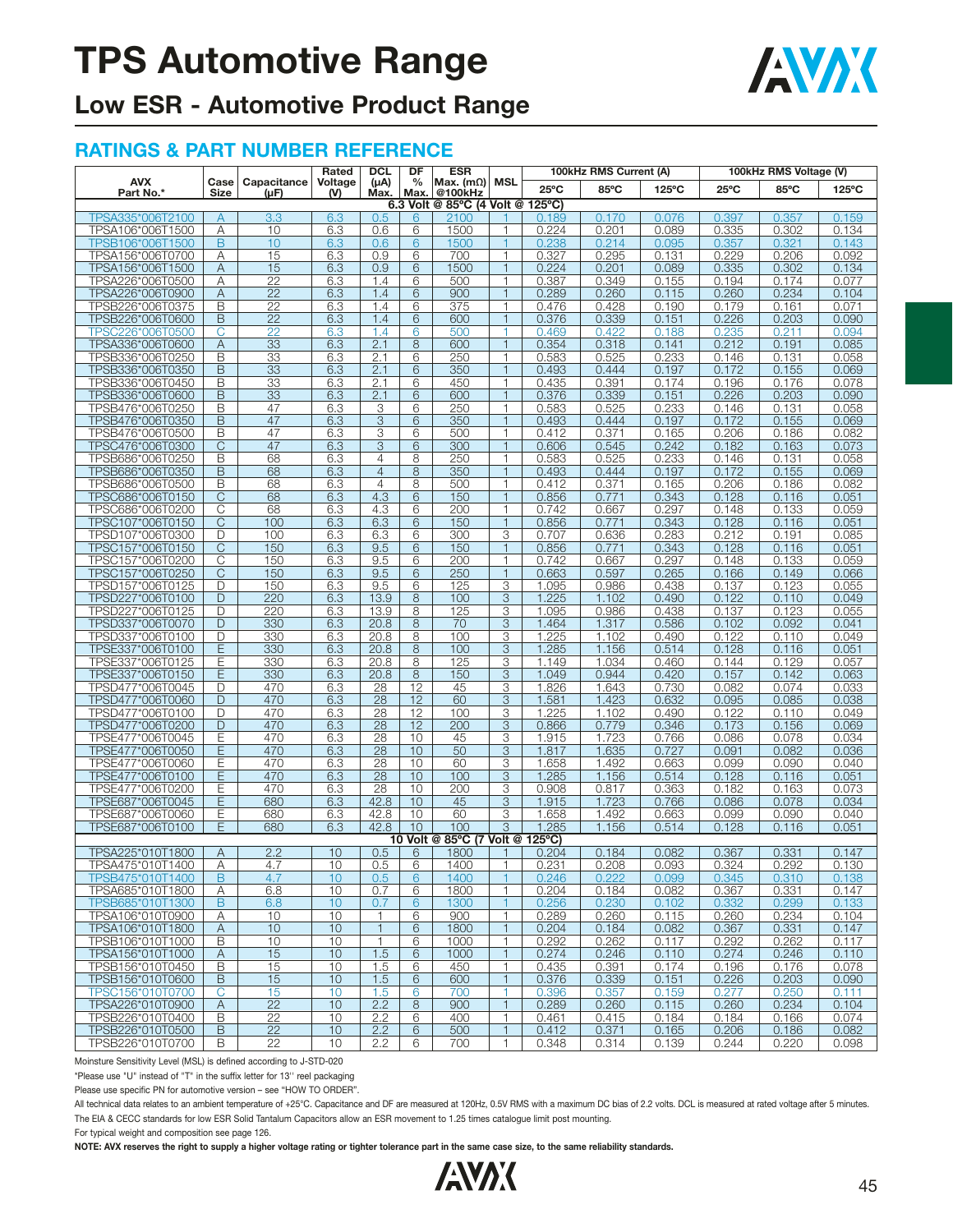

## **Low ESR - Automotive Product Range**

#### **RATINGS & PART NUMBER REFERENCE**

|                                      |                |                     | Rated          | <b>DCL</b>            | DF                    | <b>ESR</b>                      |                              | 100kHz RMS Current (A)<br>100kHz RMS Voltage (V) |                |                 |                |                |                 |
|--------------------------------------|----------------|---------------------|----------------|-----------------------|-----------------------|---------------------------------|------------------------------|--------------------------------------------------|----------------|-----------------|----------------|----------------|-----------------|
| <b>AVX</b><br>Part No.*              | Case<br>Size   | Capacitance<br>(µF) | Voltage<br>(V) | $(\mu A)$<br>Max.     | $\frac{0}{0}$<br>Max. | Max. $(m\Omega)$<br>@100kHz     | <b>MSL</b>                   | $25^{\circ}$ C                                   | 85°C           | $125^{\circ}$ C | $25^{\circ}$ C | 85°C           | $125^{\circ}$ C |
| TPSC226*010T0300                     | C              | $\overline{22}$     | 10             | 2.2                   | 6                     | 300                             | $\mathbf{1}$                 | 0.606                                            | 0.545          | 0.242           | 0.182          | 0.163          | 0.073           |
| TPSB336*010T0250                     | B              | 33                  | 10             | 3.3                   | 6                     | 250                             | 1                            | 0.583                                            | 0.525          | 0.233           | 0.146          | 0.131          | 0.058           |
| TPSB336*010T0425                     | B              | 33                  | 10             | 3.3                   | 6                     | 425                             | $\mathbf{1}$                 | 0.447                                            | 0.402          | 0.179           | 0.190          | 0.171          | 0.076           |
| TPSB336*010T0500                     | B              | 33                  | 10             | 3.3                   | 6                     | 500                             | $\mathbf{1}$                 | 0.412                                            | 0.371          | 0.165           | 0.206          | 0.186          | 0.082           |
| TPSB336*010T0650                     | B              | 33                  | 10             | 3.3                   | 6                     | 650                             | $\mathbf{1}$                 | 0.362                                            | 0.325          | 0.145           | 0.235          | 0.212          | 0.094           |
| TPSC336*010T0375                     | С              | 33                  | 10             | 3.3                   | 6                     | 375                             | 1<br>۹                       | 0.542                                            | 0.487          | 0.217           | 0.203          | 0.183          | 0.081           |
| TPSC336*010T0500                     | C<br>B         | 33<br>47            | 10<br>10       | 3.3<br>4.7            | 6<br>8                | 500<br>250                      | 1                            | 0.469<br>0.583                                   | 0.422<br>0.525 | 0.188<br>0.233  | 0.235          | 0.211          | 0.094<br>0.058  |
| TPSB476*010T0250<br>TPSB476*010T0350 | B              | 47                  | 10             | 4.7                   | 8                     | 350                             | 1                            | 0.493                                            | 0.444          | 0.197           | 0.146<br>0.172 | 0.131<br>0.155 | 0.069           |
| TPSB476*010T0500                     | B              | 47                  | 10             | 4.7                   | 8                     | 500                             | 1                            | 0.412                                            | 0.371          | 0.165           | 0.206          | 0.186          | 0.082           |
| TPSB476*010T0650                     | B              | 47                  | 10             | 4.7                   | 8                     | 650                             | $\mathbf{1}$                 | 0.362                                            | 0.325          | 0.145           | 0.235          | 0.212          | 0.094           |
| TPSC476*010T0200                     | C              | 47                  | 10             | 4.7                   | 6                     | 200                             | 1                            | 0.742                                            | 0.667          | 0.297           | 0.148          | 0.133          | 0.059           |
| TPSC476*010T0350                     | C              | 47                  | 10             | 4.7                   | 6                     | 350                             | $\mathbf{1}$                 | 0.561                                            | 0.505          | 0.224           | 0.196          | 0.177          | 0.078           |
| TPSD476*010T0300                     | D              | 47                  | 10             | 4.7                   | 6                     | 300                             | 3                            | 0.707                                            | 0.636          | 0.283           | 0.212          | 0.191          | 0.085           |
| TPSC686*010T0200                     | C              | 68                  | 10             | 6.8                   | 6                     | 200                             | $\mathbf{1}$                 | 0.742                                            | 0.667          | 0.297           | 0.148          | 0.133          | 0.059           |
| TPSC686*010T0300                     | C              | 68                  | 10             | 6.8                   | 6                     | 300                             | $\mathbf{1}$                 | 0.606                                            | 0.545          | 0.242           | 0.182          | 0.163          | 0.073           |
| TPSD686*010T0150                     | D              | 68                  | 10             | 6.8                   | 6                     | 150                             | 3                            | 1.000                                            | 0.900          | 0.400           | 0.150          | 0.135          | 0.060           |
| TPSC107*010T0150                     | C              | 100                 | 10             | 10                    | 8                     | 150                             | 1                            | 0.856                                            | 0.771          | 0.343           | 0.128          | 0.116          | 0.051           |
| TPSC107*010T0200<br>TPSD107*010T0100 | C<br>D         | 100<br>100          | 10<br>10       | 10<br>10              | 8<br>6                | 200<br>100                      | $\mathbf{1}$<br>3            | 0.742<br>1.225                                   | 0.667<br>1.102 | 0.297<br>0.490  | 0.148<br>0.122 | 0.133<br>0.110 | 0.059<br>0.049  |
| TPSD107*010T0125                     | D              | 100                 | 10             | 10                    | 6                     | 125                             | 3                            | 1.095                                            | 0.986          | 0.438           | 0.137          | 0.123          | 0.055           |
| TPSD107*010T0150                     | D              | 100                 | 10             | 10                    | 6                     | 150                             | 3                            | 1.000                                            | 0.900          | 0.400           | 0.150          | 0.135          | 0.060           |
| TPSD157*010T0085                     | D              | 150                 | 10             | 15                    | $\overline{8}$        | 85                              | $\overline{3}$               | 1.328                                            | 1.196          | 0.531           | 0.113          | 0.102          | 0.045           |
| TPSD157*010T0100                     | D              | 150                 | 10             | 15                    | 8                     | 100                             | 3                            | 1.225                                            | 1.102          | 0.490           | 0.122          | 0.110          | 0.049           |
| TPSE157*010T0100                     | Ε              | 150                 | 10             | 15                    | 8                     | 100                             | 3                            | 1.285                                            | 1.156          | 0.514           | 0.128          | 0.116          | 0.051           |
| TPSD227*010T0100                     | D              | 220                 | 10             | 22                    | 8                     | 100                             | 3                            | 1.225                                            | 1.102          | 0.490           | 0.122          | 0.110          | 0.049           |
| TPSD227*010T0150                     | D              | 220                 | 10             | $\overline{22}$       | 8                     | 150                             | 3                            | 1.000                                            | 0.900          | 0.400           | 0.150          | 0.135          | 0.060           |
| TPSE227*010T0070                     | Ε              | 220                 | 10             | 22                    | 8                     | 70                              | 3                            | 1.535                                            | 1.382          | 0.614           | 0.107          | 0.097          | 0.043           |
| TPSE227*010T0100                     | E              | 220                 | 10             | $\overline{22}$       | 8                     | 100                             | 3                            | 1.285                                            | 1.156          | 0.514           | 0.128          | 0.116          | 0.051           |
| TPSE227*010T0125                     | Ε              | 220                 | 10             | 22                    | 8                     | 125                             | 3                            | 1.149                                            | 1.034          | 0.460           | 0.144          | 0.129          | 0.057           |
| TPSE227*010T0150<br>TPSE337*010T0050 | Ε<br>Ε         | 220<br>330          | 10<br>10       | 22<br>$\overline{33}$ | 8<br>8                | 150<br>50                       | 3<br>3                       | 1.049<br>1.817                                   | 0.944<br>1.635 | 0.420<br>0.727  | 0.157<br>0.091 | 0.142<br>0.082 | 0.063<br>0.036  |
| TPSE337*010T0060                     | Ε              | 330                 | 10             | 33                    | 8                     | 60                              | 3                            | 1.658                                            | 1.492          | 0.663           | 0.099          | 0.090          | 0.040           |
| TPSE337*010T0100                     | Ε              | 330                 | 10             | 33                    | 8                     | 100                             | 3                            | 1.285                                            | 1.156          | 0.514           | 0.128          | 0.116          | 0.051           |
|                                      |                |                     |                |                       |                       | 16 Volt @ 85°C (10 Volt @ 25°C) |                              |                                                  |                |                 |                |                |                 |
| TPSA105*016T6200                     | A              | 1.0                 | 16             | 0.5                   | 4                     | 6200                            |                              | 0.110                                            | 0.099          | 0.044           | 0.682          | 0.614          | 0.273           |
| TPSA225*016T1800                     | Α              | 2.2                 | 16             | 0.5                   | 6                     | 1800                            | 1                            | 0.204                                            | 0.184          | 0.082           | 0.367          | 0.331          | 0.147           |
| TPSA225*016T3500                     | Α              | 2.2                 | 16             | 0.5                   | 6                     | 3500                            | $\mathbf{1}$                 | 0.146                                            | 0.132          | 0.059           | 0.512          | 0.461          | 0.205           |
| TPSA335*016T3500                     | Α              | 3.3                 | 16             | 0.5                   | 6                     | 3500                            | 1                            | 0.146                                            | 0.132          | 0.059           | 0.512          | 0.461          | 0.205           |
| TPSB335*016T2500                     | B              | 3.3                 | 16             | 0.5                   | 6                     | 2500                            | $\mathbf{1}$                 | 0.184                                            | 0.166          | 0.074           | 0.461          | 0.415          | 0.184           |
| TPSA475*016T2000                     | Α              | 4.7                 | 16             | 0.8                   | 6                     | 2000                            | 1                            | 0.194                                            | 0.174          | 0.077           | 0.387          | 0.349          | 0.155           |
| TPSB475*016T0800<br>TPSB475*016T1500 | B<br>B         | 4.7<br>4.7          | 16<br>16       | 0.8<br>0.8            | 6<br>6                | 800<br>1500                     | $\mathbf{1}$<br>$\mathbf{1}$ | 0.326                                            | 0.293<br>0.214 | 0.130<br>0.095  | 0.261          | 0.235<br>0.321 | 0.104<br>0.143  |
| TPSA685*016T1500                     | $\overline{A}$ | 6.8                 | 16             | 1.1                   | 6                     | 1500                            | $\mathbf{1}$                 | 0.238<br>0.224                                   | 0.201          | 0.089           | 0.357<br>0.335 | 0.302          | 0.134           |
| TPSB685*016T0600                     | B              | 6.8                 | 16             | 1.1                   | 6                     | 600                             | 1                            | 0.376                                            | 0.339          | 0.151           | 0.226          | 0.203          | 0.090           |
| TPSB685*016T1200                     | B              | 6.8                 | 16             | 1.1                   | 6                     | 1200                            | $\mathbf{1}$                 | 0.266                                            | 0.240          | 0.106           | 0.319          | 0.287          | 0.128           |
| TPSA106*016T1000                     | Α              | 10                  | 16             | 1.6                   | 6                     | 1000                            | $\mathbf{1}$                 | 0.274                                            | 0.246          | 0.110           | 0.274          | 0.246          | 0.110           |
| TPSB106*016T0500                     | B              | 10                  | 16             | 1.6                   | 6                     | 500                             | $\mathbf{1}$                 | 0.412                                            | 0.371          | 0.165           | 0.206          | 0.186          | 0.082           |
| TPSB106*016T0800                     | B              | 10                  | 16             | 1.6                   | 6                     | 800                             | 1                            | 0.326                                            | 0.293          | 0.130           | 0.261          | 0.235          | 0.104           |
| TPSC106*016T0500                     | C              | 10                  | 16             | 1.6                   | 6                     | 500                             |                              | 0.469                                            | 0.422          | 0.188           | 0.235          | 0.211          | 0.094           |
| TPSB156*016T0500                     | B              | 15                  | 16             | 2.4                   | 6                     | 500                             | 1                            | 0.412                                            | 0.371          | 0.165           | 0.206          | 0.186          | 0.082           |
| TPSB156*016T0800                     | B              | 15                  | 16             | 2.4                   | 6                     | 800                             | $\mathbf{1}$                 | 0.326                                            | 0.293          | 0.130           | 0.261          | 0.235          | 0.104           |
| IPSC156^01610700                     | U              | 15                  | 16             | 2.4                   | ь                     | 7 UU                            |                              | 0.396                                            | U.357          | U.159           | 0.211          | <b>0.250</b>   | 0.111           |
| TPSB226*016T0400<br>TPSB226*016T0600 | B<br>B         | 22<br>22            | 16<br>16       | 3.5<br>3.5            | 6<br>6                | 400<br>600                      | $\mathbf{1}$<br>$\mathbf{1}$ | 0.461<br>0.376                                   | 0.415<br>0.339 | 0.184<br>0.151  | 0.184<br>0.226 | 0.166<br>0.203 | 0.074<br>0.090  |
| TPSC226*016T0300                     | C              | 22                  | 16             | 3.5                   | 6                     | 300                             | $\mathbf{1}$                 | 0.606                                            | 0.545          | 0.242           | 0.182          | 0.163          | 0.073           |
| TPSC226*016T0375                     | С              | 22                  | 16             | 3.5                   | 6                     | 375                             | $\mathbf{1}$                 | 0.542                                            | 0.487          | 0.217           | 0.203          | 0.183          | 0.081           |
| TPSD226*016T0700                     | D              | 22                  | 16             | 3.5                   | 6                     | 700                             | $\sqrt{3}$                   | 0.463                                            | 0.417          | 0.185           | 0.324          | 0.292          | 0.130           |
| TPSC336*016T0225                     | C              | 33                  | 16             | 5.3                   | 6                     | 225                             | $\mathbf{1}$                 | 0.699                                            | 0.629          | 0.280           | 0.157          | 0.142          | 0.063           |
| TPSC336*016T0300                     | $\mathsf{C}$   | 33                  | 16             | 5.3                   | 6                     | 300                             | $\mathbf{1}$                 | 0.606                                            | 0.545          | 0.242           | 0.182          | 0.163          | 0.073           |
| TPSD336*016T0200                     | D              | 33                  | 16             | 5.3                   | 6                     | 200                             | 3                            | 0.866                                            | 0.779          | 0.346           | 0.173          | 0.156          | 0.069           |
| TPSC476*016T0350                     | C              | 47                  | 16             | 7.5                   | 6                     | 350                             | $\mathbf{1}$                 | 0.561                                            | 0.505          | 0.224           | 0.196          | 0.177          | 0.078           |
| TPSD476*016T0200                     | D              | 47                  | 16             | 7.5                   | 6                     | 200                             | 3                            | 0.866                                            | 0.779          | 0.346           | 0.173          | 0.156          | 0.069           |
| TPSC686*016T0200                     | C              | 68                  | 16             | 10.9                  | 6                     | 200                             | 1                            | 0.742                                            | 0.667          | 0.297           | 0.148          | 0.133          | 0.059           |
| TPSD686*016T0150                     | D              | 68                  | 16             | 10.9                  | 6                     | 150                             | 3                            | 1.000                                            | 0.900          | 0.400           | 0.150          | 0.135          | 0.060           |
| TPSD107*016T0100<br>TPSD107*016T0125 | D<br>D         | 100<br>100          | 16<br>16       | 16<br>16              | 6<br>6                | 100<br>125                      | 3<br>3                       | 1.225                                            | 1.102          | 0.490           | 0.122          | 0.110          | 0.049           |
|                                      |                |                     |                |                       |                       |                                 |                              | 1.095                                            | 0.986          | 0.438           | 0.137          | 0.123          | 0.055           |

Moinsture Sensitivity Level (MSL) is defined according to J-STD-020

\*Please use "U" instead of "T" in the suffix letter for 13'' reel packaging

Please use specific PN for automotive version – see "HOW TO ORDER".

All technical data relates to an ambient temperature of +25°C. Capacitance and DF are measured at 120Hz, 0.5V RMS with a maximum DC bias of 2.2 volts. DCL is measured at rated voltage after 5 minutes. The EIA & CECC standards for low ESR Solid Tantalum Capacitors allow an ESR movement to 1.25 times catalogue limit post mounting.

For typical weight and composition see page 126.

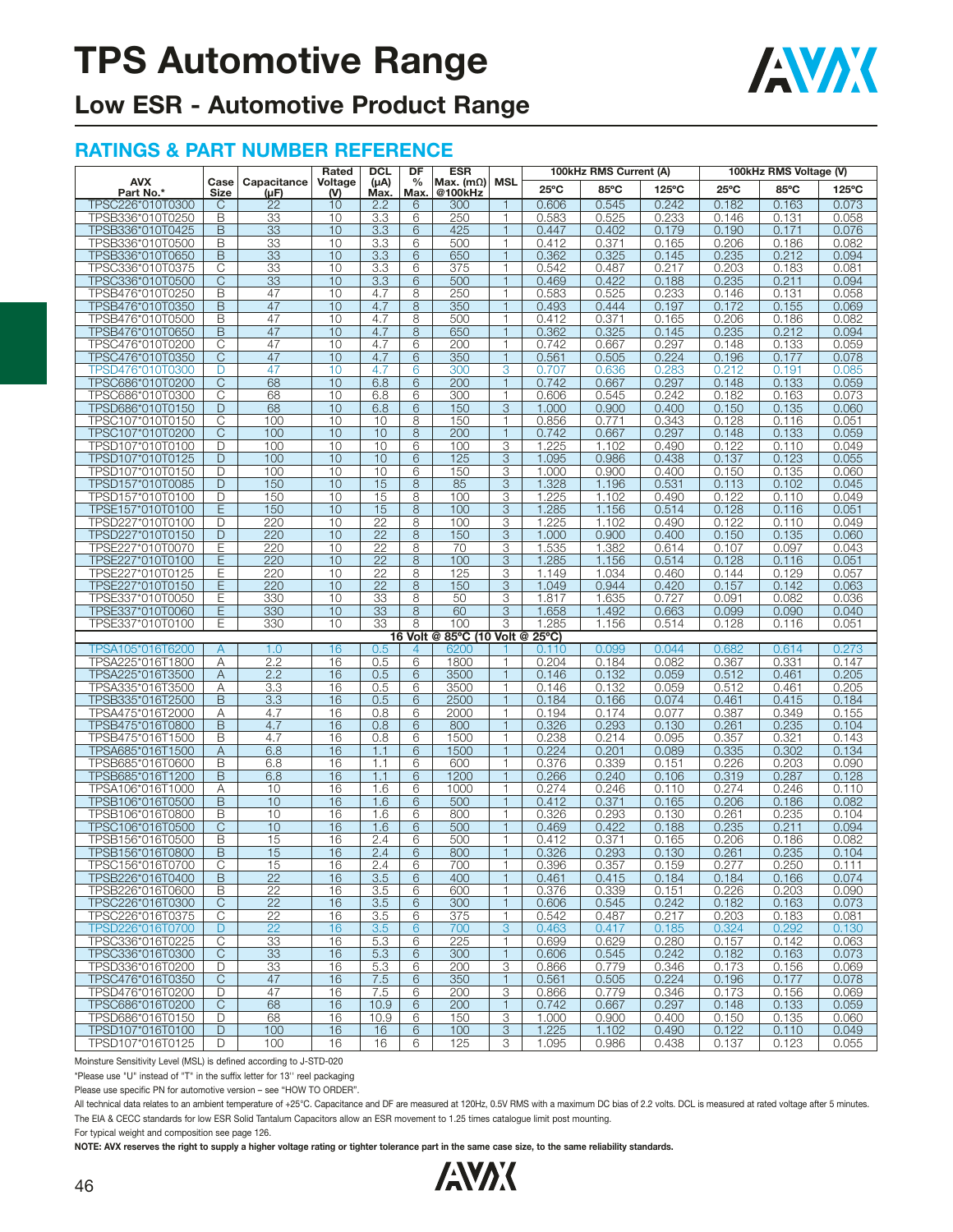

## **Low ESR - Automotive Product Range**

#### **RATINGS & PART NUMBER REFERENCE**

| $25^{\circ}$ C<br>85°C<br>125°C<br>$25^{\circ}$ C<br>85°C<br>125°C<br>Part No.*<br>Max.<br>@100kHz<br>Size<br>(V)<br>Max.<br>$(\mu F)$<br>TPSD107*016T0150<br>100<br>16<br>150<br>3<br>1.000<br>0.900<br>0.400<br>0.150<br>0.135<br>0.060<br>16<br>D<br>6<br>Ε<br>100<br>16<br>16<br>6<br>100<br>3<br>1.285<br>1.156<br>0.514<br>0.128<br>0.116<br>0.051<br>TPSE107*016T0100<br>TPSE107*016T0125<br>Ε<br>100<br>16<br>16<br>6<br>125<br>3<br>1.149<br>1.034<br>0.460<br>0.144<br>0.129<br>0.057<br>TPSE107*016T0150<br>150<br>3<br>0.944<br>0.420<br>0.063<br>Ε<br>100<br>16<br>16<br>6<br>1.049<br>0.157<br>0.142<br>TPSE157*016T0100<br>Е<br>150<br>16<br>23<br>8<br>100<br>3<br>1.285<br>1.156<br>0.514<br>0.051<br>0.128<br>0.116<br>20 Volt @ 85°C (13 Volt @<br>$125^{\circ}$ C)<br>20<br>0.5<br>0.142<br>0.063<br>0.474<br>0.427<br>0.190<br>TPSA105*020T3000<br>A<br>3000<br>0.158<br>1<br>4<br>1.5<br>$\overline{20}$<br>TPSA155*020T3000<br>0.5<br>6<br>3000<br>0.142<br>0.063<br>0.474<br>0.427<br>0.190<br>Α<br>0.158<br>TPSA225*020T3000<br>A<br>2.2<br>20<br>0.5<br>6<br>3000<br>0.142<br>0.063<br>0.474<br>0.427<br>0.190<br>$\overline{1}$<br>0.158<br>B<br>2.2<br>20<br>$0.\overline{5}$<br>1700<br>0.201<br>0.380<br>TPSB225*020T1700<br>6<br>$\mathbf{1}$<br>0.224<br>0.089<br>0.342<br>0.152<br>2500<br>3.3<br>20<br>0.7<br>0.433<br>0.173<br>TPSA335*020T2500<br>Α<br>6<br>0.173<br>0.156<br>0.069<br>0.390<br>1<br>TPSB335*020T1300<br>B<br>3.3<br>20<br>0.7<br>6<br>1300<br>$\overline{1}$<br>0.256<br>0.230<br>0.102<br>0.332<br>0.299<br>0.133<br>$\overline{20}$<br>0.9<br>A<br>4.7<br>6<br>1800<br>$\mathbf{1}$<br>0.082<br>0.367<br>0.331<br>0.147<br>TPSA475*020T1800<br>0.204<br>0.184<br>TPSB475*020T0750<br>B<br>4.7<br>20<br>0.9<br>750<br>0.337<br>0.303<br>0.252<br>0.227<br>0.101<br>6<br>$\mathbf{1}$<br>0.135<br>$\overline{20}$<br>B<br>4.7<br>0.9<br>6<br>1000<br>0.292<br>TPSB475*020T1000<br>$\overline{1}$<br>0.292<br>0.262<br>0.117<br>0.262<br>0.117<br>20<br>600<br>0.376<br>0.339<br>0.226<br>0.203<br>TPSB685*020T0600<br>В<br>6.8<br>1.4<br>6<br>$\mathbf{1}$<br>0.151<br>0.090<br>B<br>6.8<br>20<br>1.4<br>6<br>1000<br>0.292<br>0.117<br>0.292<br>0.117<br>TPSB685*020T1000<br>1<br>0.262<br>0.262<br>TPSC685*020T0700<br>C<br>20<br>1.4<br>0.396<br>0.357<br>0.159<br>0.277<br>0.250<br>6.8<br>6<br>700<br>1<br>0.111<br>B<br>20<br>$\mathbf{2}$<br>6<br>500<br>0.371<br>0.206<br>0.082<br>TPSB106*020T0500<br>10<br>0.412<br>0.165<br>0.186<br>B<br>10<br>$\overline{20}$<br>$\overline{2}$<br>1000<br>0.292<br>0.292<br>TPSB106*020T1000<br>6<br>$\mathbf{1}$<br>0.262<br>0.117<br>0.262<br>0.117<br>$\overline{2}$<br>TPSC106*020T0500<br>C<br>10<br>20<br>6<br>500<br>0.469<br>0.422<br>0.188<br>0.235<br>0.211<br>0.094<br>$\mathbf{1}$<br>10<br>20<br>$\mathbf{2}$<br>700<br>0.396<br>0.357<br>0.277<br>0.250<br>0.111<br>TPSC106*020T0700<br>С<br>6<br>0.159<br>B<br>15<br>$\overline{20}$<br>3<br>500<br>0.371<br>0.206<br>TPSB156*020T0500<br>6<br>$\overline{1}$<br>0.412<br>0.165<br>0.186<br>0.082<br>$\overline{20}$<br>$\overline{3}$<br>С<br>15<br>400<br>0.524<br>0.210<br>0.210<br>0.084<br>TPSC156*020T0400<br>6<br>$\mathbf{1}$<br>0.472<br>0.189<br>TPSC156*020T0450<br>C<br>15<br>20<br>3<br>450<br>0.445<br>0.198<br>0.222<br>0.200<br>0.089<br>6<br>0.494<br>1<br>C<br>$\overline{22}$<br>20<br>TPSC226*020T0400<br>4.4<br>6<br>400<br>0.524<br>0.472<br>0.210<br>0.210<br>0.084<br>1<br>0.189<br>D<br>22<br>20<br>4.4<br>6<br>200<br>3<br>0.779<br>0.346<br>0.173<br>0.156<br>0.069<br>TPSD226*020T0200<br>0.866<br>$\overline{22}$<br>300<br>3<br>TPSD226*020T0300<br>D<br>20<br>4.4<br>6<br>0.636<br>0.283<br>0.212<br>0.085<br>0.707<br>0.191<br>$\overline{20}$<br>C<br>33<br>6.6<br>300<br>0.545<br>0.242<br>0.182<br>0.073<br>TPSC336*020T0300<br>6<br>0.606<br>0.163<br>33<br>20<br>6.6<br>6<br>200<br>3<br>0.866<br>0.779<br>0.346<br>0.173<br>0.156<br>0.069<br>TPSD336*020T0200<br>D<br>3<br>D<br>47<br>20<br>9.4<br>6<br>200<br>0.779<br>0.346<br>0.173<br>0.069<br>TPSD476*020T0200<br>0.866<br>0.156<br>20<br>13.6<br>3<br>TPSD686*020T0150<br>D<br>68<br>6<br>150<br>1.000<br>0.900<br>0.400<br>0.150<br>0.135<br>0.060<br>$\overline{20}$<br>200<br>D<br>68<br>13.6<br>6<br>3<br>0.779<br>0.346<br>0.173<br>0.156<br>0.069<br>TPSD686*020T0200<br>0.866<br>68<br>20<br>13.6<br>300<br>3<br>0.707<br>0.636<br>0.283<br>0.212<br>TPSD686*020T0300<br>D<br>6<br>0.191<br>0.085<br>Ε<br>68<br>20<br>13.6<br>6<br>125<br>3<br>0.057<br>TPSE686*020T0125<br>1.149<br>1.034<br>0.460<br>0.144<br>0.129<br>TPSE686*020T0150<br>68<br>20<br>13.6<br>6<br>150<br>3<br>1.049<br>0.944<br>0.420<br>0.157<br>0.142<br>0.063<br>Ε<br>TPSE686*020T0200<br>Ε<br>68<br>20<br>13.6<br>6<br>200<br>3<br>0.908<br>0.817<br>0.363<br>0.182<br>0.163<br>0.073<br>20<br>20<br>3<br>1.285<br>0.051<br>TPSE107*020T0100<br>Ε<br>100<br>6<br>100<br>1.156<br>0.514<br>0.128<br>0.116<br>TPSE107*020T0150<br>Ε<br>100<br>20<br>20<br>6<br>150<br>3<br>1.049<br>0.944<br>0.420<br>0.157<br>0.142<br>0.063<br>20<br>20<br>200<br>3<br>TPSE107*020T0200<br>100<br>0.908<br>0.817<br>0.363<br>0.073<br>Ε<br>6<br>0.182<br>0.163<br>85°C (17 Volt @<br>$125^{\circ}$ C)<br>25 Volt @<br>0.47<br>$\overline{25}$<br>0.041<br>0.652<br>0.290<br>TPSA474*025T7000<br>0.5<br>7000<br>0.104<br>0.093<br>0.725<br>A<br>4<br>Α<br>0.68<br>25<br>0.5<br>4<br>6000<br>0.045<br>0.604<br>0.268<br>TPSA684*025T6000<br>$\mathbf{1}$<br>0.112<br>0.101<br>0.671<br>1.0<br>25<br>0.5<br>$\overline{4}$<br>4000<br>0.137<br>0.123<br>0.055<br>0.548<br>0.493<br>0.219<br>TPSA105*025T4000<br>Α<br>3000<br>TPSA155*025T3000<br>Α<br>1.5<br>25<br>0.5<br>6<br>$\mathbf{1}$<br>0.158<br>0.142<br>0.063<br>0.474<br>0.427<br>0.190<br>2.2<br>25<br>0.6<br>2500<br>0.156<br>0.069<br>0.433<br>0.390<br>0.173<br>TPSA225*025T2500<br>Α<br>6<br>1<br>0.173<br>2.2<br>25<br>0.307<br>0.277<br>0.277<br>0.249<br>TPSB225*025T0900<br>В<br>0.6<br>6<br>900<br>0.123<br>0.111<br>TPSB225*025T1200<br>B<br>2.2<br>25<br>0.6<br>6<br>1200<br>$\overline{1}$<br>0.266<br>0.240<br>0.106<br>0.319<br>0.287<br>0.128<br>B<br>2.2<br>$\overline{25}$<br>0.6<br>2500<br>6<br>$\mathbf{1}$<br>0.166<br>0.074<br>0.461<br>0.415<br>0.184<br>TPSB225*025T2500<br>0.184<br>B<br>3.3<br>25<br>750<br>0.303<br>0.252<br>0.227<br>0.101<br>TPSB335*025T0750<br>0.8<br>6<br>0.337<br>0.135<br>1<br>$\overline{25}$<br>B<br>3.3<br>0.8<br>1500<br>0.095<br>TPSB335*025T1500<br>6<br>0.238<br>0.214<br>0.357<br>0.321<br>0.143<br>B<br>3.3<br>25<br>0.8<br>2000<br>0.206<br>0.186<br>0.165<br>TPSB335*025T2000<br>6<br>$\overline{1}$<br>0.082<br>0.412<br>0.371<br>IPSB4/5"02510/00<br>В<br>4.7<br>25<br>1.2<br>6<br>700<br>0.348<br>0.314<br>0.139<br>0.244<br>0.220<br>0.098<br>$\overline{25}$<br>TPSB475*025T0900<br>B<br>4.7<br>1.2<br>6<br>900<br>0.307<br>0.277<br>0.123<br>0.277<br>0.249<br>1<br>0.111<br>TPSC475*025T0700<br>С<br>25<br>1.2<br>6<br>700<br>0.396<br>0.357<br>0.159<br>0.277<br>0.250<br>4.7<br>$\mathbf{1}$<br>0.111<br>TPSB685*025T0700<br>B<br>6.8<br>25<br>1.7<br>700<br>$\mathbf{1}$<br>6<br>0.348<br>0.314<br>0.139<br>0.244<br>0.220<br>0.098<br>TPSC685*025T0500<br>С<br>25<br>1.7<br>0.235<br>0.211<br>6.8<br>6<br>500<br>1<br>0.469<br>0.422<br>0.188<br>0.094<br>C<br>$\overline{25}$<br>6<br>TPSC685*025T0600<br>6.8<br>1.7<br>600<br>$\mathbf{1}$<br>0.428<br>0.385<br>0.171<br>0.257<br>0.231<br>0.103<br>25<br>TPSC685*025T0700<br>С<br>6.8<br>1.7<br>6<br>700<br>$\mathbf{1}$<br>0.396<br>0.357<br>0.159<br>0.277<br>0.250<br>0.111<br>$\mathsf C$<br>2.5<br>25<br>6<br>300<br>$\mathbf{1}$<br>0.242<br>TPSC106*025T0300<br>10<br>0.606<br>0.545<br>0.182<br>0.073<br>0.163<br>TPSC106*025T0500<br>10<br>25<br>0.235<br>С<br>2.5<br>6<br>500<br>0.469<br>0.422<br>0.188<br>0.211<br>0.094<br>1<br>D<br>10<br>$\overline{25}$<br>2.5<br>6<br>3<br>TPSD106*025T0500<br>500<br>0.548<br>0.493<br>0.219<br>0.274<br>0.246<br>0.110<br>25<br>TPSC156*025T0220<br>С<br>15<br>3.8<br>6<br>220<br>1<br>0.707<br>0.636<br>0.283<br>0.156<br>0.140<br>0.062<br>TPSC156*025T0300<br>C<br>15<br>25<br>3.8<br>6<br>300<br>0.242<br>0.182<br>0.073<br>$\mathbf{1}$<br>0.606<br>0.545<br>0.163<br>25<br>3<br>TPSD156*025T0300<br>D<br>15<br>3.8<br>6<br>300<br>0.707<br>0.636<br>0.283<br>0.212<br>0.191<br>0.085<br>$\overline{22}$<br>0.253<br>TPSC226*025T0275<br>С<br>25<br>5.5<br>6<br>275<br>$\mathbf{1}$<br>0.632<br>0.569<br>0.174<br>0.157<br>0.070<br>C<br>22<br>$\mathbf{1}$<br>TPSC226*025T0400<br>25<br>5.5<br>6<br>400<br>0.472<br>0.210<br>0.210<br>0.189<br>0.084<br>0.524 |            |      |             | <b>DCL</b><br>DF<br>Rated | <b>ESR</b> |               | 100kHz RMS Current (A) | 100kHz RMS Voltage (V) |  |  |  |  |
|-----------------------------------------------------------------------------------------------------------------------------------------------------------------------------------------------------------------------------------------------------------------------------------------------------------------------------------------------------------------------------------------------------------------------------------------------------------------------------------------------------------------------------------------------------------------------------------------------------------------------------------------------------------------------------------------------------------------------------------------------------------------------------------------------------------------------------------------------------------------------------------------------------------------------------------------------------------------------------------------------------------------------------------------------------------------------------------------------------------------------------------------------------------------------------------------------------------------------------------------------------------------------------------------------------------------------------------------------------------------------------------------------------------------------------------------------------------------------------------------------------------------------------------------------------------------------------------------------------------------------------------------------------------------------------------------------------------------------------------------------------------------------------------------------------------------------------------------------------------------------------------------------------------------------------------------------------------------------------------------------------------------------------------------------------------------------------------------------------------------------------------------------------------------------------------------------------------------------------------------------------------------------------------------------------------------------------------------------------------------------------------------------------------------------------------------------------------------------------------------------------------------------------------------------------------------------------------------------------------------------------------------------------------------------------------------------------------------------------------------------------------------------------------------------------------------------------------------------------------------------------------------------------------------------------------------------------------------------------------------------------------------------------------------------------------------------------------------------------------------------------------------------------------------------------------------------------------------------------------------------------------------------------------------------------------------------------------------------------------------------------------------------------------------------------------------------------------------------------------------------------------------------------------------------------------------------------------------------------------------------------------------------------------------------------------------------------------------------------------------------------------------------------------------------------------------------------------------------------------------------------------------------------------------------------------------------------------------------------------------------------------------------------------------------------------------------------------------------------------------------------------------------------------------------------------------------------------------------------------------------------------------------------------------------------------------------------------------------------------------------------------------------------------------------------------------------------------------------------------------------------------------------------------------------------------------------------------------------------------------------------------------------------------------------------------------------------------------------------------------------------------------------------------------------------------------------------------------------------------------------------------------------------------------------------------------------------------------------------------------------------------------------------------------------------------------------------------------------------------------------------------------------------------------------------------------------------------------------------------------------------------------------------------------------------------------------------------------------------------------------------------------------------------------------------------------------------------------------------------------------------------------------------------------------------------------------------------------------------------------------------------------------------------------------------------------------------------------------------------------------------------------------------------------------------------------------------------------------------------------------------------------------------------------------------------------------------------------------------------------------------------------------------------------------------------------------------------------------------------------------------------------------------------------------------------------------------------------------------------------------------------------------------------------------------------------------------------------------------------------------------------------------------------------------------------------------------------------------------------------------------------------------------------------------------------------------------------------------------------------------------------------------------------------------------------------------------------------------------------------------------------------------------------------------------------------------------------------------------------------------------------------------------------------------------------------------------------------------------------------------------------------------------------------------------------------------------------------------------------------------------------------------------------------------------------------------------------------------------------------------------------------------------------------------------------------------------------------------------------------------------------------------------------------------------------------------------------------------------------------------------------------------------------------------------------------------------------------------------------------------------------------------------------------------------------------------------------------------------------------------------------------------------------------------------------------------------------------------------------------------------------------------------------------------------------------------------------------------------------------------------------------------------------------------------------------------------------------------------------------------------------------------------------------------------------------------------------------------------------------------------------------------------------------------------------------------------------------------------------------------------------------------------------------------------------------------------------------------------------------------------------------------------------------------------------------------------------------------------------------------------------------|------------|------|-------------|---------------------------|------------|---------------|------------------------|------------------------|--|--|--|--|
|                                                                                                                                                                                                                                                                                                                                                                                                                                                                                                                                                                                                                                                                                                                                                                                                                                                                                                                                                                                                                                                                                                                                                                                                                                                                                                                                                                                                                                                                                                                                                                                                                                                                                                                                                                                                                                                                                                                                                                                                                                                                                                                                                                                                                                                                                                                                                                                                                                                                                                                                                                                                                                                                                                                                                                                                                                                                                                                                                                                                                                                                                                                                                                                                                                                                                                                                                                                                                                                                                                                                                                                                                                                                                                                                                                                                                                                                                                                                                                                                                                                                                                                                                                                                                                                                                                                                                                                                                                                                                                                                                                                                                                                                                                                                                                                                                                                                                                                                                                                                                                                                                                                                                                                                                                                                                                                                                                                                                                                                                                                                                                                                                                                                                                                                                                                                                                                                                                                                                                                                                                                                                                                                                                                                                                                                                                                                                                                                                                                                                                                                                                                                                                                                                                                                                                                                                                                                                                                                                                                                                                                                                                                                                                                                                                                                                                                                                                                                                                                                                                                                                                                                                                                                                                                                                                                                                                                                                                                                                                                                                                                                                                                                                                                                                                                                                                                                                                                                                                                                                                                                                                                                                                         | <b>AVX</b> | Case | Capacitance | Voltage                   | $(\mu A)$  | $\frac{0}{0}$ | Max. $(m\Omega)$       | <b>MSL</b>             |  |  |  |  |
|                                                                                                                                                                                                                                                                                                                                                                                                                                                                                                                                                                                                                                                                                                                                                                                                                                                                                                                                                                                                                                                                                                                                                                                                                                                                                                                                                                                                                                                                                                                                                                                                                                                                                                                                                                                                                                                                                                                                                                                                                                                                                                                                                                                                                                                                                                                                                                                                                                                                                                                                                                                                                                                                                                                                                                                                                                                                                                                                                                                                                                                                                                                                                                                                                                                                                                                                                                                                                                                                                                                                                                                                                                                                                                                                                                                                                                                                                                                                                                                                                                                                                                                                                                                                                                                                                                                                                                                                                                                                                                                                                                                                                                                                                                                                                                                                                                                                                                                                                                                                                                                                                                                                                                                                                                                                                                                                                                                                                                                                                                                                                                                                                                                                                                                                                                                                                                                                                                                                                                                                                                                                                                                                                                                                                                                                                                                                                                                                                                                                                                                                                                                                                                                                                                                                                                                                                                                                                                                                                                                                                                                                                                                                                                                                                                                                                                                                                                                                                                                                                                                                                                                                                                                                                                                                                                                                                                                                                                                                                                                                                                                                                                                                                                                                                                                                                                                                                                                                                                                                                                                                                                                                                                         |            |      |             |                           |            |               |                        |                        |  |  |  |  |
|                                                                                                                                                                                                                                                                                                                                                                                                                                                                                                                                                                                                                                                                                                                                                                                                                                                                                                                                                                                                                                                                                                                                                                                                                                                                                                                                                                                                                                                                                                                                                                                                                                                                                                                                                                                                                                                                                                                                                                                                                                                                                                                                                                                                                                                                                                                                                                                                                                                                                                                                                                                                                                                                                                                                                                                                                                                                                                                                                                                                                                                                                                                                                                                                                                                                                                                                                                                                                                                                                                                                                                                                                                                                                                                                                                                                                                                                                                                                                                                                                                                                                                                                                                                                                                                                                                                                                                                                                                                                                                                                                                                                                                                                                                                                                                                                                                                                                                                                                                                                                                                                                                                                                                                                                                                                                                                                                                                                                                                                                                                                                                                                                                                                                                                                                                                                                                                                                                                                                                                                                                                                                                                                                                                                                                                                                                                                                                                                                                                                                                                                                                                                                                                                                                                                                                                                                                                                                                                                                                                                                                                                                                                                                                                                                                                                                                                                                                                                                                                                                                                                                                                                                                                                                                                                                                                                                                                                                                                                                                                                                                                                                                                                                                                                                                                                                                                                                                                                                                                                                                                                                                                                                                         |            |      |             |                           |            |               |                        |                        |  |  |  |  |
|                                                                                                                                                                                                                                                                                                                                                                                                                                                                                                                                                                                                                                                                                                                                                                                                                                                                                                                                                                                                                                                                                                                                                                                                                                                                                                                                                                                                                                                                                                                                                                                                                                                                                                                                                                                                                                                                                                                                                                                                                                                                                                                                                                                                                                                                                                                                                                                                                                                                                                                                                                                                                                                                                                                                                                                                                                                                                                                                                                                                                                                                                                                                                                                                                                                                                                                                                                                                                                                                                                                                                                                                                                                                                                                                                                                                                                                                                                                                                                                                                                                                                                                                                                                                                                                                                                                                                                                                                                                                                                                                                                                                                                                                                                                                                                                                                                                                                                                                                                                                                                                                                                                                                                                                                                                                                                                                                                                                                                                                                                                                                                                                                                                                                                                                                                                                                                                                                                                                                                                                                                                                                                                                                                                                                                                                                                                                                                                                                                                                                                                                                                                                                                                                                                                                                                                                                                                                                                                                                                                                                                                                                                                                                                                                                                                                                                                                                                                                                                                                                                                                                                                                                                                                                                                                                                                                                                                                                                                                                                                                                                                                                                                                                                                                                                                                                                                                                                                                                                                                                                                                                                                                                                         |            |      |             |                           |            |               |                        |                        |  |  |  |  |
|                                                                                                                                                                                                                                                                                                                                                                                                                                                                                                                                                                                                                                                                                                                                                                                                                                                                                                                                                                                                                                                                                                                                                                                                                                                                                                                                                                                                                                                                                                                                                                                                                                                                                                                                                                                                                                                                                                                                                                                                                                                                                                                                                                                                                                                                                                                                                                                                                                                                                                                                                                                                                                                                                                                                                                                                                                                                                                                                                                                                                                                                                                                                                                                                                                                                                                                                                                                                                                                                                                                                                                                                                                                                                                                                                                                                                                                                                                                                                                                                                                                                                                                                                                                                                                                                                                                                                                                                                                                                                                                                                                                                                                                                                                                                                                                                                                                                                                                                                                                                                                                                                                                                                                                                                                                                                                                                                                                                                                                                                                                                                                                                                                                                                                                                                                                                                                                                                                                                                                                                                                                                                                                                                                                                                                                                                                                                                                                                                                                                                                                                                                                                                                                                                                                                                                                                                                                                                                                                                                                                                                                                                                                                                                                                                                                                                                                                                                                                                                                                                                                                                                                                                                                                                                                                                                                                                                                                                                                                                                                                                                                                                                                                                                                                                                                                                                                                                                                                                                                                                                                                                                                                                                         |            |      |             |                           |            |               |                        |                        |  |  |  |  |
|                                                                                                                                                                                                                                                                                                                                                                                                                                                                                                                                                                                                                                                                                                                                                                                                                                                                                                                                                                                                                                                                                                                                                                                                                                                                                                                                                                                                                                                                                                                                                                                                                                                                                                                                                                                                                                                                                                                                                                                                                                                                                                                                                                                                                                                                                                                                                                                                                                                                                                                                                                                                                                                                                                                                                                                                                                                                                                                                                                                                                                                                                                                                                                                                                                                                                                                                                                                                                                                                                                                                                                                                                                                                                                                                                                                                                                                                                                                                                                                                                                                                                                                                                                                                                                                                                                                                                                                                                                                                                                                                                                                                                                                                                                                                                                                                                                                                                                                                                                                                                                                                                                                                                                                                                                                                                                                                                                                                                                                                                                                                                                                                                                                                                                                                                                                                                                                                                                                                                                                                                                                                                                                                                                                                                                                                                                                                                                                                                                                                                                                                                                                                                                                                                                                                                                                                                                                                                                                                                                                                                                                                                                                                                                                                                                                                                                                                                                                                                                                                                                                                                                                                                                                                                                                                                                                                                                                                                                                                                                                                                                                                                                                                                                                                                                                                                                                                                                                                                                                                                                                                                                                                                                         |            |      |             |                           |            |               |                        |                        |  |  |  |  |
|                                                                                                                                                                                                                                                                                                                                                                                                                                                                                                                                                                                                                                                                                                                                                                                                                                                                                                                                                                                                                                                                                                                                                                                                                                                                                                                                                                                                                                                                                                                                                                                                                                                                                                                                                                                                                                                                                                                                                                                                                                                                                                                                                                                                                                                                                                                                                                                                                                                                                                                                                                                                                                                                                                                                                                                                                                                                                                                                                                                                                                                                                                                                                                                                                                                                                                                                                                                                                                                                                                                                                                                                                                                                                                                                                                                                                                                                                                                                                                                                                                                                                                                                                                                                                                                                                                                                                                                                                                                                                                                                                                                                                                                                                                                                                                                                                                                                                                                                                                                                                                                                                                                                                                                                                                                                                                                                                                                                                                                                                                                                                                                                                                                                                                                                                                                                                                                                                                                                                                                                                                                                                                                                                                                                                                                                                                                                                                                                                                                                                                                                                                                                                                                                                                                                                                                                                                                                                                                                                                                                                                                                                                                                                                                                                                                                                                                                                                                                                                                                                                                                                                                                                                                                                                                                                                                                                                                                                                                                                                                                                                                                                                                                                                                                                                                                                                                                                                                                                                                                                                                                                                                                                                         |            |      |             |                           |            |               |                        |                        |  |  |  |  |
|                                                                                                                                                                                                                                                                                                                                                                                                                                                                                                                                                                                                                                                                                                                                                                                                                                                                                                                                                                                                                                                                                                                                                                                                                                                                                                                                                                                                                                                                                                                                                                                                                                                                                                                                                                                                                                                                                                                                                                                                                                                                                                                                                                                                                                                                                                                                                                                                                                                                                                                                                                                                                                                                                                                                                                                                                                                                                                                                                                                                                                                                                                                                                                                                                                                                                                                                                                                                                                                                                                                                                                                                                                                                                                                                                                                                                                                                                                                                                                                                                                                                                                                                                                                                                                                                                                                                                                                                                                                                                                                                                                                                                                                                                                                                                                                                                                                                                                                                                                                                                                                                                                                                                                                                                                                                                                                                                                                                                                                                                                                                                                                                                                                                                                                                                                                                                                                                                                                                                                                                                                                                                                                                                                                                                                                                                                                                                                                                                                                                                                                                                                                                                                                                                                                                                                                                                                                                                                                                                                                                                                                                                                                                                                                                                                                                                                                                                                                                                                                                                                                                                                                                                                                                                                                                                                                                                                                                                                                                                                                                                                                                                                                                                                                                                                                                                                                                                                                                                                                                                                                                                                                                                                         |            |      |             |                           |            |               |                        |                        |  |  |  |  |
|                                                                                                                                                                                                                                                                                                                                                                                                                                                                                                                                                                                                                                                                                                                                                                                                                                                                                                                                                                                                                                                                                                                                                                                                                                                                                                                                                                                                                                                                                                                                                                                                                                                                                                                                                                                                                                                                                                                                                                                                                                                                                                                                                                                                                                                                                                                                                                                                                                                                                                                                                                                                                                                                                                                                                                                                                                                                                                                                                                                                                                                                                                                                                                                                                                                                                                                                                                                                                                                                                                                                                                                                                                                                                                                                                                                                                                                                                                                                                                                                                                                                                                                                                                                                                                                                                                                                                                                                                                                                                                                                                                                                                                                                                                                                                                                                                                                                                                                                                                                                                                                                                                                                                                                                                                                                                                                                                                                                                                                                                                                                                                                                                                                                                                                                                                                                                                                                                                                                                                                                                                                                                                                                                                                                                                                                                                                                                                                                                                                                                                                                                                                                                                                                                                                                                                                                                                                                                                                                                                                                                                                                                                                                                                                                                                                                                                                                                                                                                                                                                                                                                                                                                                                                                                                                                                                                                                                                                                                                                                                                                                                                                                                                                                                                                                                                                                                                                                                                                                                                                                                                                                                                                                         |            |      |             |                           |            |               |                        |                        |  |  |  |  |
|                                                                                                                                                                                                                                                                                                                                                                                                                                                                                                                                                                                                                                                                                                                                                                                                                                                                                                                                                                                                                                                                                                                                                                                                                                                                                                                                                                                                                                                                                                                                                                                                                                                                                                                                                                                                                                                                                                                                                                                                                                                                                                                                                                                                                                                                                                                                                                                                                                                                                                                                                                                                                                                                                                                                                                                                                                                                                                                                                                                                                                                                                                                                                                                                                                                                                                                                                                                                                                                                                                                                                                                                                                                                                                                                                                                                                                                                                                                                                                                                                                                                                                                                                                                                                                                                                                                                                                                                                                                                                                                                                                                                                                                                                                                                                                                                                                                                                                                                                                                                                                                                                                                                                                                                                                                                                                                                                                                                                                                                                                                                                                                                                                                                                                                                                                                                                                                                                                                                                                                                                                                                                                                                                                                                                                                                                                                                                                                                                                                                                                                                                                                                                                                                                                                                                                                                                                                                                                                                                                                                                                                                                                                                                                                                                                                                                                                                                                                                                                                                                                                                                                                                                                                                                                                                                                                                                                                                                                                                                                                                                                                                                                                                                                                                                                                                                                                                                                                                                                                                                                                                                                                                                                         |            |      |             |                           |            |               |                        |                        |  |  |  |  |
|                                                                                                                                                                                                                                                                                                                                                                                                                                                                                                                                                                                                                                                                                                                                                                                                                                                                                                                                                                                                                                                                                                                                                                                                                                                                                                                                                                                                                                                                                                                                                                                                                                                                                                                                                                                                                                                                                                                                                                                                                                                                                                                                                                                                                                                                                                                                                                                                                                                                                                                                                                                                                                                                                                                                                                                                                                                                                                                                                                                                                                                                                                                                                                                                                                                                                                                                                                                                                                                                                                                                                                                                                                                                                                                                                                                                                                                                                                                                                                                                                                                                                                                                                                                                                                                                                                                                                                                                                                                                                                                                                                                                                                                                                                                                                                                                                                                                                                                                                                                                                                                                                                                                                                                                                                                                                                                                                                                                                                                                                                                                                                                                                                                                                                                                                                                                                                                                                                                                                                                                                                                                                                                                                                                                                                                                                                                                                                                                                                                                                                                                                                                                                                                                                                                                                                                                                                                                                                                                                                                                                                                                                                                                                                                                                                                                                                                                                                                                                                                                                                                                                                                                                                                                                                                                                                                                                                                                                                                                                                                                                                                                                                                                                                                                                                                                                                                                                                                                                                                                                                                                                                                                                                         |            |      |             |                           |            |               |                        |                        |  |  |  |  |
|                                                                                                                                                                                                                                                                                                                                                                                                                                                                                                                                                                                                                                                                                                                                                                                                                                                                                                                                                                                                                                                                                                                                                                                                                                                                                                                                                                                                                                                                                                                                                                                                                                                                                                                                                                                                                                                                                                                                                                                                                                                                                                                                                                                                                                                                                                                                                                                                                                                                                                                                                                                                                                                                                                                                                                                                                                                                                                                                                                                                                                                                                                                                                                                                                                                                                                                                                                                                                                                                                                                                                                                                                                                                                                                                                                                                                                                                                                                                                                                                                                                                                                                                                                                                                                                                                                                                                                                                                                                                                                                                                                                                                                                                                                                                                                                                                                                                                                                                                                                                                                                                                                                                                                                                                                                                                                                                                                                                                                                                                                                                                                                                                                                                                                                                                                                                                                                                                                                                                                                                                                                                                                                                                                                                                                                                                                                                                                                                                                                                                                                                                                                                                                                                                                                                                                                                                                                                                                                                                                                                                                                                                                                                                                                                                                                                                                                                                                                                                                                                                                                                                                                                                                                                                                                                                                                                                                                                                                                                                                                                                                                                                                                                                                                                                                                                                                                                                                                                                                                                                                                                                                                                                                         |            |      |             |                           |            |               |                        |                        |  |  |  |  |
|                                                                                                                                                                                                                                                                                                                                                                                                                                                                                                                                                                                                                                                                                                                                                                                                                                                                                                                                                                                                                                                                                                                                                                                                                                                                                                                                                                                                                                                                                                                                                                                                                                                                                                                                                                                                                                                                                                                                                                                                                                                                                                                                                                                                                                                                                                                                                                                                                                                                                                                                                                                                                                                                                                                                                                                                                                                                                                                                                                                                                                                                                                                                                                                                                                                                                                                                                                                                                                                                                                                                                                                                                                                                                                                                                                                                                                                                                                                                                                                                                                                                                                                                                                                                                                                                                                                                                                                                                                                                                                                                                                                                                                                                                                                                                                                                                                                                                                                                                                                                                                                                                                                                                                                                                                                                                                                                                                                                                                                                                                                                                                                                                                                                                                                                                                                                                                                                                                                                                                                                                                                                                                                                                                                                                                                                                                                                                                                                                                                                                                                                                                                                                                                                                                                                                                                                                                                                                                                                                                                                                                                                                                                                                                                                                                                                                                                                                                                                                                                                                                                                                                                                                                                                                                                                                                                                                                                                                                                                                                                                                                                                                                                                                                                                                                                                                                                                                                                                                                                                                                                                                                                                                                         |            |      |             |                           |            |               |                        |                        |  |  |  |  |
|                                                                                                                                                                                                                                                                                                                                                                                                                                                                                                                                                                                                                                                                                                                                                                                                                                                                                                                                                                                                                                                                                                                                                                                                                                                                                                                                                                                                                                                                                                                                                                                                                                                                                                                                                                                                                                                                                                                                                                                                                                                                                                                                                                                                                                                                                                                                                                                                                                                                                                                                                                                                                                                                                                                                                                                                                                                                                                                                                                                                                                                                                                                                                                                                                                                                                                                                                                                                                                                                                                                                                                                                                                                                                                                                                                                                                                                                                                                                                                                                                                                                                                                                                                                                                                                                                                                                                                                                                                                                                                                                                                                                                                                                                                                                                                                                                                                                                                                                                                                                                                                                                                                                                                                                                                                                                                                                                                                                                                                                                                                                                                                                                                                                                                                                                                                                                                                                                                                                                                                                                                                                                                                                                                                                                                                                                                                                                                                                                                                                                                                                                                                                                                                                                                                                                                                                                                                                                                                                                                                                                                                                                                                                                                                                                                                                                                                                                                                                                                                                                                                                                                                                                                                                                                                                                                                                                                                                                                                                                                                                                                                                                                                                                                                                                                                                                                                                                                                                                                                                                                                                                                                                                                         |            |      |             |                           |            |               |                        |                        |  |  |  |  |
|                                                                                                                                                                                                                                                                                                                                                                                                                                                                                                                                                                                                                                                                                                                                                                                                                                                                                                                                                                                                                                                                                                                                                                                                                                                                                                                                                                                                                                                                                                                                                                                                                                                                                                                                                                                                                                                                                                                                                                                                                                                                                                                                                                                                                                                                                                                                                                                                                                                                                                                                                                                                                                                                                                                                                                                                                                                                                                                                                                                                                                                                                                                                                                                                                                                                                                                                                                                                                                                                                                                                                                                                                                                                                                                                                                                                                                                                                                                                                                                                                                                                                                                                                                                                                                                                                                                                                                                                                                                                                                                                                                                                                                                                                                                                                                                                                                                                                                                                                                                                                                                                                                                                                                                                                                                                                                                                                                                                                                                                                                                                                                                                                                                                                                                                                                                                                                                                                                                                                                                                                                                                                                                                                                                                                                                                                                                                                                                                                                                                                                                                                                                                                                                                                                                                                                                                                                                                                                                                                                                                                                                                                                                                                                                                                                                                                                                                                                                                                                                                                                                                                                                                                                                                                                                                                                                                                                                                                                                                                                                                                                                                                                                                                                                                                                                                                                                                                                                                                                                                                                                                                                                                                                         |            |      |             |                           |            |               |                        |                        |  |  |  |  |
|                                                                                                                                                                                                                                                                                                                                                                                                                                                                                                                                                                                                                                                                                                                                                                                                                                                                                                                                                                                                                                                                                                                                                                                                                                                                                                                                                                                                                                                                                                                                                                                                                                                                                                                                                                                                                                                                                                                                                                                                                                                                                                                                                                                                                                                                                                                                                                                                                                                                                                                                                                                                                                                                                                                                                                                                                                                                                                                                                                                                                                                                                                                                                                                                                                                                                                                                                                                                                                                                                                                                                                                                                                                                                                                                                                                                                                                                                                                                                                                                                                                                                                                                                                                                                                                                                                                                                                                                                                                                                                                                                                                                                                                                                                                                                                                                                                                                                                                                                                                                                                                                                                                                                                                                                                                                                                                                                                                                                                                                                                                                                                                                                                                                                                                                                                                                                                                                                                                                                                                                                                                                                                                                                                                                                                                                                                                                                                                                                                                                                                                                                                                                                                                                                                                                                                                                                                                                                                                                                                                                                                                                                                                                                                                                                                                                                                                                                                                                                                                                                                                                                                                                                                                                                                                                                                                                                                                                                                                                                                                                                                                                                                                                                                                                                                                                                                                                                                                                                                                                                                                                                                                                                                         |            |      |             |                           |            |               |                        |                        |  |  |  |  |
|                                                                                                                                                                                                                                                                                                                                                                                                                                                                                                                                                                                                                                                                                                                                                                                                                                                                                                                                                                                                                                                                                                                                                                                                                                                                                                                                                                                                                                                                                                                                                                                                                                                                                                                                                                                                                                                                                                                                                                                                                                                                                                                                                                                                                                                                                                                                                                                                                                                                                                                                                                                                                                                                                                                                                                                                                                                                                                                                                                                                                                                                                                                                                                                                                                                                                                                                                                                                                                                                                                                                                                                                                                                                                                                                                                                                                                                                                                                                                                                                                                                                                                                                                                                                                                                                                                                                                                                                                                                                                                                                                                                                                                                                                                                                                                                                                                                                                                                                                                                                                                                                                                                                                                                                                                                                                                                                                                                                                                                                                                                                                                                                                                                                                                                                                                                                                                                                                                                                                                                                                                                                                                                                                                                                                                                                                                                                                                                                                                                                                                                                                                                                                                                                                                                                                                                                                                                                                                                                                                                                                                                                                                                                                                                                                                                                                                                                                                                                                                                                                                                                                                                                                                                                                                                                                                                                                                                                                                                                                                                                                                                                                                                                                                                                                                                                                                                                                                                                                                                                                                                                                                                                                                         |            |      |             |                           |            |               |                        |                        |  |  |  |  |
|                                                                                                                                                                                                                                                                                                                                                                                                                                                                                                                                                                                                                                                                                                                                                                                                                                                                                                                                                                                                                                                                                                                                                                                                                                                                                                                                                                                                                                                                                                                                                                                                                                                                                                                                                                                                                                                                                                                                                                                                                                                                                                                                                                                                                                                                                                                                                                                                                                                                                                                                                                                                                                                                                                                                                                                                                                                                                                                                                                                                                                                                                                                                                                                                                                                                                                                                                                                                                                                                                                                                                                                                                                                                                                                                                                                                                                                                                                                                                                                                                                                                                                                                                                                                                                                                                                                                                                                                                                                                                                                                                                                                                                                                                                                                                                                                                                                                                                                                                                                                                                                                                                                                                                                                                                                                                                                                                                                                                                                                                                                                                                                                                                                                                                                                                                                                                                                                                                                                                                                                                                                                                                                                                                                                                                                                                                                                                                                                                                                                                                                                                                                                                                                                                                                                                                                                                                                                                                                                                                                                                                                                                                                                                                                                                                                                                                                                                                                                                                                                                                                                                                                                                                                                                                                                                                                                                                                                                                                                                                                                                                                                                                                                                                                                                                                                                                                                                                                                                                                                                                                                                                                                                                         |            |      |             |                           |            |               |                        |                        |  |  |  |  |
|                                                                                                                                                                                                                                                                                                                                                                                                                                                                                                                                                                                                                                                                                                                                                                                                                                                                                                                                                                                                                                                                                                                                                                                                                                                                                                                                                                                                                                                                                                                                                                                                                                                                                                                                                                                                                                                                                                                                                                                                                                                                                                                                                                                                                                                                                                                                                                                                                                                                                                                                                                                                                                                                                                                                                                                                                                                                                                                                                                                                                                                                                                                                                                                                                                                                                                                                                                                                                                                                                                                                                                                                                                                                                                                                                                                                                                                                                                                                                                                                                                                                                                                                                                                                                                                                                                                                                                                                                                                                                                                                                                                                                                                                                                                                                                                                                                                                                                                                                                                                                                                                                                                                                                                                                                                                                                                                                                                                                                                                                                                                                                                                                                                                                                                                                                                                                                                                                                                                                                                                                                                                                                                                                                                                                                                                                                                                                                                                                                                                                                                                                                                                                                                                                                                                                                                                                                                                                                                                                                                                                                                                                                                                                                                                                                                                                                                                                                                                                                                                                                                                                                                                                                                                                                                                                                                                                                                                                                                                                                                                                                                                                                                                                                                                                                                                                                                                                                                                                                                                                                                                                                                                                                         |            |      |             |                           |            |               |                        |                        |  |  |  |  |
|                                                                                                                                                                                                                                                                                                                                                                                                                                                                                                                                                                                                                                                                                                                                                                                                                                                                                                                                                                                                                                                                                                                                                                                                                                                                                                                                                                                                                                                                                                                                                                                                                                                                                                                                                                                                                                                                                                                                                                                                                                                                                                                                                                                                                                                                                                                                                                                                                                                                                                                                                                                                                                                                                                                                                                                                                                                                                                                                                                                                                                                                                                                                                                                                                                                                                                                                                                                                                                                                                                                                                                                                                                                                                                                                                                                                                                                                                                                                                                                                                                                                                                                                                                                                                                                                                                                                                                                                                                                                                                                                                                                                                                                                                                                                                                                                                                                                                                                                                                                                                                                                                                                                                                                                                                                                                                                                                                                                                                                                                                                                                                                                                                                                                                                                                                                                                                                                                                                                                                                                                                                                                                                                                                                                                                                                                                                                                                                                                                                                                                                                                                                                                                                                                                                                                                                                                                                                                                                                                                                                                                                                                                                                                                                                                                                                                                                                                                                                                                                                                                                                                                                                                                                                                                                                                                                                                                                                                                                                                                                                                                                                                                                                                                                                                                                                                                                                                                                                                                                                                                                                                                                                                                         |            |      |             |                           |            |               |                        |                        |  |  |  |  |
|                                                                                                                                                                                                                                                                                                                                                                                                                                                                                                                                                                                                                                                                                                                                                                                                                                                                                                                                                                                                                                                                                                                                                                                                                                                                                                                                                                                                                                                                                                                                                                                                                                                                                                                                                                                                                                                                                                                                                                                                                                                                                                                                                                                                                                                                                                                                                                                                                                                                                                                                                                                                                                                                                                                                                                                                                                                                                                                                                                                                                                                                                                                                                                                                                                                                                                                                                                                                                                                                                                                                                                                                                                                                                                                                                                                                                                                                                                                                                                                                                                                                                                                                                                                                                                                                                                                                                                                                                                                                                                                                                                                                                                                                                                                                                                                                                                                                                                                                                                                                                                                                                                                                                                                                                                                                                                                                                                                                                                                                                                                                                                                                                                                                                                                                                                                                                                                                                                                                                                                                                                                                                                                                                                                                                                                                                                                                                                                                                                                                                                                                                                                                                                                                                                                                                                                                                                                                                                                                                                                                                                                                                                                                                                                                                                                                                                                                                                                                                                                                                                                                                                                                                                                                                                                                                                                                                                                                                                                                                                                                                                                                                                                                                                                                                                                                                                                                                                                                                                                                                                                                                                                                                                         |            |      |             |                           |            |               |                        |                        |  |  |  |  |
|                                                                                                                                                                                                                                                                                                                                                                                                                                                                                                                                                                                                                                                                                                                                                                                                                                                                                                                                                                                                                                                                                                                                                                                                                                                                                                                                                                                                                                                                                                                                                                                                                                                                                                                                                                                                                                                                                                                                                                                                                                                                                                                                                                                                                                                                                                                                                                                                                                                                                                                                                                                                                                                                                                                                                                                                                                                                                                                                                                                                                                                                                                                                                                                                                                                                                                                                                                                                                                                                                                                                                                                                                                                                                                                                                                                                                                                                                                                                                                                                                                                                                                                                                                                                                                                                                                                                                                                                                                                                                                                                                                                                                                                                                                                                                                                                                                                                                                                                                                                                                                                                                                                                                                                                                                                                                                                                                                                                                                                                                                                                                                                                                                                                                                                                                                                                                                                                                                                                                                                                                                                                                                                                                                                                                                                                                                                                                                                                                                                                                                                                                                                                                                                                                                                                                                                                                                                                                                                                                                                                                                                                                                                                                                                                                                                                                                                                                                                                                                                                                                                                                                                                                                                                                                                                                                                                                                                                                                                                                                                                                                                                                                                                                                                                                                                                                                                                                                                                                                                                                                                                                                                                                                         |            |      |             |                           |            |               |                        |                        |  |  |  |  |
|                                                                                                                                                                                                                                                                                                                                                                                                                                                                                                                                                                                                                                                                                                                                                                                                                                                                                                                                                                                                                                                                                                                                                                                                                                                                                                                                                                                                                                                                                                                                                                                                                                                                                                                                                                                                                                                                                                                                                                                                                                                                                                                                                                                                                                                                                                                                                                                                                                                                                                                                                                                                                                                                                                                                                                                                                                                                                                                                                                                                                                                                                                                                                                                                                                                                                                                                                                                                                                                                                                                                                                                                                                                                                                                                                                                                                                                                                                                                                                                                                                                                                                                                                                                                                                                                                                                                                                                                                                                                                                                                                                                                                                                                                                                                                                                                                                                                                                                                                                                                                                                                                                                                                                                                                                                                                                                                                                                                                                                                                                                                                                                                                                                                                                                                                                                                                                                                                                                                                                                                                                                                                                                                                                                                                                                                                                                                                                                                                                                                                                                                                                                                                                                                                                                                                                                                                                                                                                                                                                                                                                                                                                                                                                                                                                                                                                                                                                                                                                                                                                                                                                                                                                                                                                                                                                                                                                                                                                                                                                                                                                                                                                                                                                                                                                                                                                                                                                                                                                                                                                                                                                                                                                         |            |      |             |                           |            |               |                        |                        |  |  |  |  |
|                                                                                                                                                                                                                                                                                                                                                                                                                                                                                                                                                                                                                                                                                                                                                                                                                                                                                                                                                                                                                                                                                                                                                                                                                                                                                                                                                                                                                                                                                                                                                                                                                                                                                                                                                                                                                                                                                                                                                                                                                                                                                                                                                                                                                                                                                                                                                                                                                                                                                                                                                                                                                                                                                                                                                                                                                                                                                                                                                                                                                                                                                                                                                                                                                                                                                                                                                                                                                                                                                                                                                                                                                                                                                                                                                                                                                                                                                                                                                                                                                                                                                                                                                                                                                                                                                                                                                                                                                                                                                                                                                                                                                                                                                                                                                                                                                                                                                                                                                                                                                                                                                                                                                                                                                                                                                                                                                                                                                                                                                                                                                                                                                                                                                                                                                                                                                                                                                                                                                                                                                                                                                                                                                                                                                                                                                                                                                                                                                                                                                                                                                                                                                                                                                                                                                                                                                                                                                                                                                                                                                                                                                                                                                                                                                                                                                                                                                                                                                                                                                                                                                                                                                                                                                                                                                                                                                                                                                                                                                                                                                                                                                                                                                                                                                                                                                                                                                                                                                                                                                                                                                                                                                                         |            |      |             |                           |            |               |                        |                        |  |  |  |  |
|                                                                                                                                                                                                                                                                                                                                                                                                                                                                                                                                                                                                                                                                                                                                                                                                                                                                                                                                                                                                                                                                                                                                                                                                                                                                                                                                                                                                                                                                                                                                                                                                                                                                                                                                                                                                                                                                                                                                                                                                                                                                                                                                                                                                                                                                                                                                                                                                                                                                                                                                                                                                                                                                                                                                                                                                                                                                                                                                                                                                                                                                                                                                                                                                                                                                                                                                                                                                                                                                                                                                                                                                                                                                                                                                                                                                                                                                                                                                                                                                                                                                                                                                                                                                                                                                                                                                                                                                                                                                                                                                                                                                                                                                                                                                                                                                                                                                                                                                                                                                                                                                                                                                                                                                                                                                                                                                                                                                                                                                                                                                                                                                                                                                                                                                                                                                                                                                                                                                                                                                                                                                                                                                                                                                                                                                                                                                                                                                                                                                                                                                                                                                                                                                                                                                                                                                                                                                                                                                                                                                                                                                                                                                                                                                                                                                                                                                                                                                                                                                                                                                                                                                                                                                                                                                                                                                                                                                                                                                                                                                                                                                                                                                                                                                                                                                                                                                                                                                                                                                                                                                                                                                                                         |            |      |             |                           |            |               |                        |                        |  |  |  |  |
|                                                                                                                                                                                                                                                                                                                                                                                                                                                                                                                                                                                                                                                                                                                                                                                                                                                                                                                                                                                                                                                                                                                                                                                                                                                                                                                                                                                                                                                                                                                                                                                                                                                                                                                                                                                                                                                                                                                                                                                                                                                                                                                                                                                                                                                                                                                                                                                                                                                                                                                                                                                                                                                                                                                                                                                                                                                                                                                                                                                                                                                                                                                                                                                                                                                                                                                                                                                                                                                                                                                                                                                                                                                                                                                                                                                                                                                                                                                                                                                                                                                                                                                                                                                                                                                                                                                                                                                                                                                                                                                                                                                                                                                                                                                                                                                                                                                                                                                                                                                                                                                                                                                                                                                                                                                                                                                                                                                                                                                                                                                                                                                                                                                                                                                                                                                                                                                                                                                                                                                                                                                                                                                                                                                                                                                                                                                                                                                                                                                                                                                                                                                                                                                                                                                                                                                                                                                                                                                                                                                                                                                                                                                                                                                                                                                                                                                                                                                                                                                                                                                                                                                                                                                                                                                                                                                                                                                                                                                                                                                                                                                                                                                                                                                                                                                                                                                                                                                                                                                                                                                                                                                                                                         |            |      |             |                           |            |               |                        |                        |  |  |  |  |
|                                                                                                                                                                                                                                                                                                                                                                                                                                                                                                                                                                                                                                                                                                                                                                                                                                                                                                                                                                                                                                                                                                                                                                                                                                                                                                                                                                                                                                                                                                                                                                                                                                                                                                                                                                                                                                                                                                                                                                                                                                                                                                                                                                                                                                                                                                                                                                                                                                                                                                                                                                                                                                                                                                                                                                                                                                                                                                                                                                                                                                                                                                                                                                                                                                                                                                                                                                                                                                                                                                                                                                                                                                                                                                                                                                                                                                                                                                                                                                                                                                                                                                                                                                                                                                                                                                                                                                                                                                                                                                                                                                                                                                                                                                                                                                                                                                                                                                                                                                                                                                                                                                                                                                                                                                                                                                                                                                                                                                                                                                                                                                                                                                                                                                                                                                                                                                                                                                                                                                                                                                                                                                                                                                                                                                                                                                                                                                                                                                                                                                                                                                                                                                                                                                                                                                                                                                                                                                                                                                                                                                                                                                                                                                                                                                                                                                                                                                                                                                                                                                                                                                                                                                                                                                                                                                                                                                                                                                                                                                                                                                                                                                                                                                                                                                                                                                                                                                                                                                                                                                                                                                                                                                         |            |      |             |                           |            |               |                        |                        |  |  |  |  |
|                                                                                                                                                                                                                                                                                                                                                                                                                                                                                                                                                                                                                                                                                                                                                                                                                                                                                                                                                                                                                                                                                                                                                                                                                                                                                                                                                                                                                                                                                                                                                                                                                                                                                                                                                                                                                                                                                                                                                                                                                                                                                                                                                                                                                                                                                                                                                                                                                                                                                                                                                                                                                                                                                                                                                                                                                                                                                                                                                                                                                                                                                                                                                                                                                                                                                                                                                                                                                                                                                                                                                                                                                                                                                                                                                                                                                                                                                                                                                                                                                                                                                                                                                                                                                                                                                                                                                                                                                                                                                                                                                                                                                                                                                                                                                                                                                                                                                                                                                                                                                                                                                                                                                                                                                                                                                                                                                                                                                                                                                                                                                                                                                                                                                                                                                                                                                                                                                                                                                                                                                                                                                                                                                                                                                                                                                                                                                                                                                                                                                                                                                                                                                                                                                                                                                                                                                                                                                                                                                                                                                                                                                                                                                                                                                                                                                                                                                                                                                                                                                                                                                                                                                                                                                                                                                                                                                                                                                                                                                                                                                                                                                                                                                                                                                                                                                                                                                                                                                                                                                                                                                                                                                                         |            |      |             |                           |            |               |                        |                        |  |  |  |  |
|                                                                                                                                                                                                                                                                                                                                                                                                                                                                                                                                                                                                                                                                                                                                                                                                                                                                                                                                                                                                                                                                                                                                                                                                                                                                                                                                                                                                                                                                                                                                                                                                                                                                                                                                                                                                                                                                                                                                                                                                                                                                                                                                                                                                                                                                                                                                                                                                                                                                                                                                                                                                                                                                                                                                                                                                                                                                                                                                                                                                                                                                                                                                                                                                                                                                                                                                                                                                                                                                                                                                                                                                                                                                                                                                                                                                                                                                                                                                                                                                                                                                                                                                                                                                                                                                                                                                                                                                                                                                                                                                                                                                                                                                                                                                                                                                                                                                                                                                                                                                                                                                                                                                                                                                                                                                                                                                                                                                                                                                                                                                                                                                                                                                                                                                                                                                                                                                                                                                                                                                                                                                                                                                                                                                                                                                                                                                                                                                                                                                                                                                                                                                                                                                                                                                                                                                                                                                                                                                                                                                                                                                                                                                                                                                                                                                                                                                                                                                                                                                                                                                                                                                                                                                                                                                                                                                                                                                                                                                                                                                                                                                                                                                                                                                                                                                                                                                                                                                                                                                                                                                                                                                                                         |            |      |             |                           |            |               |                        |                        |  |  |  |  |
|                                                                                                                                                                                                                                                                                                                                                                                                                                                                                                                                                                                                                                                                                                                                                                                                                                                                                                                                                                                                                                                                                                                                                                                                                                                                                                                                                                                                                                                                                                                                                                                                                                                                                                                                                                                                                                                                                                                                                                                                                                                                                                                                                                                                                                                                                                                                                                                                                                                                                                                                                                                                                                                                                                                                                                                                                                                                                                                                                                                                                                                                                                                                                                                                                                                                                                                                                                                                                                                                                                                                                                                                                                                                                                                                                                                                                                                                                                                                                                                                                                                                                                                                                                                                                                                                                                                                                                                                                                                                                                                                                                                                                                                                                                                                                                                                                                                                                                                                                                                                                                                                                                                                                                                                                                                                                                                                                                                                                                                                                                                                                                                                                                                                                                                                                                                                                                                                                                                                                                                                                                                                                                                                                                                                                                                                                                                                                                                                                                                                                                                                                                                                                                                                                                                                                                                                                                                                                                                                                                                                                                                                                                                                                                                                                                                                                                                                                                                                                                                                                                                                                                                                                                                                                                                                                                                                                                                                                                                                                                                                                                                                                                                                                                                                                                                                                                                                                                                                                                                                                                                                                                                                                                         |            |      |             |                           |            |               |                        |                        |  |  |  |  |
|                                                                                                                                                                                                                                                                                                                                                                                                                                                                                                                                                                                                                                                                                                                                                                                                                                                                                                                                                                                                                                                                                                                                                                                                                                                                                                                                                                                                                                                                                                                                                                                                                                                                                                                                                                                                                                                                                                                                                                                                                                                                                                                                                                                                                                                                                                                                                                                                                                                                                                                                                                                                                                                                                                                                                                                                                                                                                                                                                                                                                                                                                                                                                                                                                                                                                                                                                                                                                                                                                                                                                                                                                                                                                                                                                                                                                                                                                                                                                                                                                                                                                                                                                                                                                                                                                                                                                                                                                                                                                                                                                                                                                                                                                                                                                                                                                                                                                                                                                                                                                                                                                                                                                                                                                                                                                                                                                                                                                                                                                                                                                                                                                                                                                                                                                                                                                                                                                                                                                                                                                                                                                                                                                                                                                                                                                                                                                                                                                                                                                                                                                                                                                                                                                                                                                                                                                                                                                                                                                                                                                                                                                                                                                                                                                                                                                                                                                                                                                                                                                                                                                                                                                                                                                                                                                                                                                                                                                                                                                                                                                                                                                                                                                                                                                                                                                                                                                                                                                                                                                                                                                                                                                                         |            |      |             |                           |            |               |                        |                        |  |  |  |  |
|                                                                                                                                                                                                                                                                                                                                                                                                                                                                                                                                                                                                                                                                                                                                                                                                                                                                                                                                                                                                                                                                                                                                                                                                                                                                                                                                                                                                                                                                                                                                                                                                                                                                                                                                                                                                                                                                                                                                                                                                                                                                                                                                                                                                                                                                                                                                                                                                                                                                                                                                                                                                                                                                                                                                                                                                                                                                                                                                                                                                                                                                                                                                                                                                                                                                                                                                                                                                                                                                                                                                                                                                                                                                                                                                                                                                                                                                                                                                                                                                                                                                                                                                                                                                                                                                                                                                                                                                                                                                                                                                                                                                                                                                                                                                                                                                                                                                                                                                                                                                                                                                                                                                                                                                                                                                                                                                                                                                                                                                                                                                                                                                                                                                                                                                                                                                                                                                                                                                                                                                                                                                                                                                                                                                                                                                                                                                                                                                                                                                                                                                                                                                                                                                                                                                                                                                                                                                                                                                                                                                                                                                                                                                                                                                                                                                                                                                                                                                                                                                                                                                                                                                                                                                                                                                                                                                                                                                                                                                                                                                                                                                                                                                                                                                                                                                                                                                                                                                                                                                                                                                                                                                                                         |            |      |             |                           |            |               |                        |                        |  |  |  |  |
|                                                                                                                                                                                                                                                                                                                                                                                                                                                                                                                                                                                                                                                                                                                                                                                                                                                                                                                                                                                                                                                                                                                                                                                                                                                                                                                                                                                                                                                                                                                                                                                                                                                                                                                                                                                                                                                                                                                                                                                                                                                                                                                                                                                                                                                                                                                                                                                                                                                                                                                                                                                                                                                                                                                                                                                                                                                                                                                                                                                                                                                                                                                                                                                                                                                                                                                                                                                                                                                                                                                                                                                                                                                                                                                                                                                                                                                                                                                                                                                                                                                                                                                                                                                                                                                                                                                                                                                                                                                                                                                                                                                                                                                                                                                                                                                                                                                                                                                                                                                                                                                                                                                                                                                                                                                                                                                                                                                                                                                                                                                                                                                                                                                                                                                                                                                                                                                                                                                                                                                                                                                                                                                                                                                                                                                                                                                                                                                                                                                                                                                                                                                                                                                                                                                                                                                                                                                                                                                                                                                                                                                                                                                                                                                                                                                                                                                                                                                                                                                                                                                                                                                                                                                                                                                                                                                                                                                                                                                                                                                                                                                                                                                                                                                                                                                                                                                                                                                                                                                                                                                                                                                                                                         |            |      |             |                           |            |               |                        |                        |  |  |  |  |
|                                                                                                                                                                                                                                                                                                                                                                                                                                                                                                                                                                                                                                                                                                                                                                                                                                                                                                                                                                                                                                                                                                                                                                                                                                                                                                                                                                                                                                                                                                                                                                                                                                                                                                                                                                                                                                                                                                                                                                                                                                                                                                                                                                                                                                                                                                                                                                                                                                                                                                                                                                                                                                                                                                                                                                                                                                                                                                                                                                                                                                                                                                                                                                                                                                                                                                                                                                                                                                                                                                                                                                                                                                                                                                                                                                                                                                                                                                                                                                                                                                                                                                                                                                                                                                                                                                                                                                                                                                                                                                                                                                                                                                                                                                                                                                                                                                                                                                                                                                                                                                                                                                                                                                                                                                                                                                                                                                                                                                                                                                                                                                                                                                                                                                                                                                                                                                                                                                                                                                                                                                                                                                                                                                                                                                                                                                                                                                                                                                                                                                                                                                                                                                                                                                                                                                                                                                                                                                                                                                                                                                                                                                                                                                                                                                                                                                                                                                                                                                                                                                                                                                                                                                                                                                                                                                                                                                                                                                                                                                                                                                                                                                                                                                                                                                                                                                                                                                                                                                                                                                                                                                                                                                         |            |      |             |                           |            |               |                        |                        |  |  |  |  |
|                                                                                                                                                                                                                                                                                                                                                                                                                                                                                                                                                                                                                                                                                                                                                                                                                                                                                                                                                                                                                                                                                                                                                                                                                                                                                                                                                                                                                                                                                                                                                                                                                                                                                                                                                                                                                                                                                                                                                                                                                                                                                                                                                                                                                                                                                                                                                                                                                                                                                                                                                                                                                                                                                                                                                                                                                                                                                                                                                                                                                                                                                                                                                                                                                                                                                                                                                                                                                                                                                                                                                                                                                                                                                                                                                                                                                                                                                                                                                                                                                                                                                                                                                                                                                                                                                                                                                                                                                                                                                                                                                                                                                                                                                                                                                                                                                                                                                                                                                                                                                                                                                                                                                                                                                                                                                                                                                                                                                                                                                                                                                                                                                                                                                                                                                                                                                                                                                                                                                                                                                                                                                                                                                                                                                                                                                                                                                                                                                                                                                                                                                                                                                                                                                                                                                                                                                                                                                                                                                                                                                                                                                                                                                                                                                                                                                                                                                                                                                                                                                                                                                                                                                                                                                                                                                                                                                                                                                                                                                                                                                                                                                                                                                                                                                                                                                                                                                                                                                                                                                                                                                                                                                                         |            |      |             |                           |            |               |                        |                        |  |  |  |  |
|                                                                                                                                                                                                                                                                                                                                                                                                                                                                                                                                                                                                                                                                                                                                                                                                                                                                                                                                                                                                                                                                                                                                                                                                                                                                                                                                                                                                                                                                                                                                                                                                                                                                                                                                                                                                                                                                                                                                                                                                                                                                                                                                                                                                                                                                                                                                                                                                                                                                                                                                                                                                                                                                                                                                                                                                                                                                                                                                                                                                                                                                                                                                                                                                                                                                                                                                                                                                                                                                                                                                                                                                                                                                                                                                                                                                                                                                                                                                                                                                                                                                                                                                                                                                                                                                                                                                                                                                                                                                                                                                                                                                                                                                                                                                                                                                                                                                                                                                                                                                                                                                                                                                                                                                                                                                                                                                                                                                                                                                                                                                                                                                                                                                                                                                                                                                                                                                                                                                                                                                                                                                                                                                                                                                                                                                                                                                                                                                                                                                                                                                                                                                                                                                                                                                                                                                                                                                                                                                                                                                                                                                                                                                                                                                                                                                                                                                                                                                                                                                                                                                                                                                                                                                                                                                                                                                                                                                                                                                                                                                                                                                                                                                                                                                                                                                                                                                                                                                                                                                                                                                                                                                                                         |            |      |             |                           |            |               |                        |                        |  |  |  |  |
|                                                                                                                                                                                                                                                                                                                                                                                                                                                                                                                                                                                                                                                                                                                                                                                                                                                                                                                                                                                                                                                                                                                                                                                                                                                                                                                                                                                                                                                                                                                                                                                                                                                                                                                                                                                                                                                                                                                                                                                                                                                                                                                                                                                                                                                                                                                                                                                                                                                                                                                                                                                                                                                                                                                                                                                                                                                                                                                                                                                                                                                                                                                                                                                                                                                                                                                                                                                                                                                                                                                                                                                                                                                                                                                                                                                                                                                                                                                                                                                                                                                                                                                                                                                                                                                                                                                                                                                                                                                                                                                                                                                                                                                                                                                                                                                                                                                                                                                                                                                                                                                                                                                                                                                                                                                                                                                                                                                                                                                                                                                                                                                                                                                                                                                                                                                                                                                                                                                                                                                                                                                                                                                                                                                                                                                                                                                                                                                                                                                                                                                                                                                                                                                                                                                                                                                                                                                                                                                                                                                                                                                                                                                                                                                                                                                                                                                                                                                                                                                                                                                                                                                                                                                                                                                                                                                                                                                                                                                                                                                                                                                                                                                                                                                                                                                                                                                                                                                                                                                                                                                                                                                                                                         |            |      |             |                           |            |               |                        |                        |  |  |  |  |
|                                                                                                                                                                                                                                                                                                                                                                                                                                                                                                                                                                                                                                                                                                                                                                                                                                                                                                                                                                                                                                                                                                                                                                                                                                                                                                                                                                                                                                                                                                                                                                                                                                                                                                                                                                                                                                                                                                                                                                                                                                                                                                                                                                                                                                                                                                                                                                                                                                                                                                                                                                                                                                                                                                                                                                                                                                                                                                                                                                                                                                                                                                                                                                                                                                                                                                                                                                                                                                                                                                                                                                                                                                                                                                                                                                                                                                                                                                                                                                                                                                                                                                                                                                                                                                                                                                                                                                                                                                                                                                                                                                                                                                                                                                                                                                                                                                                                                                                                                                                                                                                                                                                                                                                                                                                                                                                                                                                                                                                                                                                                                                                                                                                                                                                                                                                                                                                                                                                                                                                                                                                                                                                                                                                                                                                                                                                                                                                                                                                                                                                                                                                                                                                                                                                                                                                                                                                                                                                                                                                                                                                                                                                                                                                                                                                                                                                                                                                                                                                                                                                                                                                                                                                                                                                                                                                                                                                                                                                                                                                                                                                                                                                                                                                                                                                                                                                                                                                                                                                                                                                                                                                                                                         |            |      |             |                           |            |               |                        |                        |  |  |  |  |
|                                                                                                                                                                                                                                                                                                                                                                                                                                                                                                                                                                                                                                                                                                                                                                                                                                                                                                                                                                                                                                                                                                                                                                                                                                                                                                                                                                                                                                                                                                                                                                                                                                                                                                                                                                                                                                                                                                                                                                                                                                                                                                                                                                                                                                                                                                                                                                                                                                                                                                                                                                                                                                                                                                                                                                                                                                                                                                                                                                                                                                                                                                                                                                                                                                                                                                                                                                                                                                                                                                                                                                                                                                                                                                                                                                                                                                                                                                                                                                                                                                                                                                                                                                                                                                                                                                                                                                                                                                                                                                                                                                                                                                                                                                                                                                                                                                                                                                                                                                                                                                                                                                                                                                                                                                                                                                                                                                                                                                                                                                                                                                                                                                                                                                                                                                                                                                                                                                                                                                                                                                                                                                                                                                                                                                                                                                                                                                                                                                                                                                                                                                                                                                                                                                                                                                                                                                                                                                                                                                                                                                                                                                                                                                                                                                                                                                                                                                                                                                                                                                                                                                                                                                                                                                                                                                                                                                                                                                                                                                                                                                                                                                                                                                                                                                                                                                                                                                                                                                                                                                                                                                                                                                         |            |      |             |                           |            |               |                        |                        |  |  |  |  |
|                                                                                                                                                                                                                                                                                                                                                                                                                                                                                                                                                                                                                                                                                                                                                                                                                                                                                                                                                                                                                                                                                                                                                                                                                                                                                                                                                                                                                                                                                                                                                                                                                                                                                                                                                                                                                                                                                                                                                                                                                                                                                                                                                                                                                                                                                                                                                                                                                                                                                                                                                                                                                                                                                                                                                                                                                                                                                                                                                                                                                                                                                                                                                                                                                                                                                                                                                                                                                                                                                                                                                                                                                                                                                                                                                                                                                                                                                                                                                                                                                                                                                                                                                                                                                                                                                                                                                                                                                                                                                                                                                                                                                                                                                                                                                                                                                                                                                                                                                                                                                                                                                                                                                                                                                                                                                                                                                                                                                                                                                                                                                                                                                                                                                                                                                                                                                                                                                                                                                                                                                                                                                                                                                                                                                                                                                                                                                                                                                                                                                                                                                                                                                                                                                                                                                                                                                                                                                                                                                                                                                                                                                                                                                                                                                                                                                                                                                                                                                                                                                                                                                                                                                                                                                                                                                                                                                                                                                                                                                                                                                                                                                                                                                                                                                                                                                                                                                                                                                                                                                                                                                                                                                                         |            |      |             |                           |            |               |                        |                        |  |  |  |  |
|                                                                                                                                                                                                                                                                                                                                                                                                                                                                                                                                                                                                                                                                                                                                                                                                                                                                                                                                                                                                                                                                                                                                                                                                                                                                                                                                                                                                                                                                                                                                                                                                                                                                                                                                                                                                                                                                                                                                                                                                                                                                                                                                                                                                                                                                                                                                                                                                                                                                                                                                                                                                                                                                                                                                                                                                                                                                                                                                                                                                                                                                                                                                                                                                                                                                                                                                                                                                                                                                                                                                                                                                                                                                                                                                                                                                                                                                                                                                                                                                                                                                                                                                                                                                                                                                                                                                                                                                                                                                                                                                                                                                                                                                                                                                                                                                                                                                                                                                                                                                                                                                                                                                                                                                                                                                                                                                                                                                                                                                                                                                                                                                                                                                                                                                                                                                                                                                                                                                                                                                                                                                                                                                                                                                                                                                                                                                                                                                                                                                                                                                                                                                                                                                                                                                                                                                                                                                                                                                                                                                                                                                                                                                                                                                                                                                                                                                                                                                                                                                                                                                                                                                                                                                                                                                                                                                                                                                                                                                                                                                                                                                                                                                                                                                                                                                                                                                                                                                                                                                                                                                                                                                                                         |            |      |             |                           |            |               |                        |                        |  |  |  |  |
|                                                                                                                                                                                                                                                                                                                                                                                                                                                                                                                                                                                                                                                                                                                                                                                                                                                                                                                                                                                                                                                                                                                                                                                                                                                                                                                                                                                                                                                                                                                                                                                                                                                                                                                                                                                                                                                                                                                                                                                                                                                                                                                                                                                                                                                                                                                                                                                                                                                                                                                                                                                                                                                                                                                                                                                                                                                                                                                                                                                                                                                                                                                                                                                                                                                                                                                                                                                                                                                                                                                                                                                                                                                                                                                                                                                                                                                                                                                                                                                                                                                                                                                                                                                                                                                                                                                                                                                                                                                                                                                                                                                                                                                                                                                                                                                                                                                                                                                                                                                                                                                                                                                                                                                                                                                                                                                                                                                                                                                                                                                                                                                                                                                                                                                                                                                                                                                                                                                                                                                                                                                                                                                                                                                                                                                                                                                                                                                                                                                                                                                                                                                                                                                                                                                                                                                                                                                                                                                                                                                                                                                                                                                                                                                                                                                                                                                                                                                                                                                                                                                                                                                                                                                                                                                                                                                                                                                                                                                                                                                                                                                                                                                                                                                                                                                                                                                                                                                                                                                                                                                                                                                                                                         |            |      |             |                           |            |               |                        |                        |  |  |  |  |
|                                                                                                                                                                                                                                                                                                                                                                                                                                                                                                                                                                                                                                                                                                                                                                                                                                                                                                                                                                                                                                                                                                                                                                                                                                                                                                                                                                                                                                                                                                                                                                                                                                                                                                                                                                                                                                                                                                                                                                                                                                                                                                                                                                                                                                                                                                                                                                                                                                                                                                                                                                                                                                                                                                                                                                                                                                                                                                                                                                                                                                                                                                                                                                                                                                                                                                                                                                                                                                                                                                                                                                                                                                                                                                                                                                                                                                                                                                                                                                                                                                                                                                                                                                                                                                                                                                                                                                                                                                                                                                                                                                                                                                                                                                                                                                                                                                                                                                                                                                                                                                                                                                                                                                                                                                                                                                                                                                                                                                                                                                                                                                                                                                                                                                                                                                                                                                                                                                                                                                                                                                                                                                                                                                                                                                                                                                                                                                                                                                                                                                                                                                                                                                                                                                                                                                                                                                                                                                                                                                                                                                                                                                                                                                                                                                                                                                                                                                                                                                                                                                                                                                                                                                                                                                                                                                                                                                                                                                                                                                                                                                                                                                                                                                                                                                                                                                                                                                                                                                                                                                                                                                                                                                         |            |      |             |                           |            |               |                        |                        |  |  |  |  |
|                                                                                                                                                                                                                                                                                                                                                                                                                                                                                                                                                                                                                                                                                                                                                                                                                                                                                                                                                                                                                                                                                                                                                                                                                                                                                                                                                                                                                                                                                                                                                                                                                                                                                                                                                                                                                                                                                                                                                                                                                                                                                                                                                                                                                                                                                                                                                                                                                                                                                                                                                                                                                                                                                                                                                                                                                                                                                                                                                                                                                                                                                                                                                                                                                                                                                                                                                                                                                                                                                                                                                                                                                                                                                                                                                                                                                                                                                                                                                                                                                                                                                                                                                                                                                                                                                                                                                                                                                                                                                                                                                                                                                                                                                                                                                                                                                                                                                                                                                                                                                                                                                                                                                                                                                                                                                                                                                                                                                                                                                                                                                                                                                                                                                                                                                                                                                                                                                                                                                                                                                                                                                                                                                                                                                                                                                                                                                                                                                                                                                                                                                                                                                                                                                                                                                                                                                                                                                                                                                                                                                                                                                                                                                                                                                                                                                                                                                                                                                                                                                                                                                                                                                                                                                                                                                                                                                                                                                                                                                                                                                                                                                                                                                                                                                                                                                                                                                                                                                                                                                                                                                                                                                                         |            |      |             |                           |            |               |                        |                        |  |  |  |  |
|                                                                                                                                                                                                                                                                                                                                                                                                                                                                                                                                                                                                                                                                                                                                                                                                                                                                                                                                                                                                                                                                                                                                                                                                                                                                                                                                                                                                                                                                                                                                                                                                                                                                                                                                                                                                                                                                                                                                                                                                                                                                                                                                                                                                                                                                                                                                                                                                                                                                                                                                                                                                                                                                                                                                                                                                                                                                                                                                                                                                                                                                                                                                                                                                                                                                                                                                                                                                                                                                                                                                                                                                                                                                                                                                                                                                                                                                                                                                                                                                                                                                                                                                                                                                                                                                                                                                                                                                                                                                                                                                                                                                                                                                                                                                                                                                                                                                                                                                                                                                                                                                                                                                                                                                                                                                                                                                                                                                                                                                                                                                                                                                                                                                                                                                                                                                                                                                                                                                                                                                                                                                                                                                                                                                                                                                                                                                                                                                                                                                                                                                                                                                                                                                                                                                                                                                                                                                                                                                                                                                                                                                                                                                                                                                                                                                                                                                                                                                                                                                                                                                                                                                                                                                                                                                                                                                                                                                                                                                                                                                                                                                                                                                                                                                                                                                                                                                                                                                                                                                                                                                                                                                                                         |            |      |             |                           |            |               |                        |                        |  |  |  |  |
|                                                                                                                                                                                                                                                                                                                                                                                                                                                                                                                                                                                                                                                                                                                                                                                                                                                                                                                                                                                                                                                                                                                                                                                                                                                                                                                                                                                                                                                                                                                                                                                                                                                                                                                                                                                                                                                                                                                                                                                                                                                                                                                                                                                                                                                                                                                                                                                                                                                                                                                                                                                                                                                                                                                                                                                                                                                                                                                                                                                                                                                                                                                                                                                                                                                                                                                                                                                                                                                                                                                                                                                                                                                                                                                                                                                                                                                                                                                                                                                                                                                                                                                                                                                                                                                                                                                                                                                                                                                                                                                                                                                                                                                                                                                                                                                                                                                                                                                                                                                                                                                                                                                                                                                                                                                                                                                                                                                                                                                                                                                                                                                                                                                                                                                                                                                                                                                                                                                                                                                                                                                                                                                                                                                                                                                                                                                                                                                                                                                                                                                                                                                                                                                                                                                                                                                                                                                                                                                                                                                                                                                                                                                                                                                                                                                                                                                                                                                                                                                                                                                                                                                                                                                                                                                                                                                                                                                                                                                                                                                                                                                                                                                                                                                                                                                                                                                                                                                                                                                                                                                                                                                                                                         |            |      |             |                           |            |               |                        |                        |  |  |  |  |
|                                                                                                                                                                                                                                                                                                                                                                                                                                                                                                                                                                                                                                                                                                                                                                                                                                                                                                                                                                                                                                                                                                                                                                                                                                                                                                                                                                                                                                                                                                                                                                                                                                                                                                                                                                                                                                                                                                                                                                                                                                                                                                                                                                                                                                                                                                                                                                                                                                                                                                                                                                                                                                                                                                                                                                                                                                                                                                                                                                                                                                                                                                                                                                                                                                                                                                                                                                                                                                                                                                                                                                                                                                                                                                                                                                                                                                                                                                                                                                                                                                                                                                                                                                                                                                                                                                                                                                                                                                                                                                                                                                                                                                                                                                                                                                                                                                                                                                                                                                                                                                                                                                                                                                                                                                                                                                                                                                                                                                                                                                                                                                                                                                                                                                                                                                                                                                                                                                                                                                                                                                                                                                                                                                                                                                                                                                                                                                                                                                                                                                                                                                                                                                                                                                                                                                                                                                                                                                                                                                                                                                                                                                                                                                                                                                                                                                                                                                                                                                                                                                                                                                                                                                                                                                                                                                                                                                                                                                                                                                                                                                                                                                                                                                                                                                                                                                                                                                                                                                                                                                                                                                                                                                         |            |      |             |                           |            |               |                        |                        |  |  |  |  |
|                                                                                                                                                                                                                                                                                                                                                                                                                                                                                                                                                                                                                                                                                                                                                                                                                                                                                                                                                                                                                                                                                                                                                                                                                                                                                                                                                                                                                                                                                                                                                                                                                                                                                                                                                                                                                                                                                                                                                                                                                                                                                                                                                                                                                                                                                                                                                                                                                                                                                                                                                                                                                                                                                                                                                                                                                                                                                                                                                                                                                                                                                                                                                                                                                                                                                                                                                                                                                                                                                                                                                                                                                                                                                                                                                                                                                                                                                                                                                                                                                                                                                                                                                                                                                                                                                                                                                                                                                                                                                                                                                                                                                                                                                                                                                                                                                                                                                                                                                                                                                                                                                                                                                                                                                                                                                                                                                                                                                                                                                                                                                                                                                                                                                                                                                                                                                                                                                                                                                                                                                                                                                                                                                                                                                                                                                                                                                                                                                                                                                                                                                                                                                                                                                                                                                                                                                                                                                                                                                                                                                                                                                                                                                                                                                                                                                                                                                                                                                                                                                                                                                                                                                                                                                                                                                                                                                                                                                                                                                                                                                                                                                                                                                                                                                                                                                                                                                                                                                                                                                                                                                                                                                                         |            |      |             |                           |            |               |                        |                        |  |  |  |  |
|                                                                                                                                                                                                                                                                                                                                                                                                                                                                                                                                                                                                                                                                                                                                                                                                                                                                                                                                                                                                                                                                                                                                                                                                                                                                                                                                                                                                                                                                                                                                                                                                                                                                                                                                                                                                                                                                                                                                                                                                                                                                                                                                                                                                                                                                                                                                                                                                                                                                                                                                                                                                                                                                                                                                                                                                                                                                                                                                                                                                                                                                                                                                                                                                                                                                                                                                                                                                                                                                                                                                                                                                                                                                                                                                                                                                                                                                                                                                                                                                                                                                                                                                                                                                                                                                                                                                                                                                                                                                                                                                                                                                                                                                                                                                                                                                                                                                                                                                                                                                                                                                                                                                                                                                                                                                                                                                                                                                                                                                                                                                                                                                                                                                                                                                                                                                                                                                                                                                                                                                                                                                                                                                                                                                                                                                                                                                                                                                                                                                                                                                                                                                                                                                                                                                                                                                                                                                                                                                                                                                                                                                                                                                                                                                                                                                                                                                                                                                                                                                                                                                                                                                                                                                                                                                                                                                                                                                                                                                                                                                                                                                                                                                                                                                                                                                                                                                                                                                                                                                                                                                                                                                                                         |            |      |             |                           |            |               |                        |                        |  |  |  |  |
|                                                                                                                                                                                                                                                                                                                                                                                                                                                                                                                                                                                                                                                                                                                                                                                                                                                                                                                                                                                                                                                                                                                                                                                                                                                                                                                                                                                                                                                                                                                                                                                                                                                                                                                                                                                                                                                                                                                                                                                                                                                                                                                                                                                                                                                                                                                                                                                                                                                                                                                                                                                                                                                                                                                                                                                                                                                                                                                                                                                                                                                                                                                                                                                                                                                                                                                                                                                                                                                                                                                                                                                                                                                                                                                                                                                                                                                                                                                                                                                                                                                                                                                                                                                                                                                                                                                                                                                                                                                                                                                                                                                                                                                                                                                                                                                                                                                                                                                                                                                                                                                                                                                                                                                                                                                                                                                                                                                                                                                                                                                                                                                                                                                                                                                                                                                                                                                                                                                                                                                                                                                                                                                                                                                                                                                                                                                                                                                                                                                                                                                                                                                                                                                                                                                                                                                                                                                                                                                                                                                                                                                                                                                                                                                                                                                                                                                                                                                                                                                                                                                                                                                                                                                                                                                                                                                                                                                                                                                                                                                                                                                                                                                                                                                                                                                                                                                                                                                                                                                                                                                                                                                                                                         |            |      |             |                           |            |               |                        |                        |  |  |  |  |
|                                                                                                                                                                                                                                                                                                                                                                                                                                                                                                                                                                                                                                                                                                                                                                                                                                                                                                                                                                                                                                                                                                                                                                                                                                                                                                                                                                                                                                                                                                                                                                                                                                                                                                                                                                                                                                                                                                                                                                                                                                                                                                                                                                                                                                                                                                                                                                                                                                                                                                                                                                                                                                                                                                                                                                                                                                                                                                                                                                                                                                                                                                                                                                                                                                                                                                                                                                                                                                                                                                                                                                                                                                                                                                                                                                                                                                                                                                                                                                                                                                                                                                                                                                                                                                                                                                                                                                                                                                                                                                                                                                                                                                                                                                                                                                                                                                                                                                                                                                                                                                                                                                                                                                                                                                                                                                                                                                                                                                                                                                                                                                                                                                                                                                                                                                                                                                                                                                                                                                                                                                                                                                                                                                                                                                                                                                                                                                                                                                                                                                                                                                                                                                                                                                                                                                                                                                                                                                                                                                                                                                                                                                                                                                                                                                                                                                                                                                                                                                                                                                                                                                                                                                                                                                                                                                                                                                                                                                                                                                                                                                                                                                                                                                                                                                                                                                                                                                                                                                                                                                                                                                                                                                         |            |      |             |                           |            |               |                        |                        |  |  |  |  |
|                                                                                                                                                                                                                                                                                                                                                                                                                                                                                                                                                                                                                                                                                                                                                                                                                                                                                                                                                                                                                                                                                                                                                                                                                                                                                                                                                                                                                                                                                                                                                                                                                                                                                                                                                                                                                                                                                                                                                                                                                                                                                                                                                                                                                                                                                                                                                                                                                                                                                                                                                                                                                                                                                                                                                                                                                                                                                                                                                                                                                                                                                                                                                                                                                                                                                                                                                                                                                                                                                                                                                                                                                                                                                                                                                                                                                                                                                                                                                                                                                                                                                                                                                                                                                                                                                                                                                                                                                                                                                                                                                                                                                                                                                                                                                                                                                                                                                                                                                                                                                                                                                                                                                                                                                                                                                                                                                                                                                                                                                                                                                                                                                                                                                                                                                                                                                                                                                                                                                                                                                                                                                                                                                                                                                                                                                                                                                                                                                                                                                                                                                                                                                                                                                                                                                                                                                                                                                                                                                                                                                                                                                                                                                                                                                                                                                                                                                                                                                                                                                                                                                                                                                                                                                                                                                                                                                                                                                                                                                                                                                                                                                                                                                                                                                                                                                                                                                                                                                                                                                                                                                                                                                                         |            |      |             |                           |            |               |                        |                        |  |  |  |  |
|                                                                                                                                                                                                                                                                                                                                                                                                                                                                                                                                                                                                                                                                                                                                                                                                                                                                                                                                                                                                                                                                                                                                                                                                                                                                                                                                                                                                                                                                                                                                                                                                                                                                                                                                                                                                                                                                                                                                                                                                                                                                                                                                                                                                                                                                                                                                                                                                                                                                                                                                                                                                                                                                                                                                                                                                                                                                                                                                                                                                                                                                                                                                                                                                                                                                                                                                                                                                                                                                                                                                                                                                                                                                                                                                                                                                                                                                                                                                                                                                                                                                                                                                                                                                                                                                                                                                                                                                                                                                                                                                                                                                                                                                                                                                                                                                                                                                                                                                                                                                                                                                                                                                                                                                                                                                                                                                                                                                                                                                                                                                                                                                                                                                                                                                                                                                                                                                                                                                                                                                                                                                                                                                                                                                                                                                                                                                                                                                                                                                                                                                                                                                                                                                                                                                                                                                                                                                                                                                                                                                                                                                                                                                                                                                                                                                                                                                                                                                                                                                                                                                                                                                                                                                                                                                                                                                                                                                                                                                                                                                                                                                                                                                                                                                                                                                                                                                                                                                                                                                                                                                                                                                                                         |            |      |             |                           |            |               |                        |                        |  |  |  |  |
|                                                                                                                                                                                                                                                                                                                                                                                                                                                                                                                                                                                                                                                                                                                                                                                                                                                                                                                                                                                                                                                                                                                                                                                                                                                                                                                                                                                                                                                                                                                                                                                                                                                                                                                                                                                                                                                                                                                                                                                                                                                                                                                                                                                                                                                                                                                                                                                                                                                                                                                                                                                                                                                                                                                                                                                                                                                                                                                                                                                                                                                                                                                                                                                                                                                                                                                                                                                                                                                                                                                                                                                                                                                                                                                                                                                                                                                                                                                                                                                                                                                                                                                                                                                                                                                                                                                                                                                                                                                                                                                                                                                                                                                                                                                                                                                                                                                                                                                                                                                                                                                                                                                                                                                                                                                                                                                                                                                                                                                                                                                                                                                                                                                                                                                                                                                                                                                                                                                                                                                                                                                                                                                                                                                                                                                                                                                                                                                                                                                                                                                                                                                                                                                                                                                                                                                                                                                                                                                                                                                                                                                                                                                                                                                                                                                                                                                                                                                                                                                                                                                                                                                                                                                                                                                                                                                                                                                                                                                                                                                                                                                                                                                                                                                                                                                                                                                                                                                                                                                                                                                                                                                                                                         |            |      |             |                           |            |               |                        |                        |  |  |  |  |
|                                                                                                                                                                                                                                                                                                                                                                                                                                                                                                                                                                                                                                                                                                                                                                                                                                                                                                                                                                                                                                                                                                                                                                                                                                                                                                                                                                                                                                                                                                                                                                                                                                                                                                                                                                                                                                                                                                                                                                                                                                                                                                                                                                                                                                                                                                                                                                                                                                                                                                                                                                                                                                                                                                                                                                                                                                                                                                                                                                                                                                                                                                                                                                                                                                                                                                                                                                                                                                                                                                                                                                                                                                                                                                                                                                                                                                                                                                                                                                                                                                                                                                                                                                                                                                                                                                                                                                                                                                                                                                                                                                                                                                                                                                                                                                                                                                                                                                                                                                                                                                                                                                                                                                                                                                                                                                                                                                                                                                                                                                                                                                                                                                                                                                                                                                                                                                                                                                                                                                                                                                                                                                                                                                                                                                                                                                                                                                                                                                                                                                                                                                                                                                                                                                                                                                                                                                                                                                                                                                                                                                                                                                                                                                                                                                                                                                                                                                                                                                                                                                                                                                                                                                                                                                                                                                                                                                                                                                                                                                                                                                                                                                                                                                                                                                                                                                                                                                                                                                                                                                                                                                                                                                         |            |      |             |                           |            |               |                        |                        |  |  |  |  |
|                                                                                                                                                                                                                                                                                                                                                                                                                                                                                                                                                                                                                                                                                                                                                                                                                                                                                                                                                                                                                                                                                                                                                                                                                                                                                                                                                                                                                                                                                                                                                                                                                                                                                                                                                                                                                                                                                                                                                                                                                                                                                                                                                                                                                                                                                                                                                                                                                                                                                                                                                                                                                                                                                                                                                                                                                                                                                                                                                                                                                                                                                                                                                                                                                                                                                                                                                                                                                                                                                                                                                                                                                                                                                                                                                                                                                                                                                                                                                                                                                                                                                                                                                                                                                                                                                                                                                                                                                                                                                                                                                                                                                                                                                                                                                                                                                                                                                                                                                                                                                                                                                                                                                                                                                                                                                                                                                                                                                                                                                                                                                                                                                                                                                                                                                                                                                                                                                                                                                                                                                                                                                                                                                                                                                                                                                                                                                                                                                                                                                                                                                                                                                                                                                                                                                                                                                                                                                                                                                                                                                                                                                                                                                                                                                                                                                                                                                                                                                                                                                                                                                                                                                                                                                                                                                                                                                                                                                                                                                                                                                                                                                                                                                                                                                                                                                                                                                                                                                                                                                                                                                                                                                                         |            |      |             |                           |            |               |                        |                        |  |  |  |  |
|                                                                                                                                                                                                                                                                                                                                                                                                                                                                                                                                                                                                                                                                                                                                                                                                                                                                                                                                                                                                                                                                                                                                                                                                                                                                                                                                                                                                                                                                                                                                                                                                                                                                                                                                                                                                                                                                                                                                                                                                                                                                                                                                                                                                                                                                                                                                                                                                                                                                                                                                                                                                                                                                                                                                                                                                                                                                                                                                                                                                                                                                                                                                                                                                                                                                                                                                                                                                                                                                                                                                                                                                                                                                                                                                                                                                                                                                                                                                                                                                                                                                                                                                                                                                                                                                                                                                                                                                                                                                                                                                                                                                                                                                                                                                                                                                                                                                                                                                                                                                                                                                                                                                                                                                                                                                                                                                                                                                                                                                                                                                                                                                                                                                                                                                                                                                                                                                                                                                                                                                                                                                                                                                                                                                                                                                                                                                                                                                                                                                                                                                                                                                                                                                                                                                                                                                                                                                                                                                                                                                                                                                                                                                                                                                                                                                                                                                                                                                                                                                                                                                                                                                                                                                                                                                                                                                                                                                                                                                                                                                                                                                                                                                                                                                                                                                                                                                                                                                                                                                                                                                                                                                                                         |            |      |             |                           |            |               |                        |                        |  |  |  |  |
|                                                                                                                                                                                                                                                                                                                                                                                                                                                                                                                                                                                                                                                                                                                                                                                                                                                                                                                                                                                                                                                                                                                                                                                                                                                                                                                                                                                                                                                                                                                                                                                                                                                                                                                                                                                                                                                                                                                                                                                                                                                                                                                                                                                                                                                                                                                                                                                                                                                                                                                                                                                                                                                                                                                                                                                                                                                                                                                                                                                                                                                                                                                                                                                                                                                                                                                                                                                                                                                                                                                                                                                                                                                                                                                                                                                                                                                                                                                                                                                                                                                                                                                                                                                                                                                                                                                                                                                                                                                                                                                                                                                                                                                                                                                                                                                                                                                                                                                                                                                                                                                                                                                                                                                                                                                                                                                                                                                                                                                                                                                                                                                                                                                                                                                                                                                                                                                                                                                                                                                                                                                                                                                                                                                                                                                                                                                                                                                                                                                                                                                                                                                                                                                                                                                                                                                                                                                                                                                                                                                                                                                                                                                                                                                                                                                                                                                                                                                                                                                                                                                                                                                                                                                                                                                                                                                                                                                                                                                                                                                                                                                                                                                                                                                                                                                                                                                                                                                                                                                                                                                                                                                                                                         |            |      |             |                           |            |               |                        |                        |  |  |  |  |
|                                                                                                                                                                                                                                                                                                                                                                                                                                                                                                                                                                                                                                                                                                                                                                                                                                                                                                                                                                                                                                                                                                                                                                                                                                                                                                                                                                                                                                                                                                                                                                                                                                                                                                                                                                                                                                                                                                                                                                                                                                                                                                                                                                                                                                                                                                                                                                                                                                                                                                                                                                                                                                                                                                                                                                                                                                                                                                                                                                                                                                                                                                                                                                                                                                                                                                                                                                                                                                                                                                                                                                                                                                                                                                                                                                                                                                                                                                                                                                                                                                                                                                                                                                                                                                                                                                                                                                                                                                                                                                                                                                                                                                                                                                                                                                                                                                                                                                                                                                                                                                                                                                                                                                                                                                                                                                                                                                                                                                                                                                                                                                                                                                                                                                                                                                                                                                                                                                                                                                                                                                                                                                                                                                                                                                                                                                                                                                                                                                                                                                                                                                                                                                                                                                                                                                                                                                                                                                                                                                                                                                                                                                                                                                                                                                                                                                                                                                                                                                                                                                                                                                                                                                                                                                                                                                                                                                                                                                                                                                                                                                                                                                                                                                                                                                                                                                                                                                                                                                                                                                                                                                                                                                         |            |      |             |                           |            |               |                        |                        |  |  |  |  |
|                                                                                                                                                                                                                                                                                                                                                                                                                                                                                                                                                                                                                                                                                                                                                                                                                                                                                                                                                                                                                                                                                                                                                                                                                                                                                                                                                                                                                                                                                                                                                                                                                                                                                                                                                                                                                                                                                                                                                                                                                                                                                                                                                                                                                                                                                                                                                                                                                                                                                                                                                                                                                                                                                                                                                                                                                                                                                                                                                                                                                                                                                                                                                                                                                                                                                                                                                                                                                                                                                                                                                                                                                                                                                                                                                                                                                                                                                                                                                                                                                                                                                                                                                                                                                                                                                                                                                                                                                                                                                                                                                                                                                                                                                                                                                                                                                                                                                                                                                                                                                                                                                                                                                                                                                                                                                                                                                                                                                                                                                                                                                                                                                                                                                                                                                                                                                                                                                                                                                                                                                                                                                                                                                                                                                                                                                                                                                                                                                                                                                                                                                                                                                                                                                                                                                                                                                                                                                                                                                                                                                                                                                                                                                                                                                                                                                                                                                                                                                                                                                                                                                                                                                                                                                                                                                                                                                                                                                                                                                                                                                                                                                                                                                                                                                                                                                                                                                                                                                                                                                                                                                                                                                                         |            |      |             |                           |            |               |                        |                        |  |  |  |  |
|                                                                                                                                                                                                                                                                                                                                                                                                                                                                                                                                                                                                                                                                                                                                                                                                                                                                                                                                                                                                                                                                                                                                                                                                                                                                                                                                                                                                                                                                                                                                                                                                                                                                                                                                                                                                                                                                                                                                                                                                                                                                                                                                                                                                                                                                                                                                                                                                                                                                                                                                                                                                                                                                                                                                                                                                                                                                                                                                                                                                                                                                                                                                                                                                                                                                                                                                                                                                                                                                                                                                                                                                                                                                                                                                                                                                                                                                                                                                                                                                                                                                                                                                                                                                                                                                                                                                                                                                                                                                                                                                                                                                                                                                                                                                                                                                                                                                                                                                                                                                                                                                                                                                                                                                                                                                                                                                                                                                                                                                                                                                                                                                                                                                                                                                                                                                                                                                                                                                                                                                                                                                                                                                                                                                                                                                                                                                                                                                                                                                                                                                                                                                                                                                                                                                                                                                                                                                                                                                                                                                                                                                                                                                                                                                                                                                                                                                                                                                                                                                                                                                                                                                                                                                                                                                                                                                                                                                                                                                                                                                                                                                                                                                                                                                                                                                                                                                                                                                                                                                                                                                                                                                                                         |            |      |             |                           |            |               |                        |                        |  |  |  |  |
|                                                                                                                                                                                                                                                                                                                                                                                                                                                                                                                                                                                                                                                                                                                                                                                                                                                                                                                                                                                                                                                                                                                                                                                                                                                                                                                                                                                                                                                                                                                                                                                                                                                                                                                                                                                                                                                                                                                                                                                                                                                                                                                                                                                                                                                                                                                                                                                                                                                                                                                                                                                                                                                                                                                                                                                                                                                                                                                                                                                                                                                                                                                                                                                                                                                                                                                                                                                                                                                                                                                                                                                                                                                                                                                                                                                                                                                                                                                                                                                                                                                                                                                                                                                                                                                                                                                                                                                                                                                                                                                                                                                                                                                                                                                                                                                                                                                                                                                                                                                                                                                                                                                                                                                                                                                                                                                                                                                                                                                                                                                                                                                                                                                                                                                                                                                                                                                                                                                                                                                                                                                                                                                                                                                                                                                                                                                                                                                                                                                                                                                                                                                                                                                                                                                                                                                                                                                                                                                                                                                                                                                                                                                                                                                                                                                                                                                                                                                                                                                                                                                                                                                                                                                                                                                                                                                                                                                                                                                                                                                                                                                                                                                                                                                                                                                                                                                                                                                                                                                                                                                                                                                                                                         |            |      |             |                           |            |               |                        |                        |  |  |  |  |

Moinsture Sensitivity Level (MSL) is defined according to J-STD-020

\*Please use "U" instead of "T" in the suffix letter for 13'' reel packaging

Please use specific PN for automotive version – see "HOW TO ORDER".

All technical data relates to an ambient temperature of +25°C. Capacitance and DF are measured at 120Hz, 0.5V RMS with a maximum DC bias of 2.2 volts. DCL is measured at rated voltage after 5 minutes. The EIA & CECC standards for low ESR Solid Tantalum Capacitors allow an ESR movement to 1.25 times catalogue limit post mounting.

For typical weight and composition see page 126. **NOTE: AVX reserves the right to supply a higher voltage rating or tighter tolerance part in the same case size, to the same reliability standards.**